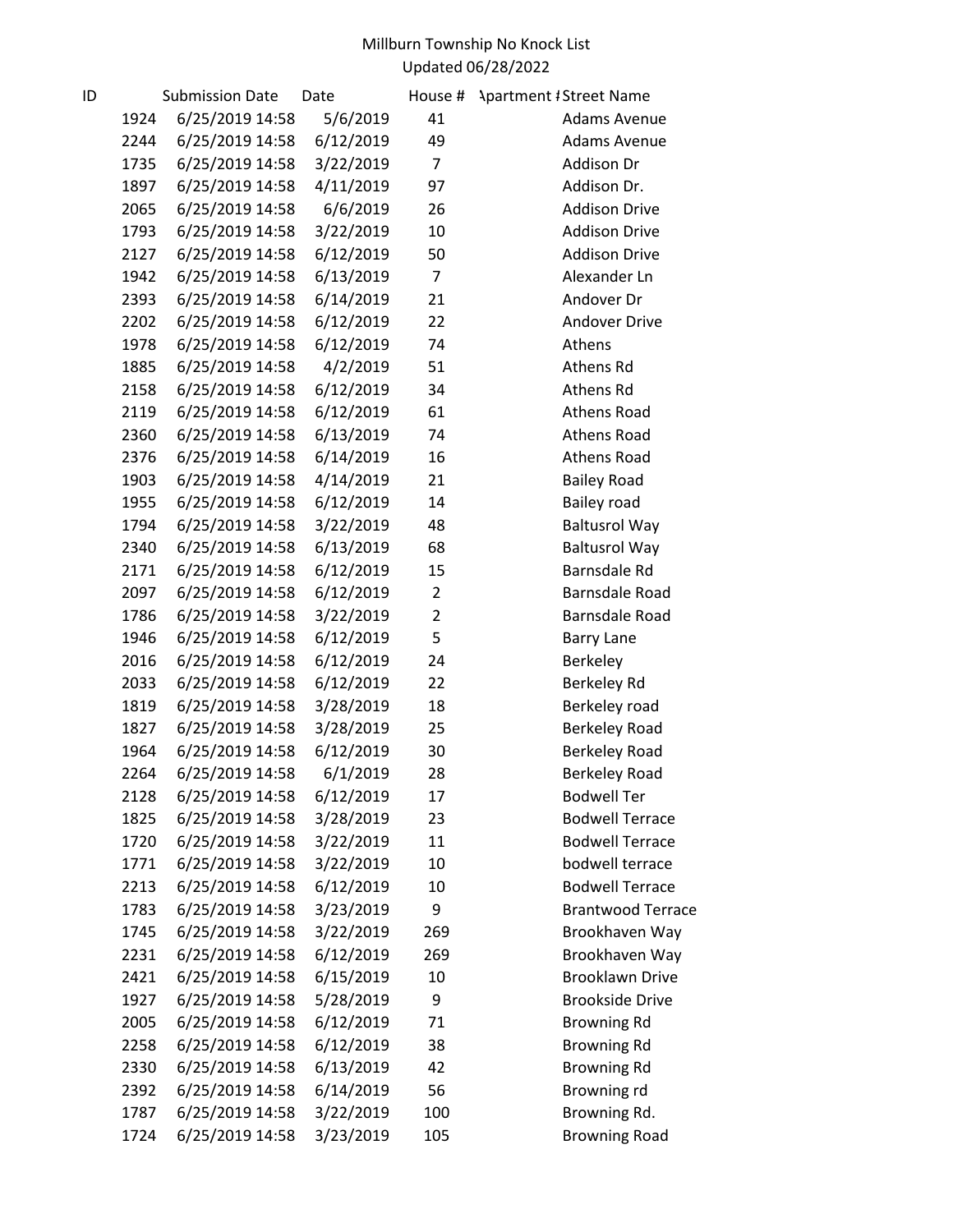| ID |      | <b>Submission Date</b> | Date      | House #        | <b>Apartment #Street Name</b> |
|----|------|------------------------|-----------|----------------|-------------------------------|
|    | 1940 | 6/25/2019 14:58        | 6/12/2019 | 25             | <b>Browning Road</b>          |
|    | 1994 | 6/25/2019 14:58        | 6/12/2019 | 76             | Browning road                 |
|    | 2108 | 6/25/2019 14:58        | 6/12/2019 | 93             | <b>Browning Road</b>          |
|    | 2137 | 6/25/2019 14:58        | 6/12/2019 | 51             | Browning road                 |
|    | 2152 | 6/25/2019 14:58        | 6/12/2019 | 95             | <b>Browning Road</b>          |
|    | 2208 | 6/25/2019 14:58        | 6/12/2019 | $\overline{2}$ | <b>Browning Road</b>          |
|    | 2339 | 6/25/2019 14:58        | 6/13/2019 | 21             | <b>Browning Road</b>          |
|    | 2272 | 6/25/2019 14:58        | 6/13/2019 | 45             | <b>Browning Road</b>          |
|    | 2177 | 6/25/2019 14:58        | 6/12/2019 | $\overline{2}$ | <b>Bruce Path</b>             |
|    | 2324 | 6/25/2019 14:58        | 6/13/2019 | 5              | <b>Burnside Drive</b>         |
|    | 2151 | 6/25/2019 14:58        | 6/12/2019 | 43             | Byron Rd.                     |
|    | 2147 | 6/25/2019 14:58        | 6/12/2019 | 10             | byron road                    |
|    | 1898 | 6/25/2019 14:58        | 4/12/2019 | 36             | Cambridge                     |
|    | 1991 | 6/25/2019 14:58        | 6/12/2019 | 44             | Cambridge Dr                  |
|    | 1895 | 6/25/2019 14:58        | 4/8/2019  | 44             | Cambridge Drive               |
|    | 2066 | 6/25/2019 14:58        | 6/12/2019 | 49             | Cambridge Drive               |
|    | 1941 | 6/25/2019 14:58        | 6/12/2019 | 12             | Campbell Road                 |
|    | 1917 | 6/25/2019 14:58        | 4/25/2019 | 72             | Canoe Brook Rd                |
|    | 2037 | 6/25/2019 14:58        | 6/12/2019 | 51             | Canoe Brook Road              |
|    | 2050 | 6/25/2019 14:58        | 6/12/2019 | 27             | Canoe Brook Road              |
|    | 2467 | 6/25/2019 14:58        | 6/22/2019 | 5              | Canoe Brook Road              |
|    | 2295 | 6/25/2019 14:58        | 6/13/2019 | 44             | Canoe Brook Road              |
|    | 2306 | 6/25/2019 14:58        | 6/13/2019 | 55             | Canoe Brook Road              |
|    | 2458 | 6/25/2019 14:58        | 6/19/2019 | 108            | Canoe rook Road               |
|    | 2117 | 6/25/2019 14:58        | 6/12/2019 | 32             | Cayuga Way                    |
|    | 2165 | 6/25/2019 14:58        | 6/12/2019 | 10             | Cayuga Way                    |
|    | 2363 | 6/25/2019 14:58        | 6/13/2019 | 55             | Cayuga Way                    |
|    | 2007 | 6/25/2019 14:58        | 6/12/2019 | 84             | Cedar Street                  |
|    | 2058 | 6/25/2019 14:58        | 6/12/2019 | 83             | Cedar Street                  |
|    | 1741 | 6/25/2019 14:58        | 3/22/2019 | 5              | Chapel hill road              |
|    | 2046 | 6/25/2019 14:58        | 6/12/2019 | 12             | Chaucer road                  |
|    | 2122 | 6/25/2019 14:58        | 6/12/2019 | 47             | Chestnut st                   |
|    | 2095 | 6/25/2019 14:58        | 6/12/2019 | 19             | Church Street                 |
|    | 1780 | 6/25/2019 14:58        | 3/23/2019 | 16             | Claremont Dr                  |
|    | 2083 | 6/25/2019 14:58        | 6/12/2019 | 28             | Claremont Dr                  |
|    | 2366 | 6/25/2019 14:58        | 6/14/2019 | 26             | Claremont Dr                  |
|    | 1733 | 6/25/2019 14:58        | 3/22/2019 | 24             | <b>Claremont Drive</b>        |
|    | 1805 | 6/25/2019 14:58        | 3/25/2019 | 19             | <b>Claremont Drive</b>        |
|    | 2143 | 6/25/2019 14:58        | 6/12/2019 | 3              | <b>Claremont Drive</b>        |
|    | 2226 | 6/25/2019 14:58        | 6/12/2019 | 33             | <b>Claremont Drive</b>        |
|    | 1821 | 6/25/2019 14:58        | 3/28/2019 | 21             | Clive Hills Road              |
|    | 2193 | 6/25/2019 14:58        | 6/12/2019 | 21             | Clive Hills Road              |
|    | 1759 | 6/25/2019 14:58        | 3/22/2019 | 24             | Coleridge rd                  |
|    | 1807 | 6/25/2019 14:58        | 3/24/2019 | 8              | Coleridge Road                |
|    | 1921 | 6/25/2019 14:58        | 4/30/2019 | 19             | <b>COLERIDGE ROAD</b>         |
|    | 2281 | 6/25/2019 14:58        | 6/13/2019 | $\overline{2}$ | Coleridge Road                |
|    |      |                        |           |                |                               |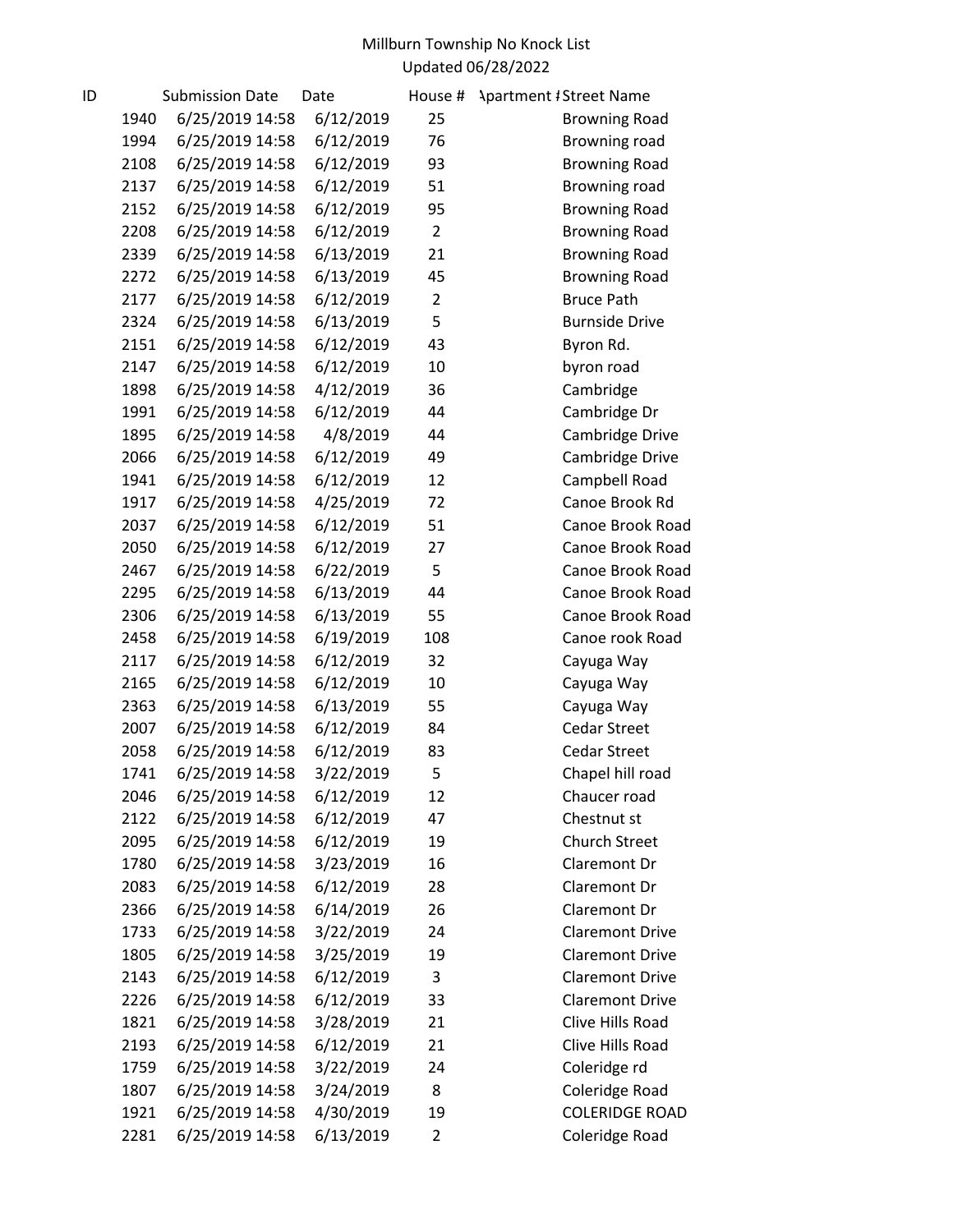| ID |      | <b>Submission Date</b> | Date       | House #        | <b>Apartment #Street Name</b> |
|----|------|------------------------|------------|----------------|-------------------------------|
|    | 2439 | 6/25/2019 14:58        | 6/16/2019  | 8              | Coleridge Road                |
|    | 2179 | 6/25/2019 14:58        | 6/12/2019  | 22             | Colonial Way                  |
|    | 2269 | 6/25/2019 14:58        | 6/13/2019  | 62             | Colonial Way                  |
|    | 1790 | 6/25/2019 14:58        | 3/22/2019  | 14             | Colonial way                  |
|    | 2102 | 6/25/2019 14:58        | 6/12/2019  | 21             | Coniston Rd.                  |
|    | 1930 | 6/25/2019 14:58        | 6/11/2019  | $\overline{2}$ | Country Day Drive             |
|    | 1728 | 6/25/2019 14:58        | 3/22/2019  | 47             | <b>Crescent Place</b>         |
|    | 1740 | 6/25/2019 14:58        | 3/22/2019  | 41             | <b>Crescent Place</b>         |
|    | 2144 | 6/25/2019 14:58        | 6/12/2019  | 60             | <b>Crescent Place</b>         |
|    | 2228 | 6/25/2019 14:58        | 6/12/2019  | 47             | <b>Crescent Place</b>         |
|    | 2333 | 6/25/2019 14:58        | 6/14/2019  | $\overline{7}$ | <b>Crescent Place</b>         |
|    | 2411 | 6/25/2019 14:58        | 6/15/2019  | $\mathbf{1}$   | Crescent place                |
|    | 1797 | 6/25/2019 14:58        | 3/23/2019  | 60             | Crescent place                |
|    | 2025 | 6/25/2019 14:58        | 6/13/2019  | 95             | Cypress st                    |
|    | 2039 | 6/25/2019 14:58        | 6/12/2019  | 124            | Cypress St                    |
|    | 2123 | 6/25/2019 14:58        | 6/12/2019  | 80             | Cypress St                    |
|    | 2203 | 6/25/2019 14:58        | 6/12/2019  | 42             | Cypress St                    |
|    | 1877 | 6/25/2019 14:58        | 3/31/2019  | 27             | Cypress street                |
|    | 2044 | 6/25/2019 14:58        | 6/12/2019  | 103            | <b>Cypress Street</b>         |
|    | 2080 | 6/25/2019 14:58        | 6/12/2019  | 119            | <b>Cypress Street</b>         |
|    | 2245 | 6/25/2019 14:58        | 6/12/2019  | 18             | <b>Cypress Street</b>         |
|    | 2089 | 6/25/2019 14:58        | 6/12/2019  | 247            | Dale Drive                    |
|    | 2440 | 6/25/2019 14:58        | 6/16/2019  | 270            | Dale Drive                    |
|    | 2088 | 6/25/2019 14:58        | 6/12/2019  | 266            | Dale Drive                    |
|    | 2043 | 6/25/2019 14:58        | 6/12/2019  | 21             | Deer Path                     |
|    | 2049 | 6/25/2019 14:58        | 6/12/2019  | 20             | deer path                     |
|    | 2359 | 6/25/2019 14:58        | 6/13/2019  | 38             | Deer Path                     |
|    | 2253 | 6/25/2019 14:58        | 12/12/2019 | 12             | Deerfield Rd                  |
|    | 2121 | 6/25/2019 14:58        | 6/12/2019  | 19             | Deerfield road                |
|    | 1814 | 6/25/2019 14:58        | 3/26/2019  | 6              | Delwick Lane                  |
|    | 2201 | 6/25/2019 14:58        | 6/12/2019  | 6              | Delwick Lane                  |
|    | 2329 | 6/25/2019 14:58        | 6/13/2019  | 38             | Dorison drive                 |
|    | 2394 | 6/25/2019 14:58        | 6/14/2019  | 63             | Dorison Drive                 |
|    | 2056 | 6/25/2019 14:58        | 6/12/2019  | 13             | Douglas Street                |
|    | 2012 | 6/25/2019 14:58        | 6/12/2019  | 10             | Dryden Terrace                |
|    | 1875 | 6/25/2019 14:58        | 3/30/2019  | 9              | Duncan                        |
|    | 2154 | 6/25/2019 14:58        | 6/12/2019  | 15             | Duncan Street                 |
|    | 1845 | 6/25/2019 14:58        | 3/27/2019  | 34             | E Hartshorn                   |
|    | 2189 | 6/25/2019 14:58        | 6/12/2019  | 5              | E Hartshorn Drive             |
|    | 2237 | 6/25/2019 14:58        | 6/12/2019  | 34             | E Hartshorn Drive             |
|    | 2379 | 6/25/2019 14:58        | 6/14/2019  | 9              | <b>East Beechcroft Road</b>   |
|    | 1979 | 6/25/2019 14:58        | 6/12/2019  | 22             | East hartshorn drive          |
|    | 2019 | 6/25/2019 14:58        | 6/12/2019  | 19             | East hartshorn drive          |
|    | 1738 | 6/25/2019 14:58        | 3/22/2019  | 4              | Edgewood Ter                  |
|    | 1836 | 6/25/2019 14:58        | 3/28/2019  | 26             | Edgewood Ter                  |
|    | 2427 | 6/25/2019 14:58        | 6/15/2019  | 26             | Edgewood ter                  |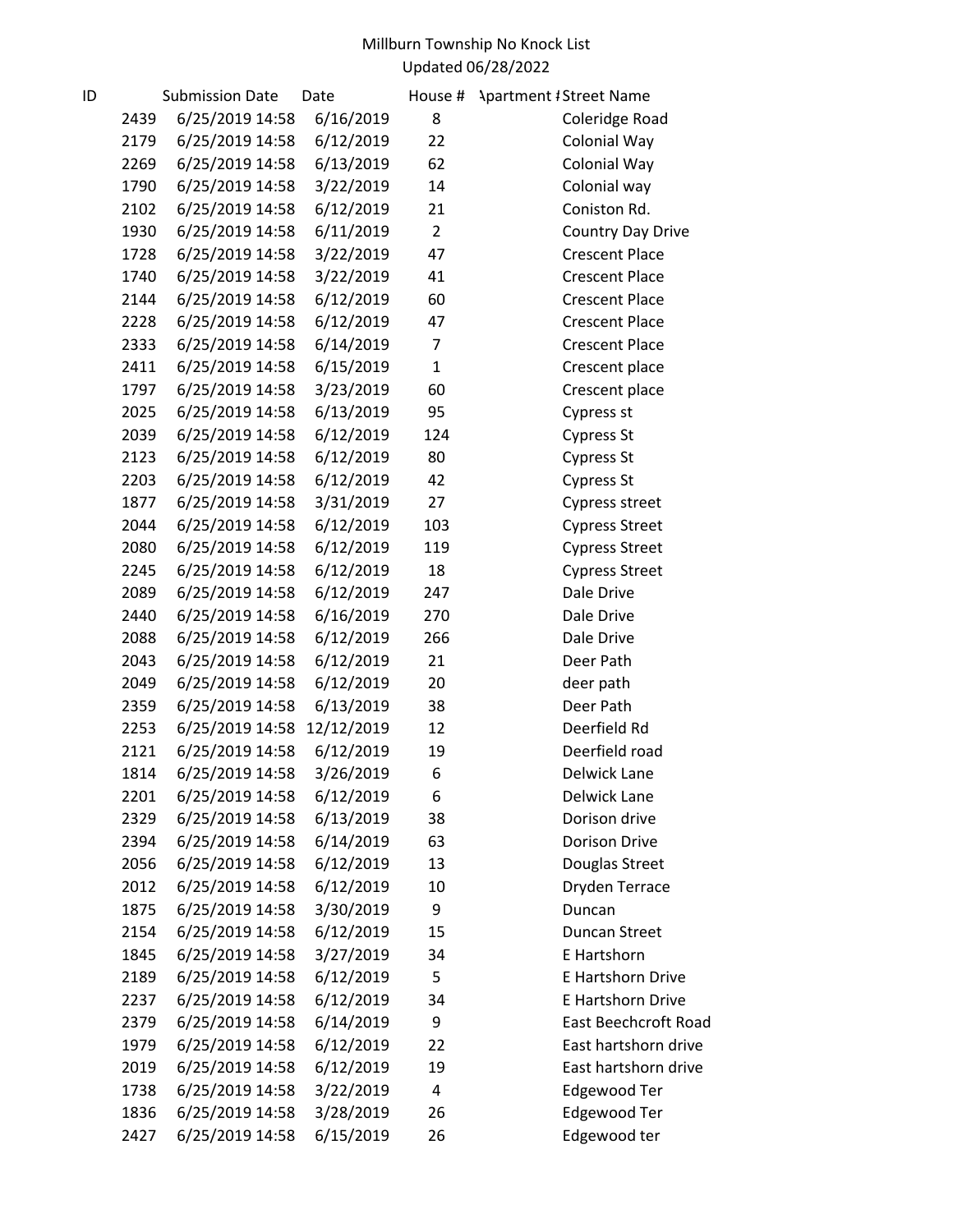| ID |      | <b>Submission Date</b> | Date      | House #        | <b>Apartment #Street Name</b> |
|----|------|------------------------|-----------|----------------|-------------------------------|
|    | 1813 | 6/25/2019 14:58        | 3/26/2019 | 86             | Elm st                        |
|    | 1765 | 6/25/2019 14:58        | 3/22/2019 | 82             | <b>Elm Street</b>             |
|    | 1967 | 6/25/2019 14:58        | 6/12/2019 | 87             | Elm Street                    |
|    | 1768 | 6/25/2019 14:58        | 3/22/2019 | 29             | Elmwood Pl.                   |
|    | 1844 | 6/25/2019 14:58        | 3/28/2019 | 17             | <b>Elmwood Place</b>          |
|    | 2074 | 6/25/2019 14:58        | 6/12/2019 | 43             | <b>Elmwood Place</b>          |
|    | 2132 | 6/25/2019 14:58        | 6/13/2019 | 17             | Elmwood Place                 |
|    | 2216 | 6/25/2019 14:58        | 6/12/2019 | 48             | Elmwood place                 |
|    | 1725 | 6/25/2019 14:58        | 3/22/2019 | 20             | Elsway                        |
|    | 2461 | 6/25/2019 14:58        | 6/20/2019 | 19             | <b>Exeter Rd</b>              |
|    | 2321 | 6/25/2019 14:58        | 6/13/2019 | 20             | <b>Exeter Road</b>            |
|    | 2449 | 6/25/2019 14:58        | 6/17/2019 | 14             | <b>Exeter Road</b>            |
|    | 2400 | 6/25/2019 14:58        | 6/14/2019 | 31             | Exeter road                   |
|    | 2096 | 6/25/2019 14:58        | 6/12/2019 | 91             | Fairfield dr                  |
|    | 2301 | 6/25/2019 14:58        | 6/13/2019 | 33             | Fairfield dr                  |
|    | 2125 | 6/25/2019 14:58        | 6/13/2019 | 77             | <b>Fairfield Drive</b>        |
|    | 1767 | 6/25/2019 14:58        | 3/22/2019 | 77             | <b>Fairfield Drive</b>        |
|    | 1865 | 6/25/2019 14:58        | 3/29/2019 | 62             | <b>Fairfield Drive</b>        |
|    | 2057 | 6/25/2019 14:58        | 6/11/2019 | 116            | <b>Fairfield Drive</b>        |
|    | 2271 | 6/25/2019 14:58        | 6/13/2019 | 130            | <b>FAIRFIELD DRIVE</b>        |
|    | 1788 | 6/25/2019 14:58        | 3/22/2019 | 148            | <b>Fairfield Drive</b>        |
|    | 2349 | 6/25/2019 14:58        | 6/13/2019 | 148            | <b>Fairfield Drive</b>        |
|    | 2410 | 6/25/2019 14:58        | 6/15/2019 | 29             | <b>Fairfield Terrace</b>      |
|    | 1947 | 6/25/2019 14:58        | 6/12/2019 | 42             | <b>Fairfield Terrace</b>      |
|    | 2357 | 6/25/2019 14:58        | 6/13/2019 | 63             | <b>Falmouth St</b>            |
|    | 1870 | 6/25/2019 14:58        | 3/29/2019 | 59             | <b>Falmouth Street</b>        |
|    | 2196 | 6/25/2019 14:58        | 6/12/2019 | 12             | <b>Falmouth Street</b>        |
|    | 2285 | 6/25/2019 14:58        | 6/13/2019 | 59             | <b>Falmouth Street</b>        |
|    | 2464 | 6/25/2019 14:58        | 6/21/2019 | 24             | <b>Falmouth Street</b>        |
|    | 2198 | 6/25/2019 14:58        | 6/12/2019 | 25             | <b>FAR BROOK DR</b>           |
|    | 1849 | 6/25/2019 14:58        | 3/29/2019 | 40             | far brook drive               |
|    | 2026 | 6/25/2019 14:58        | 6/12/2019 | 57             | Far Brook Drive               |
|    | 2040 | 6/25/2019 14:58        | 6/12/2019 | 82             | Farbrook Drive                |
|    | 1762 | 6/25/2019 14:58        | 3/22/2019 | 46             | Farley Road                   |
|    | 1902 | 6/25/2019 14:58        | 4/14/2019 | $\overline{2}$ | Farley Road                   |
|    | 2052 | 6/25/2019 14:58        | 6/12/2019 | 81             | Farley Road                   |
|    | 2251 | 6/25/2019 14:58        | 6/12/2019 | 46             | Farley Road                   |
|    | 2000 | 6/25/2019 14:58        | 6/12/2019 | 17             | Farmstead Rd                  |
|    | 2048 | 6/25/2019 14:58        | 6/12/2019 | $\overline{2}$ | <b>Farmstead Road</b>         |
|    | 1929 | 6/25/2019 14:58        | 6/11/2019 | 16             | <b>Fenton Drive</b>           |
|    | 2279 | 6/25/2019 14:58        | 6/13/2019 | 24             | <b>Fenton Drive</b>           |
|    | 2292 | 6/25/2019 14:58        | 6/13/2019 | 32             | <b>Fenton Drive</b>           |
|    | 2412 | 6/25/2019 14:58        | 6/15/2019 | $\mathbf{1}$   | <b>Fenton Drive</b>           |
|    | 2445 | 6/25/2019 14:58        | 6/17/2019 | 14             | Ferncliff terrace             |
|    | 2062 | 6/25/2019 14:58        | 6/12/2019 | 11             | Ferndale                      |
|    | 2459 | 6/25/2019 14:58        | 6/19/2019 | 10             | <b>Fielding Rd</b>            |
|    |      |                        |           |                |                               |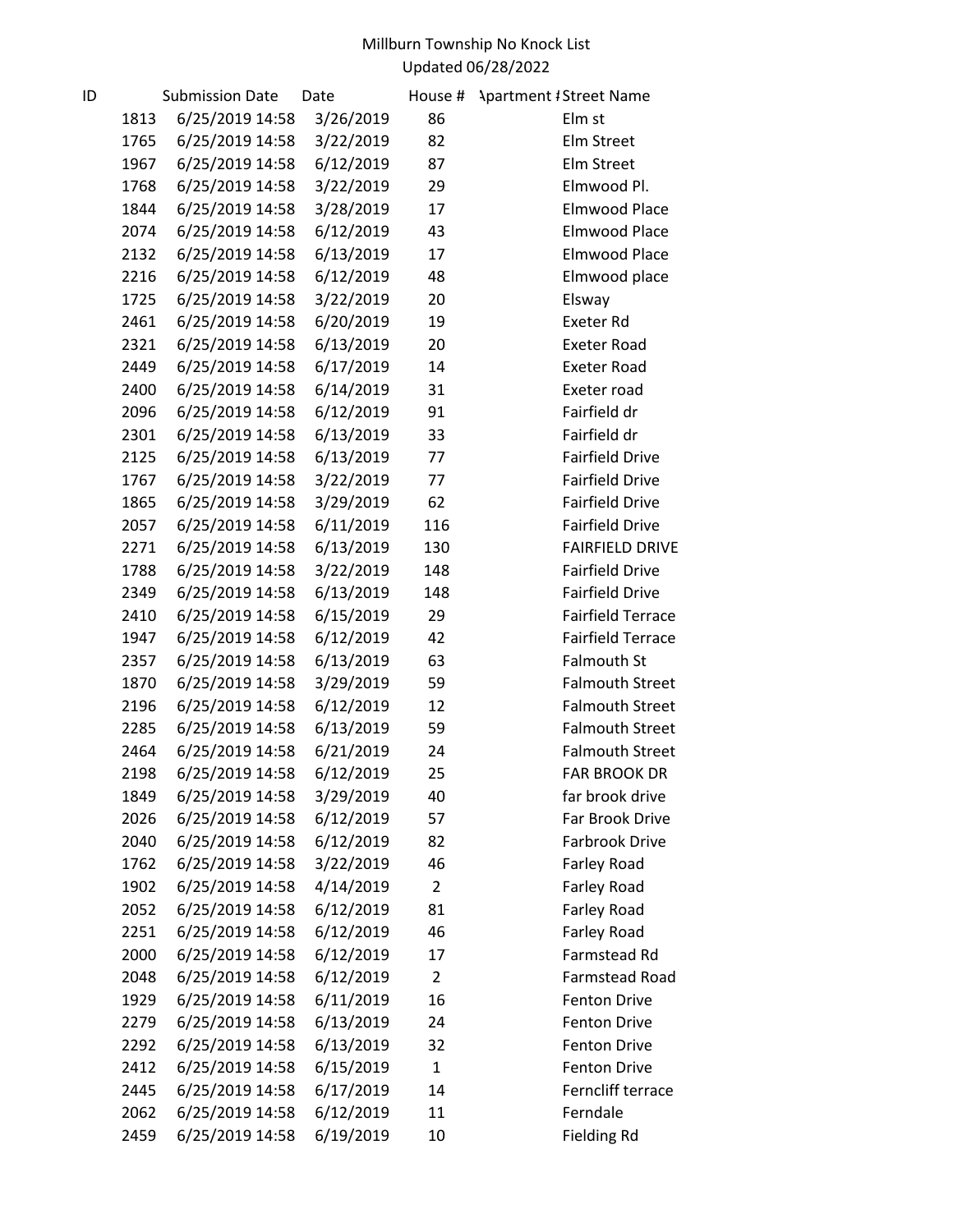| ID |      | <b>Submission Date</b> | Date      | House #        | <b>Apartment #Street Name</b> |
|----|------|------------------------|-----------|----------------|-------------------------------|
|    | 1957 | 6/25/2019 14:58        | 6/12/2019 | 141            | Forest                        |
|    | 2178 | 6/25/2019 14:58        | 6/13/2019 | 150            | <b>Forest Drive</b>           |
|    | 1756 | 6/25/2019 14:58        | 3/22/2019 | 31             | <b>Forest Drive</b>           |
|    | 1791 | 6/25/2019 14:58        | 3/22/2019 | 109            | <b>Forest Drive</b>           |
|    | 2149 | 6/25/2019 14:58        | 6/12/2019 | 109            | <b>Forest Drive</b>           |
|    | 2217 | 6/25/2019 14:58        | 6/12/2019 | 125            | <b>Forest Drive</b>           |
|    | 2463 | 6/25/2019 14:58        | 6/21/2019 | 115            | <b>Forest Drive</b>           |
|    | 2336 | 6/25/2019 14:58        | 6/13/2019 | $\overline{7}$ | Fox Hill Lane                 |
|    | 2103 | 6/25/2019 14:58        | 6/12/2019 | 12             | Gapview                       |
|    | 1852 | 6/25/2019 14:58        | 3/29/2019 | 109            | Glen Avenue                   |
|    | 1835 | 6/25/2019 14:58        | 3/29/2019 | 110            | Glen Avenue                   |
|    | 2328 | 6/25/2019 14:58        | 6/13/2019 | 21             | <b>Glenwood Drive</b>         |
|    | 2139 | 6/25/2019 14:58        | 6/12/2019 | 10             | <b>Great Hills Road</b>       |
|    | 2338 | 6/25/2019 14:58        | 6/3/2019  | 41             | <b>Great Hills Ter</b>        |
|    | 1908 | 6/25/2019 14:58        | 4/16/2019 | 19             | <b>Great Hills Terrace</b>    |
|    | 2233 | 6/25/2019 14:58        | 6/13/2019 | 9              | <b>Great Hills Terrace</b>    |
|    | 2334 | 6/25/2019 14:58        | 6/13/2019 | 66             | Great Oak Dr.                 |
|    | 2091 | 6/25/2019 14:58        | 6/12/2019 | 17             | <b>Great Oak Drive</b>        |
|    | 2136 | 6/25/2019 14:58        | 6/12/2019 | 36             | <b>Great Oak Drive</b>        |
|    | 2188 | 6/25/2019 14:58        | 6/12/2019 | 40             | <b>Great Oak Drive</b>        |
|    | 2265 | 6/25/2019 14:58        | 6/14/2019 | 84             | Great oak drive               |
|    | 2304 | 6/25/2019 14:58        | 6/13/2019 | 55             | <b>Great Oak Drive</b>        |
|    | 2391 | 6/25/2019 14:58        | 6/14/2019 | 35             | <b>Great Oak Drive</b>        |
|    | 2460 | 6/25/2019 14:58        | 6/19/2019 | 69             | <b>Great Oak Drive</b>        |
|    | 1851 | 6/25/2019 14:58        | 3/29/2019 | 10             | <b>Great Oak Drive</b>        |
|    | 2284 | 6/25/2019 14:58        | 6/13/2019 | 10             | Great Oak Drive               |
|    | 2290 | 6/25/2019 14:58        | 6/13/2019 | 5              | Great Oak Drive               |
|    | 1799 | 6/25/2019 14:58        | 3/23/2019 | 112            | Greenwood Dr                  |
|    | 1932 | 6/25/2019 14:58        | 6/11/2019 | 21             | Greenwood Dr                  |
|    | 2092 | 6/25/2019 14:58        | 6/12/2019 | 40             | Greenwood Dr                  |
|    | 2240 | 6/25/2019 14:58        | 6/12/2019 | 112            | Greenwood Dr                  |
|    | 2262 | 6/25/2019 14:58        | 6/13/2019 | 50             | Greenwood Dr                  |
|    | 2327 | 6/25/2019 14:58        | 6/13/2019 | 136            | Greenwood Dr                  |
|    | 2352 | 6/25/2019 14:58        | 6/13/2019 | 54             | Greenwood dr                  |
|    | 2432 | 6/25/2019 14:58        | 6/16/2019 | 131            | Greenwood dr                  |
|    | 1916 | 6/25/2019 14:58        | 4/25/2019 | 98             | Greenwood Drive               |
|    | 2106 | 6/25/2019 14:58        | 6/12/2019 | 26             | <b>Greenwood Drive</b>        |
|    | 2172 | 6/25/2019 14:58        | 6/12/2019 | 17             | greenwood drive               |
|    | 2294 | 6/25/2019 14:58        | 6/13/2019 | 119            | Greenwood Drive               |
|    | 2220 | 6/25/2019 14:58        | 6/12/2019 | 78             | Greenwood Drive               |
|    | 1881 | 6/25/2019 14:58        | 3/31/2019 | 41             | Haddonfield road              |
|    | 1995 | 6/25/2019 14:58        | 6/12/2019 | 41             | Haddonfield road              |
|    | 2369 | 6/25/2019 14:58        | 6/13/2019 | 10             | <b>Hamilton Road</b>          |
|    | 1800 | 6/25/2019 14:58        | 3/23/2019 | 7              | Haran Cir                     |
|    | 2419 | 6/25/2019 14:58        | 6/15/2019 | 7              | Haran Cir                     |
|    | 1776 | 6/25/2019 14:58        | 3/23/2019 | 8              | Haran Circle                  |
|    |      |                        |           |                |                               |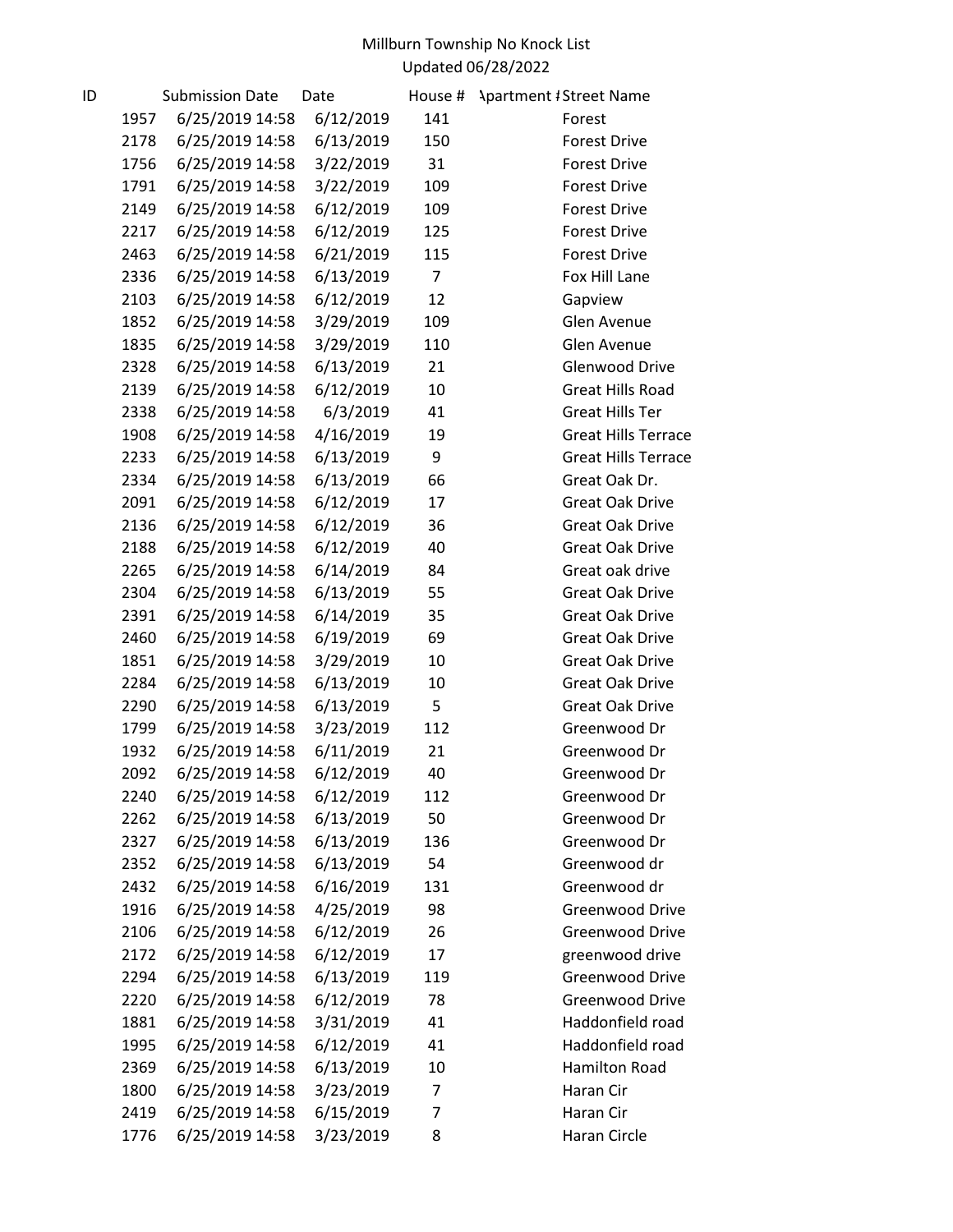| ID |      | <b>Submission Date</b> | Date      | House #      | <b>Apartment #Street Name</b> |
|----|------|------------------------|-----------|--------------|-------------------------------|
|    | 1900 | 6/25/2019 14:58        | 4/6/2019  | 300          | Hartshorn                     |
|    | 2206 | 6/25/2019 14:58        | 6/12/2019 | 44           | Hartshorn                     |
|    | 1976 | 6/25/2019 14:58        | 6/12/2019 | 261          | Hartshorn dr                  |
|    | 2282 | 6/25/2019 14:58        | 6/13/2019 | 162          | Hartshorn Drive               |
|    | 1734 | 6/25/2019 14:58        | 3/22/2019 | 162          | Hartshorn drive               |
|    | 1890 | 6/25/2019 14:58        | 4/4/2019  | 390          | Hartshorn Drive               |
|    | 2111 | 6/25/2019 14:58        | 6/12/2019 | 181          | Hartshorn Drive               |
|    | 2441 | 6/25/2019 14:58        | 6/16/2019 | 102          | Hartshorn drive               |
|    | 2454 | 6/25/2019 14:58        | 6/18/2019 | 423          | Hartshorn Drive               |
|    | 2011 | 6/25/2019 14:58        | 6/12/2019 | 391          | Hartshorn Drive               |
|    | 2199 | 6/25/2019 14:58        | 6/12/2019 | 140          | Hartshorn Drive               |
|    | 1726 | 6/25/2019 14:58        | 3/22/2019 | 12           | Harvey                        |
|    | 1798 | 6/25/2019 14:58        | 3/23/2019 | 47           | Harvey Dr                     |
|    | 1818 | 6/25/2019 14:58        | 3/29/2019 | 39           | Harvey Dr                     |
|    | 2112 | 6/25/2019 14:58        | 6/12/2019 | 43           | Harvey Dr                     |
|    | 2140 | 6/25/2019 14:58        | 6/12/2019 | 39           | Harvey Dr                     |
|    | 2361 | 6/25/2019 14:58        | 6/14/2019 | 60           | <b>Harvey Drive</b>           |
|    | 1949 | 6/25/2019 14:58        | 6/12/2019 | 50           | <b>Harvey Drive</b>           |
|    | 2437 | 6/25/2019 14:58        | 6/16/2019 | 59           | Harvey Drive                  |
|    | 2094 | 6/25/2019 14:58        | 6/12/2019 | 12           | Hawthorne Rd                  |
|    | 2367 | 6/25/2019 14:58        | 6/13/2019 | 40           | Hawthorne Road                |
|    | 2104 | 6/25/2019 14:58        | 6/12/2019 | 30           | Hemlock Rd                    |
|    | 1937 | 6/25/2019 14:58        | 6/12/2019 | 115          | <b>Hemlock Road</b>           |
|    | 1847 | 6/25/2019 14:58        | 3/29/2019 | 115          | <b>Hemlock Road</b>           |
|    | 1889 | 6/25/2019 14:58        | 4/3/2019  | $\mathbf{1}$ | Hickory Rd                    |
|    | 2289 | 6/25/2019 14:58        | 6/13/2019 | 12           | <b>Hickory Road</b>           |
|    | 2274 | 6/25/2019 14:58        | 6/13/2019 | 174          | <b>Highland Avenue</b>        |
|    | 2368 | 6/25/2019 14:58        | 6/13/2019 | 79           | <b>Highland Avenue</b>        |
|    | 2124 | 6/25/2019 14:58        | 6/12/2019 | 29           | <b>Highview Rd</b>            |
|    | 1846 | 6/25/2019 14:58        | 3/28/2019 | 48           | Hillside Ave                  |
|    | 1876 | 6/25/2019 14:58        | 3/30/2019 | 24           | <b>HILLSIDE AVE</b>           |
|    | 2135 | 6/25/2019 14:58        | 6/12/2019 | 57           | Hillside Ave                  |
|    | 2142 | 6/25/2019 14:58        | 6/12/2019 | 48           | Hillside Ave                  |
|    | 2270 | 6/25/2019 14:58        | 6/13/2019 | 24           | Hillside Ave                  |
|    | 2157 | 6/25/2019 14:58        | 6/12/2019 | 18           | Hilltop road                  |
|    | 2004 | 6/25/2019 14:58        | 6/12/2019 | 37           | Hilltop road                  |
|    | 1785 | 6/25/2019 14:58        | 3/22/2019 | 34           | Hobart                        |
|    | 1952 | 6/25/2019 14:58        | 6/12/2019 | 165          | <b>Hobart Ave</b>             |
|    | 1928 | 6/25/2019 14:58        | 6/12/2019 | 34           | Hobart Ave.                   |
|    | 1874 | 6/25/2019 14:58        | 3/30/2019 | 17           | <b>Hobart Avenue</b>          |
|    | 2114 | 6/25/2019 14:58        | 6/12/2019 | 22           | <b>Hobart Avenue</b>          |
|    | 2156 | 6/25/2019 14:58        | 6/12/2019 | 32           | <b>Hobart Avenue</b>          |
|    | 2182 | 6/25/2019 14:58        | 6/12/2019 | 61           | <b>Hobart Avenue</b>          |
|    | 2293 | 6/25/2019 14:58        | 6/13/2019 | 18           | <b>Hobart Avenue</b>          |
|    | 2297 | 6/25/2019 14:58        | 6/13/2019 | 54           | hobart avenue                 |
|    | 2195 | 6/25/2019 14:58        | 6/13/2019 | 370          | <b>Hobart Avenue</b>          |
|    |      |                        |           |              |                               |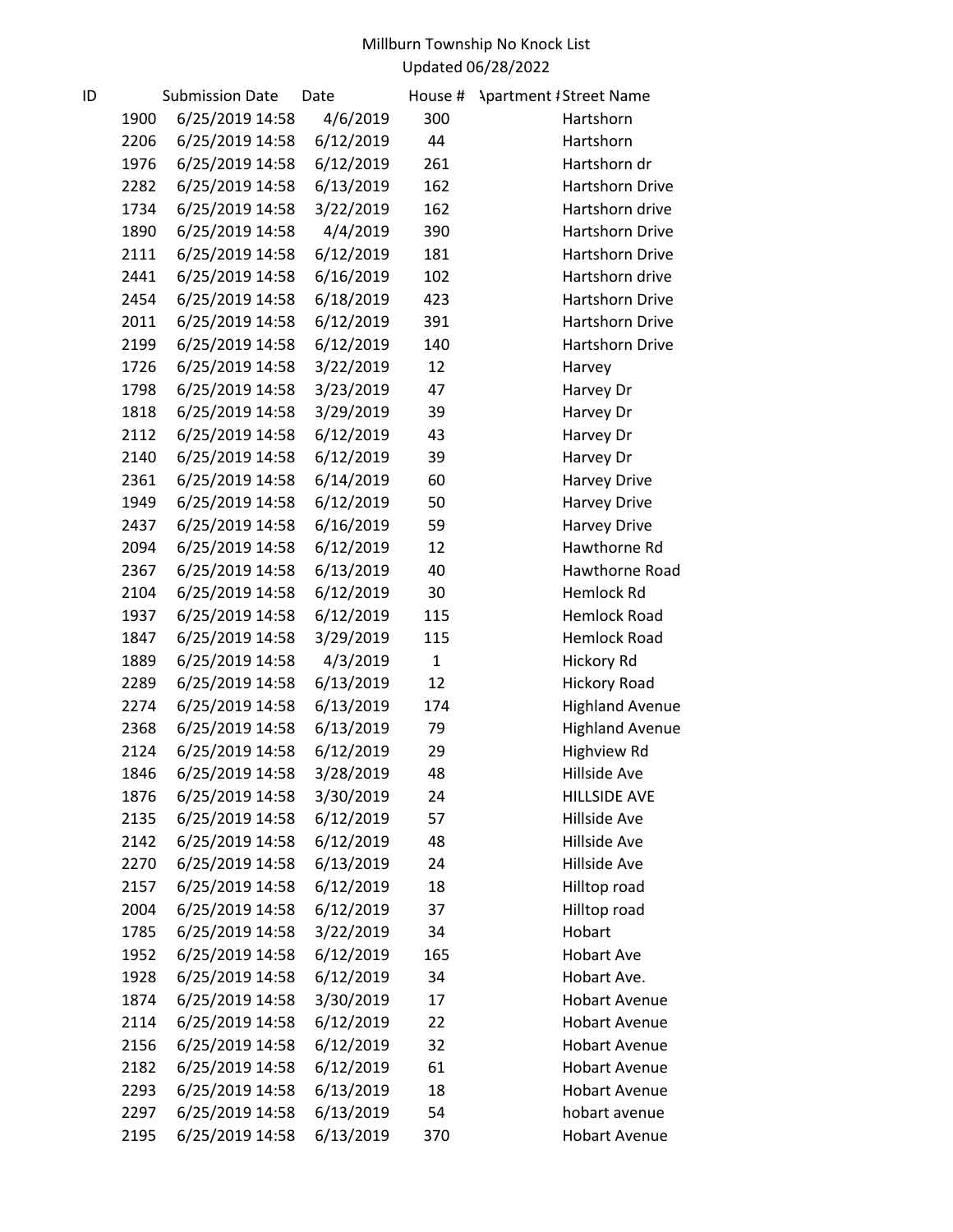| ID |      | <b>Submission Date</b> | Date      | House #        | <b>Apartment #Street Name</b> |
|----|------|------------------------|-----------|----------------|-------------------------------|
|    | 2110 | 6/25/2019 14:58        | 6/12/2019 | 46             | <b>Holly Drive</b>            |
|    | 2107 | 6/25/2019 14:58        | 6/12/2019 | 24             | <b>Inverness Court</b>        |
|    | 1965 | 6/25/2019 14:58        | 6/12/2019 | 19             | Inwood Rd                     |
|    | 1871 | 6/25/2019 14:58        | 3/1/2019  | 19             | Inwood Rd.                    |
|    | 1803 | 6/25/2019 14:58        | 3/25/2019 | 71             | Jefferson Ave                 |
|    | 1878 | 6/25/2019 14:58        | 3/30/2019 | 14             | Jefferson Avenue              |
|    | 2407 | 6/25/2019 14:58        | 6/14/2019 | 76             | Jefferson Avenue              |
|    | 1912 | 6/25/2019 14:58        | 4/24/2019 | 52             | Joanna Way                    |
|    | 1777 | 6/25/2019 14:58        | 3/22/2019 | 80             | Kean Road                     |
|    | 2451 | 6/25/2019 14:58        | 6/17/2019 | 25             | Kean Road                     |
|    | 2385 | 6/25/2019 14:58        | 6/14/2019 | 6              | Keats Rd.                     |
|    | 1864 | 6/25/2019 14:58        | 3/29/2019 | 36             | <b>Keats Road</b>             |
|    | 1866 | 6/25/2019 14:58        | 3/29/2019 | 9              | <b>Keats Road</b>             |
|    | 2029 | 6/25/2019 14:58        | 6/12/2019 | 36             | <b>Keats Road</b>             |
|    | 2222 | 6/25/2019 14:58        | 6/12/2019 | 52             | Keats Road                    |
|    | 2249 | 6/25/2019 14:58        | 6/12/2019 | 12             | <b>Keats Road</b>             |
|    | 2275 | 6/25/2019 14:58        | 6/13/2019 | 5              | <b>Keats Road</b>             |
|    | 2443 | 6/25/2019 14:58        | 6/16/2019 | 36             | <b>Keats Road</b>             |
|    | 1915 | 6/25/2019 14:58        | 4/25/2019 | 16             | <b>Kilmer Drive</b>           |
|    | 2064 | 6/25/2019 14:58        | 6/13/2019 | 21             | <b>Kilmer Drive</b>           |
|    | 2133 | 6/25/2019 14:58        | 6/12/2019 | 8              | <b>Kilmer Drive</b>           |
|    | 2332 | 6/25/2019 14:58        | 6/14/2019 | 18             | <b>Kilmer Drive</b>           |
|    | 2113 | 6/25/2019 14:58        | 6/12/2019 | 120            | Knollwood Rd                  |
|    | 2180 | 6/25/2019 14:58        | 6/12/2019 | $\mathbf{1}$   | Knollwood Rd                  |
|    | 1931 | 6/25/2019 14:58        | 6/12/2019 | 26             | Knollwood Road                |
|    | 2191 | 6/25/2019 14:58        | 6/12/2019 | 20             | Knollwood Road                |
|    | 2243 | 6/25/2019 14:58        | 6/12/2019 | 100            | Knollwood Road                |
|    | 2280 | 6/25/2019 14:58        | 6/13/2019 | 78             | Knollwood Road                |
|    | 2298 | 6/25/2019 14:58        | 6/13/2019 | 65             | Knollwood Road                |
|    | 2317 | 6/25/2019 14:58        | 6/13/2019 | 31             | Knollwood Road                |
|    | 2468 | 6/25/2019 14:58        | 6/22/2019 | 95             | Knollwood Road                |
|    | 2250 | 6/25/2019 14:58        | 6/12/2019 | 56             | Lake Rd                       |
|    | 1841 | 6/25/2019 14:58        | 3/28/2019 | $\overline{2}$ | Lake Road                     |
|    | 1974 | 6/25/2019 14:58        | 6/12/2019 | 115            | Lake Road                     |
|    | 2192 | 6/25/2019 14:58        | 6/12/2019 | 7              | Lancer Dr                     |
|    | 1808 | 6/25/2019 14:58        | 3/25/2019 | 25             | Lawrence Dr                   |
|    | 2396 | 6/25/2019 14:58        | 6/14/2019 | 69             | Lawrence Drive                |
|    | 2398 | 6/25/2019 14:58        | 6/14/2019 | 60             | Lawrence Drive                |
|    | 2209 | 6/25/2019 14:58        | 6/12/2019 | 151            | Lawrence Drive                |
|    | 1873 | 6/25/2019 14:58        | 3/29/2019 | 43             | Lee terrace                   |
|    | 1761 | 6/25/2019 14:58        | 3/22/2019 | 7              | Lenape Rd                     |
|    | 1883 | 6/25/2019 14:58        | 4/1/2019  | 82             | Linden                        |
|    | 2241 | 6/25/2019 14:58        | 6/12/2019 | 82             | Linden St                     |
|    | 1840 | 6/25/2019 14:58        | 3/28/2019 | 90             | Linden street                 |
|    | 1891 | 6/25/2019 14:58        | 4/4/2019  | 50             | Linden Street                 |
|    | 2032 | 6/25/2019 14:58        | 6/12/2019 | 90             | Linden street                 |
|    |      |                        |           |                |                               |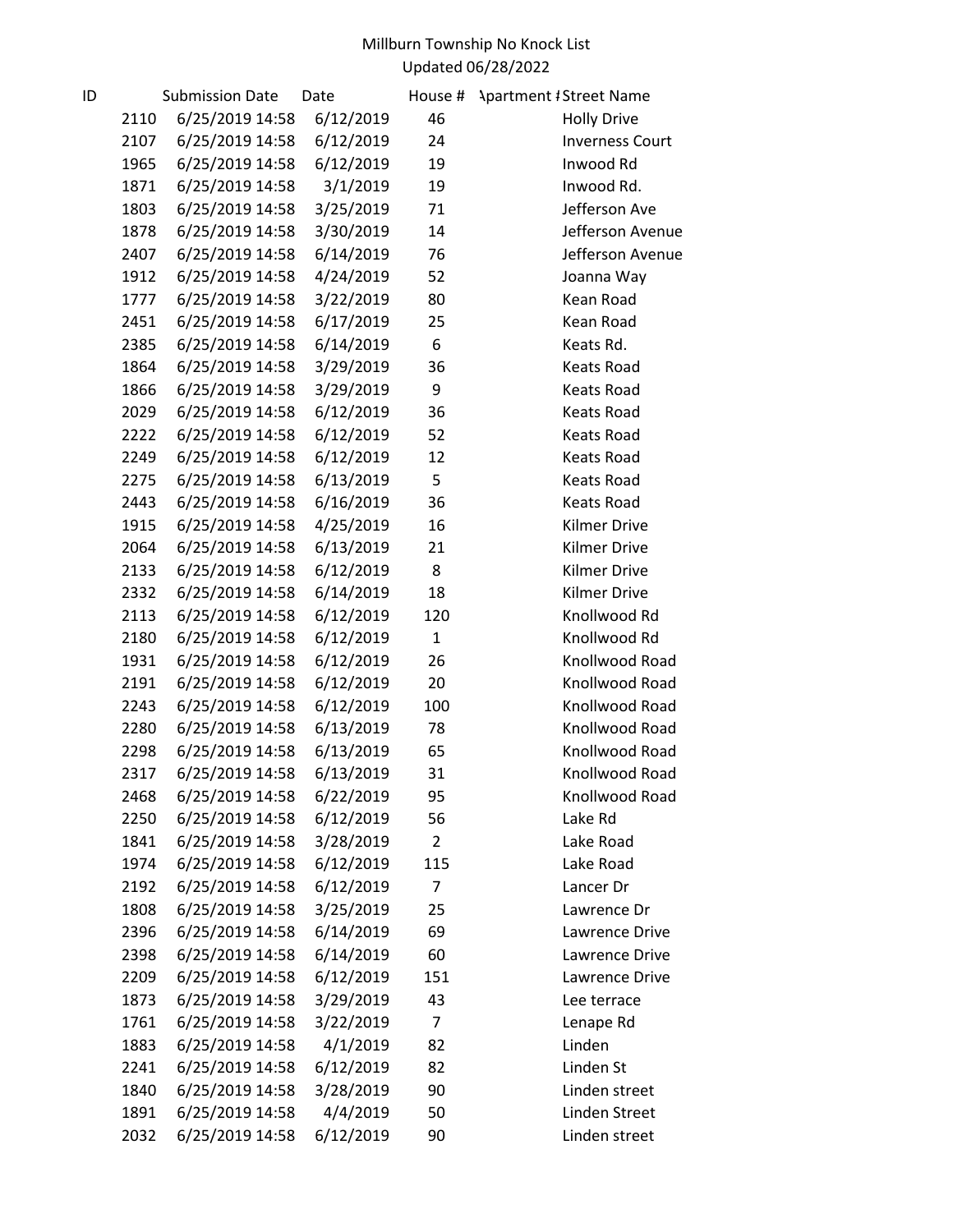| ID |      | <b>Submission Date</b> | Date      | House # | <b>Apartment #Street Name</b> |
|----|------|------------------------|-----------|---------|-------------------------------|
|    | 2207 | 6/25/2019 14:58        | 6/12/2019 | 83      | Linden Street                 |
|    | 2068 | 6/25/2019 14:58        | 6/11/2019 | 82      | Locust Ave                    |
|    | 1796 | 6/25/2019 14:58        | 3/23/2019 | 83      | Locust Ave                    |
|    | 1842 | 6/25/2019 14:58        | 3/28/2019 | 90      | Locust Ave                    |
|    | 1958 | 6/25/2019 14:58        | 6/12/2019 | 83      | Locust Ave                    |
|    | 1936 | 6/25/2019 14:58        | 6/12/2019 | 58      | locust ave                    |
|    | 2212 | 6/25/2019 14:58        | 6/12/2019 | 61      | Locust Avenue                 |
|    | 2453 | 6/25/2019 14:58        | 6/18/2019 | 93      | Locust Avenue                 |
|    | 2323 | 6/25/2019 14:58        | 6/14/2019 | 91      | Locust Avenue                 |
|    | 1823 | 6/25/2019 14:58        | 3/29/2019 | 408     | Long Hill Dr                  |
|    | 2382 | 6/25/2019 14:58        | 6/14/2019 | 285     | Long Hill Dr.                 |
|    | 1810 | 6/25/2019 14:58        | 3/25/2019 | 401     | Long Hill Drive               |
|    | 1837 | 6/25/2019 14:58        | 4/5/2019  | 435     | long hill drive               |
|    | 1951 | 6/25/2019 14:58        | 6/12/2019 | 477     | Long Hill Drive               |
|    | 1972 | 6/25/2019 14:58        | 6/12/2019 | 401     | Long Hill Drive               |
|    | 2070 | 6/25/2019 14:58        | 6/12/2019 | 372     | Long Hill Drive               |
|    | 2086 | 6/25/2019 14:58        | 6/12/2019 | 204     | Long Hill Drive               |
|    | 2150 | 6/25/2019 14:58        | 6/12/2019 | 439     | Long Hill Drive               |
|    | 2247 | 6/25/2019 14:58        | 6/13/2019 | 474     | Long Hill Drive               |
|    | 2354 | 6/25/2019 14:58        | 6/13/2019 | 350     | Long Hill Drive               |
|    | 2358 | 6/25/2019 14:58        | 6/14/2019 | 299     | Long Hill Drive               |
|    | 2401 | 6/25/2019 14:58        | 6/14/2019 | 408     | Long Hill Drive               |
|    | 2428 | 6/25/2019 14:58        | 6/15/2019 | 212     | Long Hill Drive               |
|    | 2455 | 6/25/2019 14:58        | 6/18/2019 | 396     | Long Hill Drive               |
|    | 1829 | 6/25/2019 14:58        | 3/28/2019 | 425     | Long Hill Drive               |
|    | 1853 | 6/25/2019 14:58        | 3/29/2019 | 180     | Long Hill Drive               |
|    | 2101 | 6/25/2019 14:58        | 6/12/2019 | 351     | Long Hill Drive               |
|    | 2115 | 6/25/2019 14:58        | 6/12/2019 | 365     | Long hill drive               |
|    | 2337 | 6/25/2019 14:58        | 6/13/2019 | 316     | Long hill drive               |
|    | 2383 | 6/25/2019 14:58        | 6/14/2019 | 285     | Long Hill Drive               |
|    | 2047 | 6/25/2019 14:58        | 6/12/2019 | 327     | Lupine Way                    |
|    | 2173 | 6/25/2019 14:58        | 6/12/2019 | 306     | Lupine way                    |
|    | 2287 | 6/25/2019 14:58        | 6/13/2019 | 314     | Lupine Way                    |
|    | 2384 | 6/25/2019 14:58        | 6/14/2019 | 326     | Lupine Way                    |
|    | 1822 | 6/25/2019 14:58        | 3/28/2019 | 44      | Main Street<br>#7             |
|    | 2276 | 6/25/2019 14:58        | 6/13/2019 | 186     | Main Street                   |
|    | 1770 | 6/25/2019 14:58        | 3/22/2019 | 186     | Main Street                   |
|    | 2236 | 6/25/2019 14:58        | 6/12/2019 | 57      | Maple Street                  |
|    | 1939 | 6/25/2019 14:58        | 6/11/2019 | 26      | Maple Ter                     |
|    | 1986 | 6/25/2019 14:58        | 6/12/2019 | 32      | Maple Ter                     |
|    | 1731 | 6/25/2019 14:58        | 3/22/2019 | 28      | Marion ave                    |
|    | 1993 | 6/25/2019 14:58        | 6/12/2019 | 17      | <b>Marion Avenue</b>          |
|    | 2299 | 6/25/2019 14:58        | 6/12/2019 | 24      | Martindale Rd                 |
|    | 1760 | 6/25/2019 14:58        | 3/22/2019 | 20      | Martindale rd                 |
|    | 1809 | 6/25/2019 14:58        | 3/26/2019 | 24      | Martindale Rd                 |
|    | 1925 | 6/25/2019 14:58        | 5/6/2019  | 40      | Martindale Rd                 |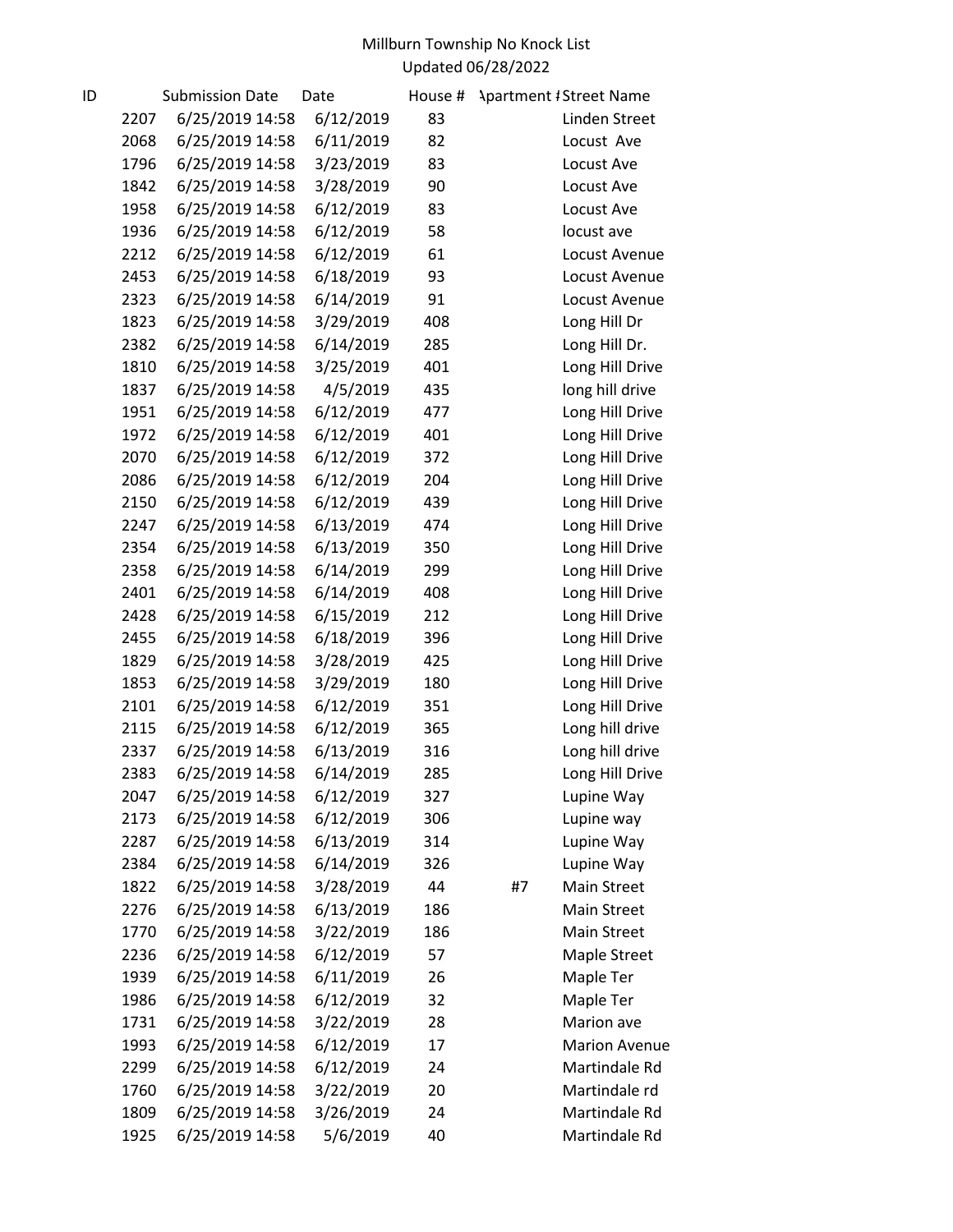| ID |      | <b>Submission Date</b> | Date      | House #      |       | <b>Apartment #Street Name</b> |
|----|------|------------------------|-----------|--------------|-------|-------------------------------|
|    | 2187 | 6/25/2019 14:58        | 6/12/2019 | 12           |       | Martindale RD                 |
|    | 1850 | 6/25/2019 14:58        | 3/29/2019 | 7            |       | Martindale Road               |
|    | 2219 | 6/25/2019 14:58        | 6/12/2019 | 7            |       | Martindale Road               |
|    | 2397 | 6/25/2019 14:58        | 6/14/2019 | 94           |       | Meadowbrook                   |
|    | 2462 | 6/25/2019 14:58        | 6/20/2019 | 97           |       | Meadowbrook Rd                |
|    | 2021 | 6/25/2019 14:58        | 6/12/2019 | 34           |       | Meadowbrook Rd.               |
|    | 1746 | 6/25/2019 14:58        | 3/29/2019 | 38           |       | Meadowbrook Road              |
|    | 1938 | 6/25/2019 14:58        | 6/12/2019 | 22           |       | Meadowbrook Road              |
|    | 2072 | 6/25/2019 14:58        | 6/12/2019 | 48           |       | Meadowbrook Road              |
|    | 2234 | 6/25/2019 14:58        | 6/12/2019 | 31           |       | Meadowbrook road              |
|    | 2465 | 6/25/2019 14:58        | 6/21/2019 | 62           |       | Meadowbrook Road              |
|    | 1784 | 6/25/2019 14:58        | 3/22/2019 | 34           |       | Mechanic St                   |
|    | 2433 | 6/25/2019 14:58        | 6/16/2019 | 21           |       | Mechanic street               |
|    | 1817 | 6/25/2019 14:58        | 3/28/2019 | 17           |       | Meeker Pl                     |
|    | 2170 | 6/25/2019 14:58        | 6/13/2019 | 14A          |       | <b>Meeker Place</b>           |
|    | 2159 | 6/25/2019 14:58        | 6/12/2019 | 6            |       | Midhurst Rd                   |
|    | 2342 | 6/25/2019 14:58        | 6/13/2019 | 8            |       | Midhurst Road                 |
|    | 2416 | 6/25/2019 14:58        | 6/15/2019 | 17           |       | MIDHURST ROAD                 |
|    | 1888 | 6/25/2019 14:58        | 4/2/2019  | 176          | 3     | Millburn Ave                  |
|    | 2389 | 6/25/2019 14:58        | 6/14/2019 | 420          |       | Millburn Ave                  |
|    | 1812 | 6/25/2019 14:58        | 3/25/2019 | 402          |       | Millburn Ave.                 |
|    | 1751 | 6/25/2019 14:58        | 3/22/2019 | 400A         |       | Millburn Avenue               |
|    | 1905 | 6/25/2019 14:58        | 4/15/2019 | 396          | A & B | Millburn Avenue               |
|    | 1996 | 6/25/2019 14:58        | 6/12/2019 | 405          |       | Millburn avenue               |
|    | 2190 | 6/25/2019 14:58        | 6/12/2019 | 260          |       | Millburn Avenue               |
|    | 2346 | 6/25/2019 14:58        | 6/13/2019 | $\mathbf{1}$ |       | Minnisink Road                |
|    | 1869 | 6/25/2019 14:58        | 3/29/2019 | $\mathbf{1}$ |       | Minnisink Road                |
|    | 2431 | 6/25/2019 14:58        | 6/16/2019 | 57           |       | Mohawk Rd                     |
|    | 1954 | 6/25/2019 14:58        | 6/12/2019 | 104          |       | Mohawk Road                   |
|    | 2017 | 6/25/2019 14:58        | 6/12/2019 | 85           |       | Mohawk Road                   |
|    | 2028 | 6/25/2019 14:58        | 6/12/2019 | 160          |       | Mohawk Road                   |
|    | 1744 | 6/25/2019 14:58        | 3/22/2019 | 40           |       | Montview Ave                  |
|    | 2224 | 6/25/2019 14:58        | 6/12/2019 | 15           |       | Montview Ave.                 |
|    | 1732 | 6/25/2019 14:58        | 3/22/2019 | 30           |       | <b>Montview Avenue</b>        |
|    | 2138 | 6/25/2019 14:58        | 6/12/2019 | 30           |       | <b>Montview Avenue</b>        |
|    | 2414 | 6/25/2019 14:58        | 6/15/2019 | 18           |       | Moraine                       |
|    | 2257 | 6/25/2019 14:58        | 6/13/2019 | 16           |       | Mount Ararat road             |
|    | 1855 | 6/25/2019 14:58        | 3/29/2019 | 94           |       | Mountain Ave                  |
|    | 1861 | 6/25/2019 14:58        | 3/29/2019 | 90           |       | <b>Mountain Avenue</b>        |
|    | 2319 | 6/25/2019 14:58        | 6/13/2019 | 59           |       | <b>Mountain Avenue</b>        |
|    | 1763 | 6/25/2019 14:58        | 3/22/2019 | 91           |       | Mountainview Rd               |
|    | 1766 | 6/25/2019 14:58        | 3/22/2019 | 75           |       | Mountainview Rd               |
|    | 2446 | 6/25/2019 14:58        | 6/17/2019 | 70           |       | Mountainview Rd               |
|    | 1858 | 6/25/2019 14:58        | 3/29/2019 | 45           |       | Mountainview road             |
|    | 1926 | 6/25/2019 14:58        | 5/7/2019  | 48           |       | Mountainview Road             |
|    | 2001 | 6/25/2019 14:58        | 6/12/2019 | 42           |       | mountainview road             |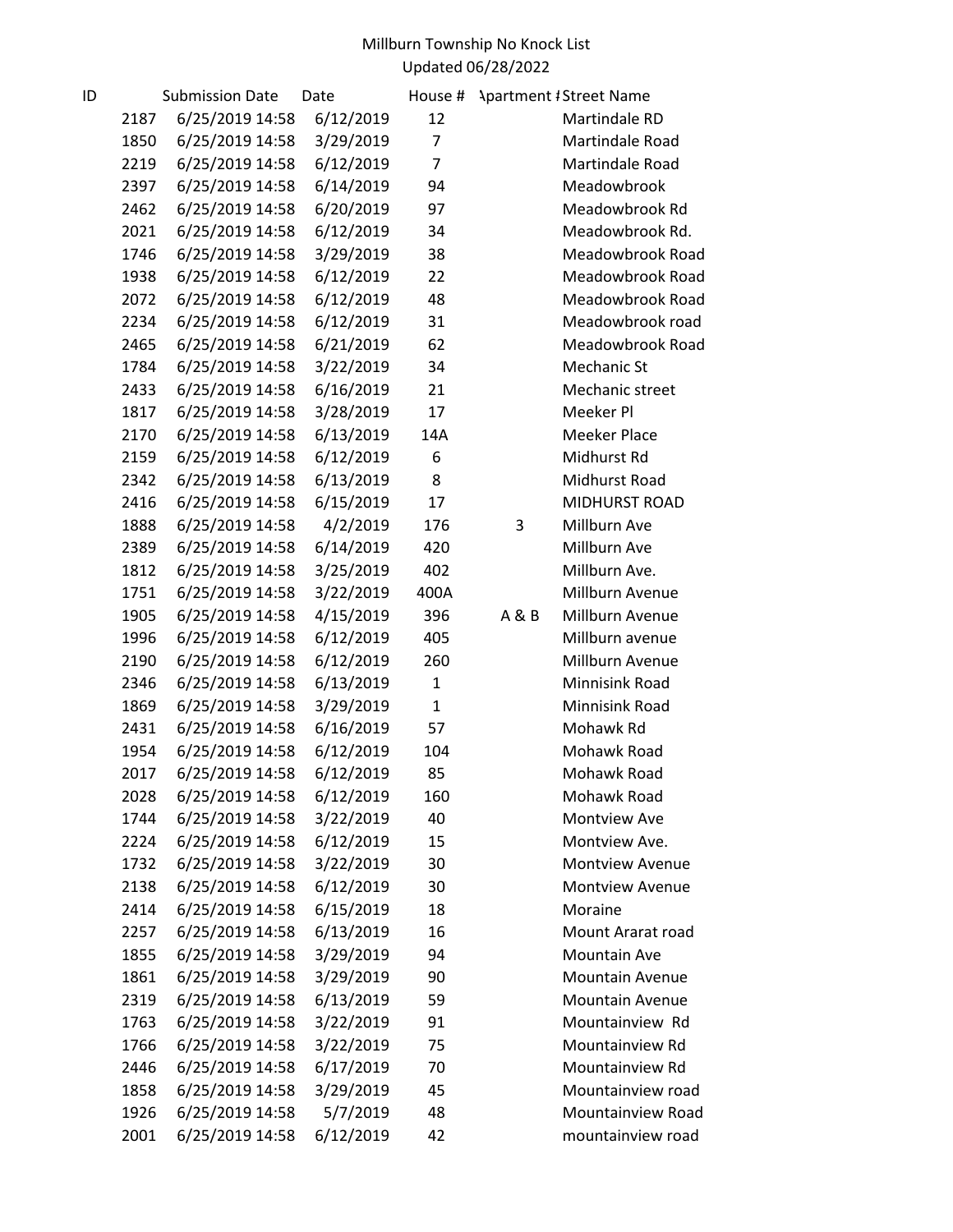| ID |      | <b>Submission Date</b> | Date      | House #        |     | <b>Apartment #Street Name</b> |
|----|------|------------------------|-----------|----------------|-----|-------------------------------|
|    | 2381 | 6/25/2019 14:58        | 6/14/2019 | 85             |     | Mountainview Road             |
|    | 1757 | 6/25/2019 14:58        | 3/22/2019 | 174            |     | Myrtle Ave                    |
|    | 2194 | 6/25/2019 14:58        | 6/12/2019 | 130            |     | Myrtle Ave                    |
|    | 2456 | 6/25/2019 14:58        | 6/18/2019 | 87             |     | Myrtle Ave                    |
|    | 1789 | 6/25/2019 14:58        | 3/22/2019 | 84             |     | Myrtle Avenue                 |
|    | 2211 | 6/25/2019 14:58        | 6/12/2019 | 160            |     | Myrtle Avenue                 |
|    | 2353 | 6/25/2019 14:58        | 6/13/2019 | 90             |     | Myrtle Avenue                 |
|    | 1730 | 6/25/2019 14:58        | 3/22/2019 | 78             |     | Myrtle Avenue                 |
|    | 2051 | 6/25/2019 14:58        | 6/12/2019 | 39             |     | Myrtle Avenue                 |
|    | 2069 | 6/25/2019 14:58        | 6/12/2019 | 157            |     | Myrtle Avenue                 |
|    | 2273 | 6/25/2019 14:58        | 6/13/2019 | 45             |     | North Rd                      |
|    | 1838 | 6/25/2019 14:58        | 3/27/2019 | 45             |     | Northern Drive                |
|    | 1971 | 6/25/2019 14:58        | 6/12/2019 | 11             |     | Norwood ter                   |
|    | 1899 | 6/25/2019 14:58        | 4/12/2019 | 10             |     | Norwood terrace               |
|    | 2045 | 6/25/2019 14:58        | 6/13/2019 | 19             |     | Norwood terrace               |
|    | 2024 | 6/25/2019 14:58        | 6/12/2019 | 10             |     | Norwood Terrace               |
|    | 1997 | 6/25/2019 14:58        | 6/12/2019 | 42             |     | Nottingham Rd                 |
|    | 2166 | 6/25/2019 14:58        | 6/12/2019 | 25             |     | Oak Hill Road                 |
|    | 2344 | 6/25/2019 14:58        | 6/13/2019 | 11             |     | Oakdale Avenue                |
|    | 2008 | 6/25/2019 14:58        | 6/12/2019 | $\mathbf{1}$   |     | Oaklawn Rd                    |
|    | 2085 | 6/25/2019 14:58        | 6/12/2019 | $\overline{2}$ |     | Oaklawn Road                  |
|    | 2204 | 6/25/2019 14:58        | 6/12/2019 | 66             |     | Oakview Ter                   |
|    | 1749 | 6/25/2019 14:58        | 3/22/2019 | 99             |     | Oakview terrace               |
|    | 1755 | 6/25/2019 14:58        | 3/22/2019 | 94             |     | Oakview Terrace               |
|    | 1923 | 6/25/2019 14:58        | 5/1/2019  | 83             |     | Oakview Terrace               |
|    | 2252 | 6/25/2019 14:58        | 6/13/2019 | 89             |     | Oakview Terrace               |
|    | 2325 | 6/25/2019 14:58        | 6/13/2019 | 99             |     | Oakview Terrace               |
|    | 1990 | 6/25/2019 14:58        | 6/11/2019 | 96             |     | Oakview Terrace               |
|    | 1772 | 6/25/2019 14:58        | 3/22/2019 | 29A            |     | Ocean St                      |
|    | 2341 | 6/25/2019 14:58        | 6/13/2019 | 13             |     | Ocean St                      |
|    | 1953 | 6/25/2019 14:58        | 6/12/2019 | 337            |     | Old Short Hills Rd            |
|    | 1999 | 6/25/2019 14:58        | 6/12/2019 | 352            |     | Old Short Hills Rd            |
|    | 2002 | 6/25/2019 14:58        | 6/12/2019 | 417            |     | Old Short Hills Rd            |
|    | 2036 | 6/25/2019 14:58        | 6/12/2019 | 140            |     | Old Short Hills Rd            |
|    | 2197 | 6/25/2019 14:58        | 6/12/2019 | 368            |     | Old Short Hills Rd            |
|    | 2420 | 6/25/2019 14:58        | 6/15/2019 | 233            |     | Old short hills rd            |
|    | 1961 | 6/25/2019 14:58        | 6/12/2019 | 387            |     | Old Short Hills Road          |
|    | 1969 | 6/25/2019 14:58        | 6/12/2019 | 180            |     | Old Short Hills Road          |
|    | 2129 | 6/25/2019 14:58        | 6/12/2019 | 172            |     | Old Short Hills Road          |
|    | 2235 | 6/25/2019 14:58        | 6/12/2019 | 303            |     | Old Short Hills Road          |
|    | 2246 | 6/25/2019 14:58        | 6/12/2019 | 385            |     | OLD SHORT HILLS ROAD          |
|    | 2415 | 6/25/2019 14:58        | 6/15/2019 | 502            | 502 | Old Short Hills Road          |
|    | 2469 | 6/25/2019 14:58        | 6/25/2019 | 502            | 502 | Old Short Hills Road          |
|    | 1754 | 6/25/2019 14:58        | 3/22/2019 | 385            |     | Old Short Hills Road          |
|    | 1989 | 6/25/2019 14:58        | 6/12/2019 | 79             |     | Old short hills road          |
|    | 1913 | 6/25/2019 14:58        | 4/24/2019 | 25             |     | Oswego Lane                   |
|    |      |                        |           |                |     |                               |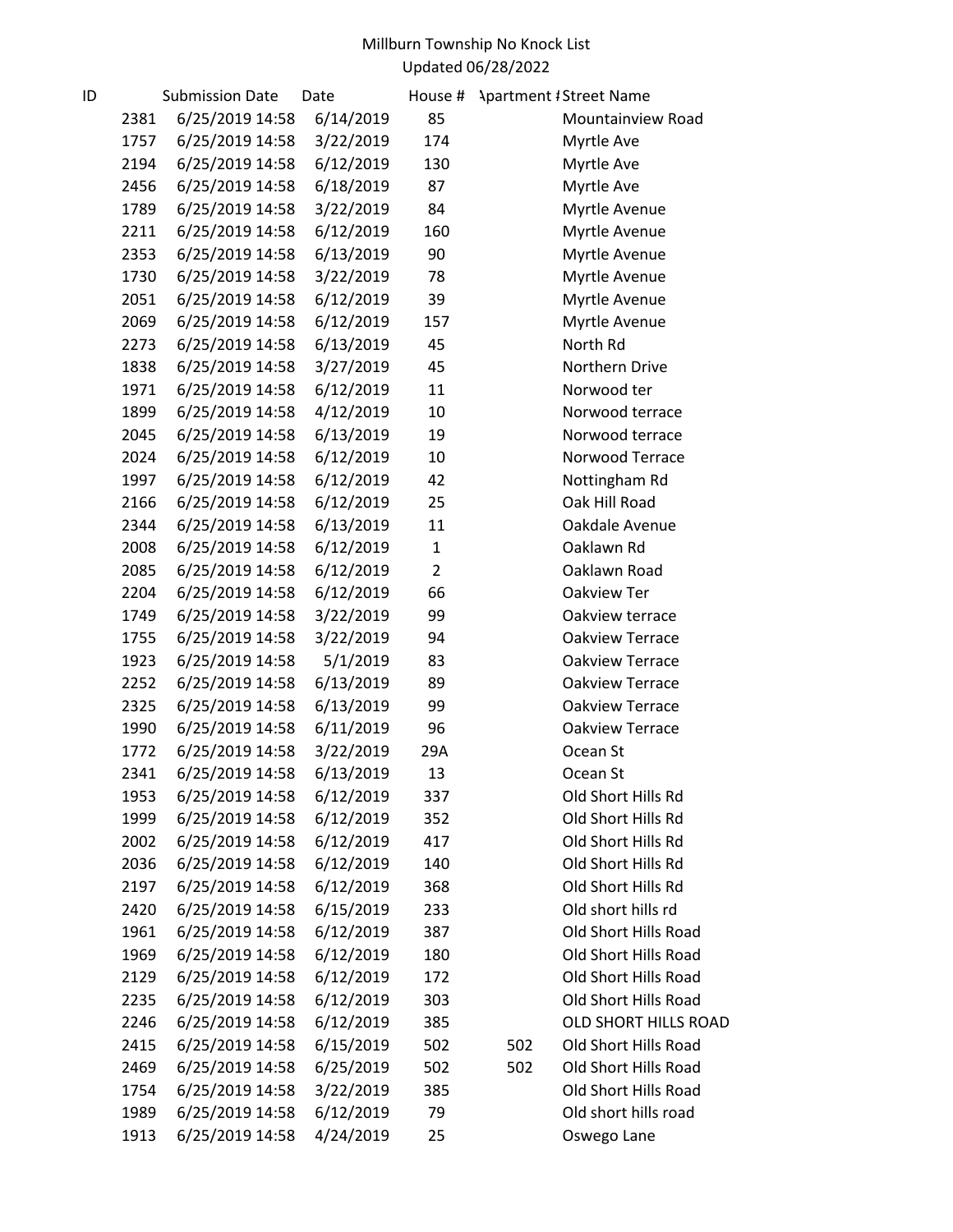| ID |      | <b>Submission Date</b> | Date      | House # | <b>Apartment / Street Name</b> |
|----|------|------------------------|-----------|---------|--------------------------------|
|    | 1985 | 6/25/2019 14:58        | 6/12/2019 | 5       | Oswego Lane                    |
|    | 1848 | 6/25/2019 14:58        | 3/29/2019 | 3       | Oval Road                      |
|    | 2320 | 6/25/2019 14:58        | 6/13/2019 | 39      | Oval Road                      |
|    | 2430 | 6/25/2019 14:58        | 6/15/2019 | 57      | Oval Road                      |
|    | 2145 | 6/25/2019 14:58        | 6/11/2019 | 65      | Oval road                      |
|    | 2267 | 6/25/2019 14:58        | 6/13/2019 | 18      | Oval Road                      |
|    | 2034 | 6/25/2019 14:58        | 6/12/2019 | 11      | Park Circle                    |
|    | 2146 | 6/25/2019 14:58        | 6/12/2019 | 11      | Park Place                     |
|    | 1998 | 6/25/2019 14:58        | 6/12/2019 | 32      | Park Road                      |
|    | 2067 | 6/25/2019 14:58        | 6/12/2019 | 20      | Park Road                      |
|    | 2075 | 6/25/2019 14:58        | 6/12/2019 | 15      | Park Road                      |
|    | 2406 | 6/25/2019 14:58        | 6/14/2019 | 33      | Park Road                      |
|    | 2073 | 6/25/2019 14:58        | 6/12/2019 | 6       | Park road                      |
|    | 2399 | 6/25/2019 14:58        | 6/14/2019 | 24      | Parkview Dr                    |
|    | 1920 | 6/25/2019 14:58        | 4/29/2019 | 19      | Parkview Dr.                   |
|    | 2436 | 6/25/2019 14:58        | 6/16/2019 | 17      | Parkview Drive                 |
|    | 1828 | 6/25/2019 14:58        | 3/1/2019  | 251     | Parsonage hill rd              |
|    | 2256 | 6/25/2019 14:58        | 6/13/2019 | 189     | Parsonage Hill Rd              |
|    | 2375 | 6/25/2019 14:58        | 6/14/2019 | 101     | Parsonage Hill Road            |
|    | 2377 | 6/25/2019 14:58        | 6/14/2019 | 215     | Parsonage hill road            |
|    | 1933 | 6/25/2019 14:58        | 6/12/2019 | 86      | Pine St                        |
|    | 2205 | 6/25/2019 14:58        | 6/12/2019 | 56      | Pine St                        |
|    | 1992 | 6/25/2019 14:58        | 6/12/2019 | 87      | <b>Pine Street</b>             |
|    | 2450 | 6/25/2019 14:58        | 6/17/2019 | 80      | <b>Pine Street</b>             |
|    | 2225 | 6/25/2019 14:58        | 6/12/2019 | 24      | Pine Ter W                     |
|    | 1737 | 6/25/2019 14:58        | 3/21/2019 | 49      | Pine Terrace East              |
|    | 1956 | 6/25/2019 14:58        | 6/12/2019 | 50      | Pine Terrace East              |
|    | 2061 | 6/25/2019 14:58        | 6/12/2019 | 51      | Pine Terrace East              |
|    | 2090 | 6/25/2019 14:58        | 6/12/2019 | 49      | Pine Terrace East              |
|    | 2355 | 6/25/2019 14:58        | 6/13/2019 | 17      | Pine Terrace West              |
|    | 2174 | 6/25/2019 14:58        | 6/13/2019 | 5       | Pinewood Court                 |
|    | 2175 | 6/25/2019 14:58        | 6/12/2019 | 5       | Pinewood Court                 |
|    | 2018 | 6/25/2019 14:58        | 6/12/2019 | 10      | Quaker Road                    |
|    | 1860 | 6/25/2019 14:58        | 3/29/2019 | 10      | Quaker Road                    |
|    | 2120 | 6/25/2019 14:58        | 6/12/2019 | 8       | Rahway                         |
|    | 2404 | 6/25/2019 14:58        | 6/14/2019 | 5       | <b>RAHWAY RD</b>               |
|    | 1854 | 6/25/2019 14:58        | 3/29/2019 | 5       | Rahway road                    |
|    | 1901 | 6/25/2019 14:58        | 4/14/2019 | 12      | Rahway Road                    |
|    | 1774 | 6/25/2019 14:58        | 3/22/2019 | 10      | Rawely Place                   |
|    | 1775 | 6/25/2019 14:58        | 3/22/2019 | 40      | Rawley Pl                      |
|    | 2164 | 6/25/2019 14:58        | 6/12/2019 | 40      | Rawley Place                   |
|    | 1882 | 6/25/2019 14:58        | 3/31/2019 | 30      | Rector<br>A                    |
|    | 2093 | 6/25/2019 14:58        | 6/13/2019 | 92      | B<br>Rector                    |
|    | 1896 | 6/25/2019 14:58        | 4/9/2019  | 94      | <b>Rector St</b>               |
|    | 1988 | 6/25/2019 14:58        | 6/12/2019 | 19      | Reeve                          |
|    | 1887 | 6/25/2019 14:58        | 4/2/2019  | 17      | Reeve Circle                   |
|    |      |                        |           |         |                                |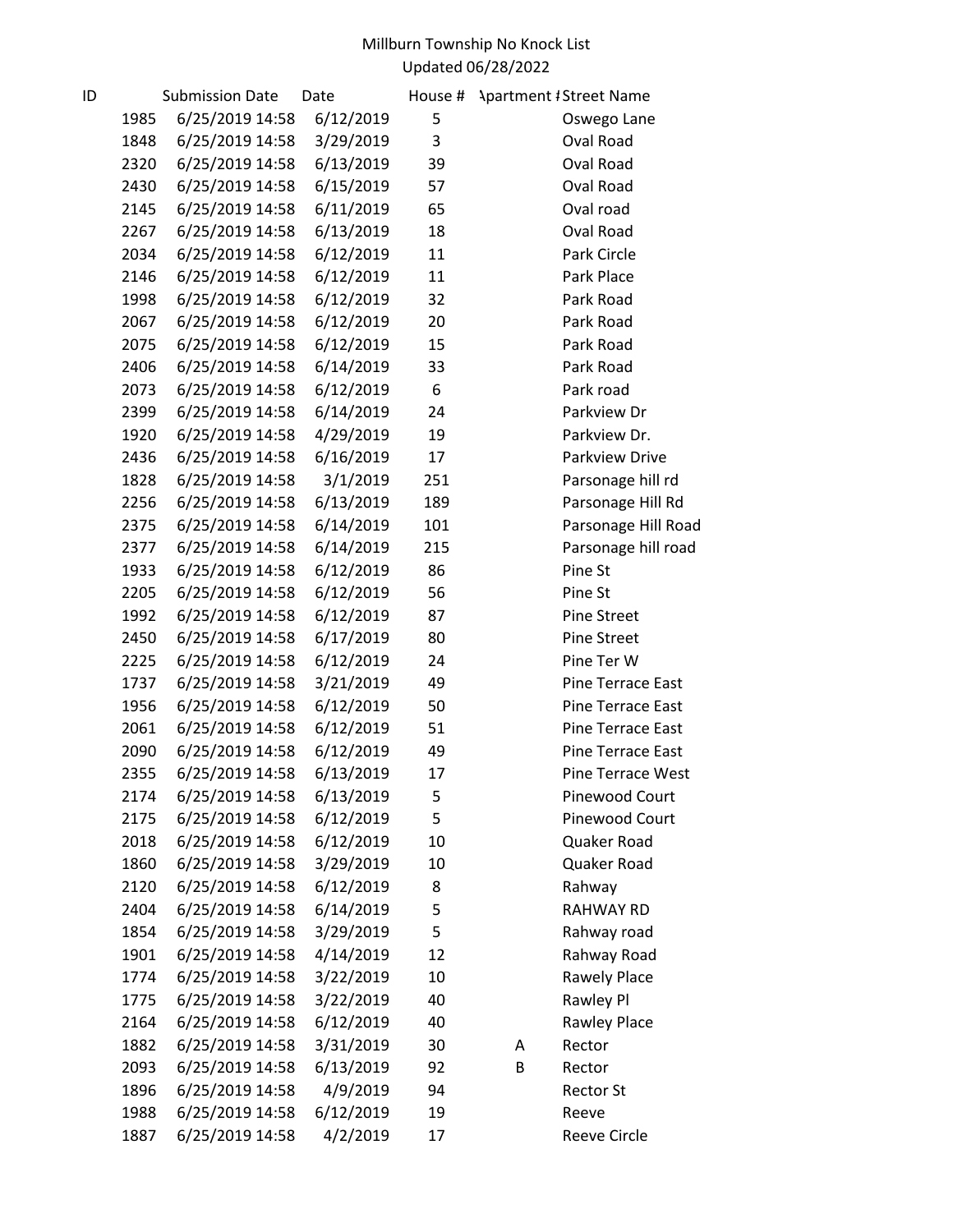| ID |      | <b>Submission Date</b> | Date      | House #        | <b>Apartment #Street Name</b> |
|----|------|------------------------|-----------|----------------|-------------------------------|
|    | 2305 | 6/25/2019 14:58        | 6/13/2019 | 17             | reeve circle                  |
|    | 1824 | 6/25/2019 14:58        | 3/29/2019 | $\overline{2}$ | Richard Dr                    |
|    | 2402 | 6/25/2019 14:58        | 6/14/2019 | $\overline{2}$ | <b>Richard Dr</b>             |
|    | 1960 | 6/25/2019 14:58        | 6/12/2019 | 20             | Richard Dr                    |
|    | 1975 | 6/25/2019 14:58        | 6/12/2019 | 39             | <b>Richard Drive</b>          |
|    | 1983 | 6/25/2019 14:58        | 6/12/2019 | 12             | <b>Richard Drive</b>          |
|    | 2413 | 6/25/2019 14:58        | 6/15/2019 | 20             | <b>Richard Drive</b>          |
|    | 1959 | 6/25/2019 14:58        | 6/12/2019 | 21             | <b>Richard Drive</b>          |
|    | 2022 | 6/25/2019 14:58        | 6/12/2019 | 11             | <b>Richard Drive</b>          |
|    | 2054 | 6/25/2019 14:58        | 6/12/2019 | 16             | <b>Ridge Terrace</b>          |
|    | 1750 | 6/25/2019 14:58        | 3/22/2019 | 875            | Ridgewood Rd                  |
|    | 2315 | 6/25/2019 14:58        | 6/13/2019 | 916            | Ridgewood Rd                  |
|    | 1833 | 6/25/2019 14:58        | 3/28/2019 | 893            | Ridgewood road                |
|    | 1909 | 6/25/2019 14:58        | 4/19/2019 | 717            | Ridgewood Road                |
|    | 1911 | 6/25/2019 14:58        | 4/22/2019 | 799            | Ridgewood Road                |
|    | 2210 | 6/25/2019 14:58        | 6/12/2019 | 952            | RIDGEWOOD ROAD                |
|    | 2248 | 6/25/2019 14:58        | 6/12/2019 | 746            | Ridgewood Road                |
|    | 2307 | 6/25/2019 14:58        | 6/13/2019 | 822            | Ridgewood Road                |
|    | 2326 | 6/25/2019 14:58        | 6/13/2019 | 958            | Ridgewood road                |
|    | 1945 | 6/25/2019 14:58        | 6/12/2019 | $\overline{2}$ | Rippling brook drive          |
|    | 2331 | 6/25/2019 14:58        | 6/13/2019 | 14             | <b>River Lane</b>             |
|    | 1859 | 6/25/2019 14:58        | 3/29/2019 | 30             | <b>Robert Drive</b>           |
|    | 2345 | 6/25/2019 14:58        | 6/13/2019 | $\overline{2}$ | <b>Robert Drive</b>           |
|    | 2131 | 6/25/2019 14:58        | 6/12/2019 | 8              | <b>Roland Drive</b>           |
|    | 2116 | 6/25/2019 14:58        | 6/12/2019 | 8              | Rosedale Avenue               |
|    | 1856 | 6/25/2019 14:58        | 3/29/2019 | 13             | S mountain rd                 |
|    | 2077 | 6/25/2019 14:58        | 6/12/2019 | 135            | Sagamore rd                   |
|    | 2310 | 6/25/2019 14:58        | 6/13/2019 | 185            | Sagamore Rd                   |
|    | 2015 | 6/25/2019 14:58        | 6/13/2019 | 212            | Sagamore road                 |
|    | 2229 | 6/25/2019 14:58        | 6/12/1963 | 109            | Sagamore road                 |
|    | 2386 | 6/25/2019 14:58        | 6/14/2019 | 15             | SARATOGA WAY                  |
|    | 1962 | 6/25/2019 14:58        | 6/12/2019 | 22             | Saratoga Way                  |
|    | 2003 | 6/25/2019 14:58        | 6/12/2019 | 25             | Saratoga Way                  |
|    | 2223 | 6/25/2019 14:58        | 6/12/2019 | 26             | Saratoga Way                  |
|    | 1792 | 6/25/2019 14:58        | 3/22/2019 | 16             | Seminole Way                  |
|    | 2060 | 6/25/2019 14:58        | 6/12/2019 | 61             | Seminole Way                  |
|    | 2163 | 6/25/2019 14:58        | 6/12/2019 | 57             | Seminole Way                  |
|    | 2053 | 6/25/2019 14:58        | 6/12/2019 | 66             | Seminole way                  |
|    | 1948 | 6/25/2019 14:58        | 6/13/2019 | 1              | Sheridan Drive                |
|    | 1943 | 6/25/2019 14:58        | 6/12/2019 | 115            | <b>Short Hills</b>            |
|    | 2155 | 6/25/2019 14:58        | 6/12/2019 | 113            | Short Hills Ave               |
|    | 2311 | 6/25/2019 14:58        | 6/13/2019 | 75             | short hills ave               |
|    | 1935 | 6/25/2019 14:58        | 6/12/2019 | 67             | <b>Short Hills Avenue</b>     |
|    | 1987 | 6/25/2019 14:58        | 6/12/2019 | 70             | <b>Silver Spring</b>          |
|    | 1884 | 6/25/2019 14:58        | 4/1/2019  | 38             | Silver Spring Rd              |
|    | 2418 | 6/25/2019 14:58        | 6/15/2019 | 28             | silver spring rd              |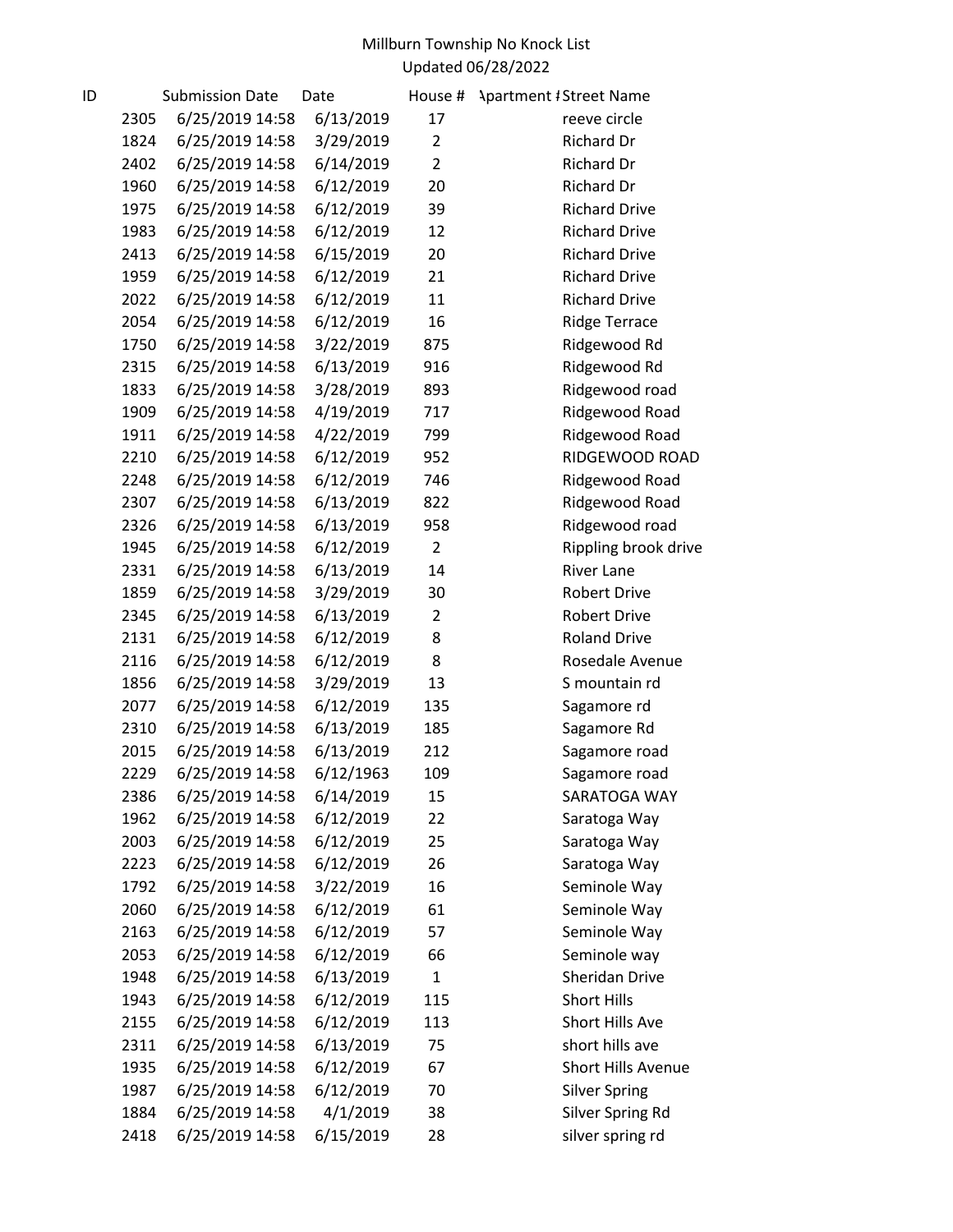| ID |      | <b>Submission Date</b> | Date      | House # | <b>Apartment #Street Name</b> |
|----|------|------------------------|-----------|---------|-------------------------------|
|    | 2423 | 6/25/2019 14:58        | 6/15/2019 | 110     | Silver Spring Rd              |
|    | 1880 | 6/25/2019 14:58        | 3/31/2019 | 57      | <b>Silver Spring Road</b>     |
|    | 1886 | 6/25/2019 14:58        | 4/2/2019  | 71      | <b>Silver Spring Road</b>     |
|    | 2109 | 6/25/2019 14:58        | 6/12/2019 | 32      | Silver spring road            |
|    | 2259 | 6/25/2019 14:58        | 6/13/2019 | 115     | <b>Silver Spring Road</b>     |
|    | 2434 | 6/25/2019 14:58        | 6/16/2019 | 120     | <b>Silver Spring Road</b>     |
|    | 1752 | 6/25/2019 14:58        | 3/22/2019 | 55      | Silver. Spring road           |
|    | 2417 | 6/25/2019 14:58        | 6/15/2019 | 9       | Sinclair ter                  |
|    | 2038 | 6/25/2019 14:58        | 6/12/2019 | 50      | <b>Sinclair Terrace</b>       |
|    | 2087 | 6/25/2019 14:58        | 6/12/2019 | 24      | Slayton Dr                    |
|    | 1904 | 6/25/2019 14:58        | 4/15/2019 | 45      | Slayton Drive                 |
|    | 1973 | 6/25/2019 14:58        | 6/12/2019 | 55      | Slayton Drive                 |
|    | 2300 | 6/25/2019 14:58        | 6/13/2019 | 19      | <b>Slayton Drive</b>          |
|    | 2303 | 6/25/2019 14:58        | 6/13/2019 | 51      | slayton drive                 |
|    | 1802 | 6/25/2019 14:58        | 3/23/2019 | 57      | Slope Dr                      |
|    | 1820 | 6/25/2019 14:58        | 3/28/2019 | 63      | Slope Drive                   |
|    | 2105 | 6/25/2019 14:58        | 6/12/2019 | 15      | Slope Drive                   |
|    | 1872 | 6/25/2019 14:58        | 3/29/2019 | 33      | south mountain rd             |
|    | 1966 | 6/25/2019 14:58        | 6/12/2019 | 33      | South Mountain rd             |
|    | 2071 | 6/25/2019 14:58        | 6/19/2019 | 9       | South Mountain Road           |
|    | 2296 | 6/25/2019 14:58        | 6/13/2019 | 18      | South Mountain Road           |
|    | 2408 | 6/25/2019 14:58        | 6/13/2019 | 11      | South Mountain Road           |
|    | 1739 | 6/25/2019 14:58        | 3/22/2019 | 46      | south Ter                     |
|    | 2186 | 6/25/2019 14:58        | 6/12/2019 | 37      | South Terrace                 |
|    | 1804 | 6/25/2019 14:58        | 3/23/2019 | 14      | South Terrace                 |
|    | 1832 | 6/25/2019 14:58        | 3/29/2019 | 37      | South Terrace                 |
|    | 1879 | 6/25/2019 14:58        | 3/31/2019 | 58      | southern slope drive          |
|    | 2031 | 6/25/2019 14:58        | 6/12/2019 | 70      | Southern Slope Drive          |
|    | 2350 | 6/25/2019 14:58        | 6/13/2019 | 31      | Southern Slope Drive          |
|    | 2409 | 6/25/2019 14:58        | 6/1/2019  | 58      | southern slope drive          |
|    | 1843 | 6/25/2019 14:58        | 3/1/2019  | 47      | Southern slope drive          |
|    | 2078 | 6/25/2019 14:58        | 6/12/2019 | 3       | Southern Slope Drive          |
|    | 1778 | 6/25/2019 14:58        | 3/22/2019 | 31      | Sparta Road                   |
|    | 2141 | 6/25/2019 14:58        | 6/12/2019 | 42      | <b>Spenser Drive</b>          |
|    | 2288 | 6/25/2019 14:58        | 6/13/2019 | 75      | <b>Spenser Drive</b>          |
|    | 2316 | 6/25/2019 14:58        | 6/13/2019 | 40      | <b>Spenser Drive</b>          |
|    | 2362 | 6/25/2019 14:58        | 6/13/2019 | 70      | <b>Spenser Drive</b>          |
|    | 2184 | 6/25/2019 14:58        | 6/12/2019 | 94      | Spring street                 |
|    | 2261 | 6/25/2019 14:58        | 6/13/2019 | 42      | <b>Spring Street</b>          |
|    | 2183 | 6/25/2019 14:58        | 6/12/2019 | 96      | Spring street                 |
|    | 2371 | 6/25/2019 14:58        | 6/6/2019  | 22      | Spring street                 |
|    | 2424 | 6/25/2019 14:58        | 6/15/2019 | 126     | <b>Spring Street</b>          |
|    | 2435 | 6/25/2019 14:58        | 6/16/2019 | 104     | Spring street                 |
|    | 1806 | 6/25/2019 14:58        | 3/25/2019 | 69      | Stony Ln                      |
|    | 1906 | 6/25/2019 14:58        | 4/15/2019 | 20      | <b>Sunset Drive</b>           |
|    | 2063 | 6/25/2019 14:58        | 6/12/2019 | 1       | <b>Taft Drive</b>             |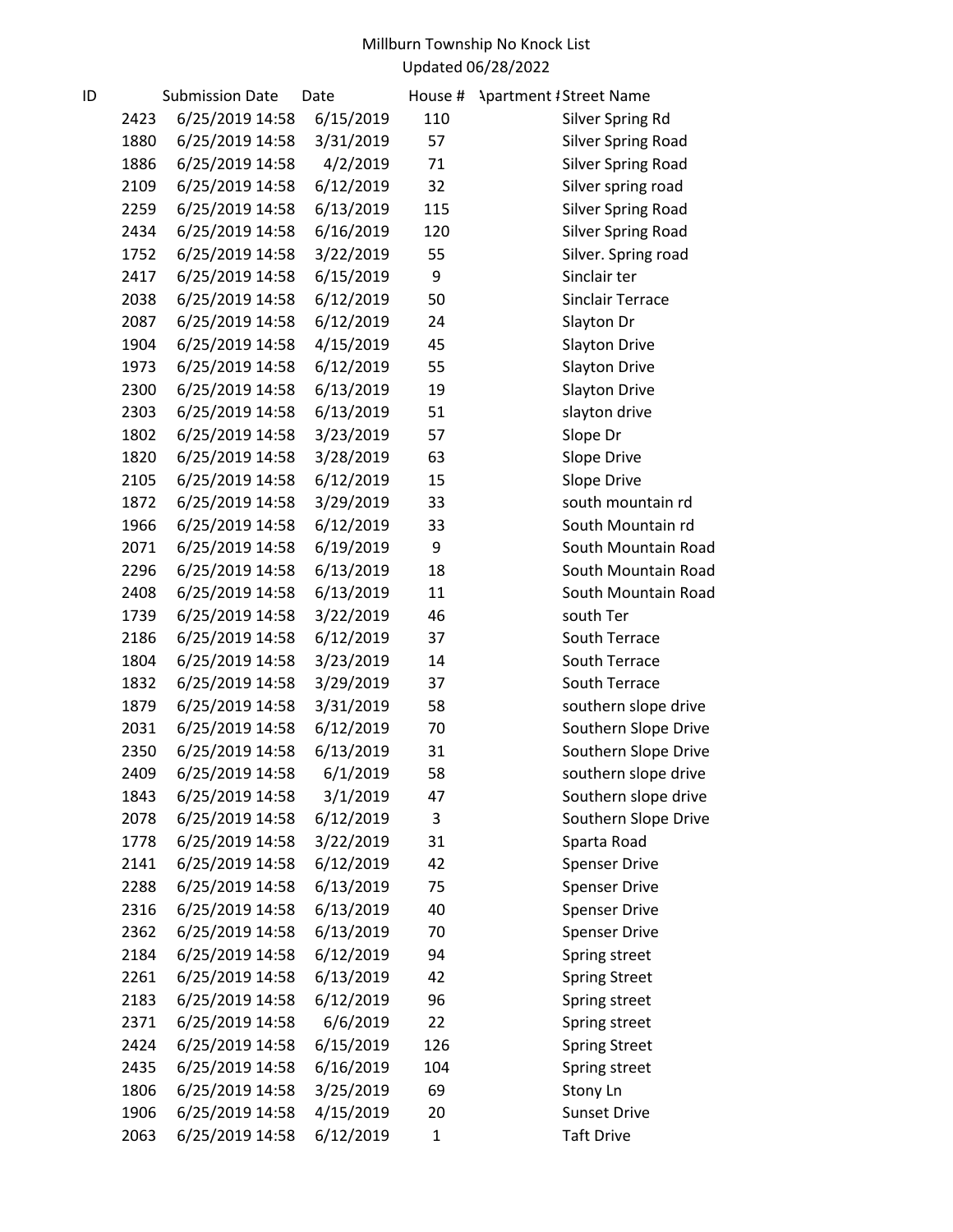| ID |      | <b>Submission Date</b> | Date      | House #        | <b>Apartment #Street Name</b> |
|----|------|------------------------|-----------|----------------|-------------------------------|
|    | 2218 | 6/25/2019 14:58        | 6/12/2019 | 22             | <b>Talbot Court</b>           |
|    | 2312 | 6/25/2019 14:58        | 6/13/2019 | 30             | Talbot Ct.                    |
|    | 1980 | 6/25/2019 14:58        | 6/12/2019 | 55             | Talbot Ct.                    |
|    | 2356 | 6/25/2019 14:58        | 6/14/2019 | 289            | Taylor Rd South               |
|    | 2079 | 6/25/2019 14:58        | 6/19/2019 | 22             | <b>Taylor Road</b>            |
|    | 2176 | 6/25/2019 14:58        | 6/12/2019 | 61             | <b>Taylor Road</b>            |
|    | 1764 | 6/25/2019 14:58        | 3/22/2019 | 326            | <b>Taylor Road South</b>      |
|    | 1907 | 6/25/2019 14:58        | 4/15/2019 | 298            | <b>Taylor Road South</b>      |
|    | 2118 | 6/25/2019 14:58        | 6/12/2019 | 326            | <b>TAYLOR ROAD SOUTH</b>      |
|    | 1743 | 6/25/2019 14:58        | 3/22/2019 | 34             | A<br><b>Taylor Street</b>     |
|    | 1736 | 6/25/2019 14:58        | 3/22/2019 | 81             | Tennyson Dr                   |
|    | 2266 | 6/25/2019 14:58        | 6/13/2019 | 69             | Tennyson Dr                   |
|    | 2322 | 6/25/2019 14:58        | 6/13/2019 | 41             | Tennyson Dr                   |
|    | 1729 | 6/25/2019 14:58        | 3/22/2019 | 55             | Tennyson Dr.                  |
|    | 2255 | 6/25/2019 14:58        | 6/12/2019 | 173            | Tennyson Dr.                  |
|    | 1830 | 6/25/2019 14:58        | 3/28/2019 | 62             | Tennyson drive                |
|    | 2014 | 6/25/2019 14:58        | 6/12/2019 | 68             | <b>Tennyson Drive</b>         |
|    | 2160 | 6/25/2019 14:58        | 6/12/2019 | 73             | <b>Tennyson Drive</b>         |
|    | 2162 | 6/25/2019 14:58        | 6/12/2019 | 143            | <b>Tennyson Drive</b>         |
|    | 2260 | 6/25/2019 14:58        | 6/12/2019 | 113            | Tennyson drive                |
|    | 2309 | 6/25/2019 14:58        | 6/13/2019 | 50             | <b>Tennyson Drive</b>         |
|    | 2181 | 6/25/2019 14:58        | 6/12/2019 | 37             | <b>Tennyson Drive</b>         |
|    | 1721 | 6/25/2019 14:58        | 3/22/2019 | 123            | <b>Test</b>                   |
|    | 1795 | 6/25/2019 14:58        | 3/23/2019 | 3              | <b>Thackeray Drive</b>        |
|    | 2055 | 6/25/2019 14:58        | 6/12/2019 | $\overline{2}$ | <b>Thackeray Drive</b>        |
|    | 2221 | 6/25/2019 14:58        | 6/12/2019 | 18             | <b>Thackeray Drive</b>        |
|    | 2167 | 6/25/2019 14:58        | 6/12/2019 | 15             | <b>Tioga Pass</b>             |
|    | 1968 | 6/25/2019 14:58        | 6/12/2019 | 79             | Troy Dr                       |
|    | 2059 | 6/25/2019 14:58        | 6/12/2019 | 52             | <b>Troy Drive</b>             |
|    | 2283 | 6/25/2019 14:58        | 6/13/2019 | 9              | <b>Tulip Lane</b>             |
|    | 2390 | 6/25/2019 14:58        | 6/14/2019 | 15             | Tulip Ln                      |
|    | 1758 | 6/25/2019 14:58        | 3/22/2019 | 56             | Twin Oak Road                 |
|    | 1816 | 6/25/2019 14:58        | 3/27/2019 | 50             | Twin Oak Road                 |
|    | 1742 | 6/25/2019 14:58        | 3/22/2019 | 7              | Undercliff Rd                 |
|    | 2035 | 6/25/2019 14:58        | 6/12/2019 | 18             | Undercliff Rd                 |
|    | 2447 | 6/25/2019 14:58        | 6/17/2019 | 66             | Undercliff rd                 |
|    | 2372 | 6/25/2019 14:58        | 6/13/2019 | 55             | Undercliff Rd.                |
|    | 1723 | 6/25/2019 14:58        | 3/22/2019 | 13             | <b>UNDERCLIFF ROAD</b>        |
|    | 2076 | 6/25/2019 14:58        | 6/12/2019 | 26             | undercliff road               |
|    | 2263 | 6/25/2019 14:58        | 6/13/2019 | 52             | <b>Undercliff Road</b>        |
|    | 2388 | 6/25/2019 14:58        | 6/14/2019 | 72             | <b>Undercliff Road</b>        |
|    | 2134 | 6/25/2019 14:58        | 6/12/2019 | 49             | W Beechcroft Rd               |
|    | 1769 | 6/25/2019 14:58        | 3/22/2019 | 46             | Walnut Ave.                   |
|    | 1811 | 6/25/2019 14:58        | 3/25/2019 | 45             | Walnut Ave.                   |
|    | 2426 | 6/25/2019 14:58        | 6/15/2019 | 31             | <b>Washington Avenue</b>      |
|    | 1914 | 6/25/2019 14:58        | 4/25/2019 | 35             | Watchung Road                 |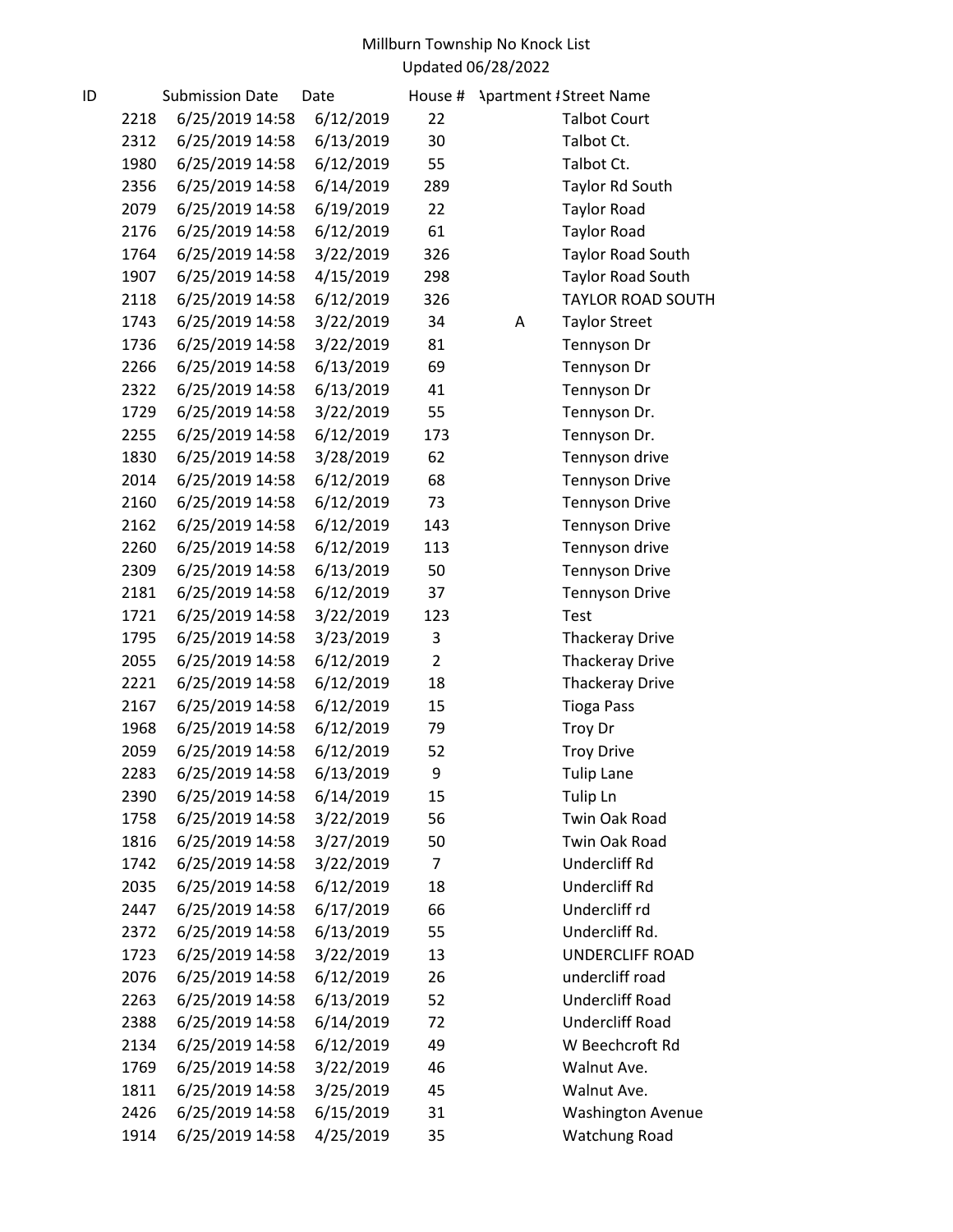| ID |      | <b>Submission Date</b> | Date      | House # | <b>Apartment #Street Name</b> |
|----|------|------------------------|-----------|---------|-------------------------------|
|    | 1773 | 6/25/2019 14:58        | 3/22/2019 | 39      | <b>Wellington Ave</b>         |
|    | 1868 | 6/25/2019 14:58        | 3/29/2019 | 54      | Wellington ave                |
|    | 2378 | 6/25/2019 14:58        | 6/14/2019 | 45      | <b>Wellington Ave</b>         |
|    | 2466 | 6/25/2019 14:58        | 6/22/2019 | 45      | <b>Wellington Ave</b>         |
|    | 2169 | 6/25/2019 14:58        | 6/12/2019 | 117     | <b>Wellington Avenue</b>      |
|    | 2268 | 6/25/2019 14:58        | 6/13/2019 | 85      | <b>Wellington Avenue</b>      |
|    | 2335 | 6/25/2019 14:58        | 6/13/2019 | 81      | <b>Wellington Avenue</b>      |
|    | 2374 | 6/25/2019 14:58        | 6/14/2019 | 41      | <b>Wellington Avenue</b>      |
|    | 1862 | 6/25/2019 14:58        | 3/29/2019 | 21      | <b>Wells Lane</b>             |
|    | 2214 | 6/25/2019 14:58        | 6/12/2019 | 24      | <b>Wells Lane</b>             |
|    | 2238 | 6/25/2019 14:58        | 6/12/2019 | 12      | <b>Wells Lane</b>             |
|    | 2302 | 6/25/2019 14:58        | 6/13/2019 | 21      | <b>Wells Lane</b>             |
|    | 2313 | 6/25/2019 14:58        | 6/13/2019 | 32      | <b>Wells Lane</b>             |
|    | 2318 | 6/25/2019 14:58        | 6/13/2019 | 20      | Wells lane                    |
|    | 2314 | 6/25/2019 14:58        | 6/13/2019 | 8       | <b>Wells Lane</b>             |
|    | 2429 | 6/25/2019 14:58        | 6/15/2019 | 21      | Wells Ln                      |
|    | 1944 | 6/25/2019 14:58        | 6/12/2019 | 22      | West Beechcroft road          |
|    | 2030 | 6/25/2019 14:58        | 6/12/2019 | 40      | West Beechcroft Road          |
|    | 2457 | 6/25/2019 14:58        | 6/19/2019 | 5       | West Road                     |
|    | 2291 | 6/25/2019 14:58        | 6/14/2019 | 165     | Western Dr                    |
|    | 2020 | 6/25/2019 14:58        | 6/12/2019 | 179     | <b>Western Drive</b>          |
|    | 2365 | 6/25/2019 14:58        | 6/13/2019 | 121     | Western drive                 |
|    | 2438 | 6/25/2019 14:58        | 6/16/2019 | 202     | <b>Western Drive</b>          |
|    | 2370 | 6/25/2019 14:58        | 6/13/2019 | 142     | <b>Western Drive</b>          |
|    | 2254 | 6/25/2019 14:58        | 6/12/2019 | 74      | Westview Rd                   |
|    | 1984 | 6/25/2019 14:58        | 6/12/2019 | 56      | <b>Westview Road</b>          |
|    | 2013 | 6/25/2019 14:58        | 6/12/2019 | 100     | Westview road                 |
|    | 2161 | 6/25/2019 14:58        | 6/13/2019 | 97      | <b>Westview Road</b>          |
|    | 2215 | 6/25/2019 14:58        | 6/12/2019 | 46      | <b>Westview Road</b>          |
|    | 1826 | 6/25/2019 14:58        | 3/28/2019 | 554     | White Oak Ridge Rd            |
|    | 2023 | 6/25/2019 14:58        | 6/12/2019 | 492     | White Oak Ridge Rd            |
|    | 2126 | 6/25/2019 14:58        | 6/12/2019 | 393     | White Oak Ridge Rd            |
|    | 2444 | 6/25/2019 14:58        | 6/17/2019 | 273     | White Oak Ridge Rd            |
|    | 1727 | 6/25/2019 14:58        | 3/22/2019 | 210     | White Oak Ridge Road          |
|    | 1815 | 6/25/2019 14:58        | 3/26/2019 | 203     | White Oak Ridge Road          |
|    | 1918 | 6/25/2019 14:58        | 4/25/2019 | 409     | White Oak Ridge Road          |
|    | 2010 | 6/25/2019 14:58        | 6/12/2019 | 203     | White Oak Ridge Road          |
|    | 2081 | 6/25/2019 14:58        | 6/12/2019 | 190     | White Oak Ridge Road          |
|    | 2082 | 6/25/2019 14:58        | 6/12/2019 | 246     | White Oak Ridge Road          |
|    | 2153 | 6/25/2019 14:58        | 6/12/2019 | 210     | White Oak Ridge Road          |
|    | 2278 | 6/25/2019 14:58        | 6/14/2019 | 216     | White oak ridge road          |
|    | 2343 | 6/25/2019 14:58        | 6/13/2019 | 409     | White Oak Ridge Road          |
|    | 2403 | 6/25/2019 14:58        | 6/14/2019 | 554     | White Oak Ridge Road          |
|    | 1934 | 6/25/2019 14:58        | 6/12/2019 | 291     | White Oak Ridge Road          |
|    | 2351 | 6/25/2019 14:58        | 6/13/2019 | 382     | white oak ridge road          |
|    | 1863 | 6/25/2019 14:58        | 3/29/2019 | 38      | Whitney Rd                    |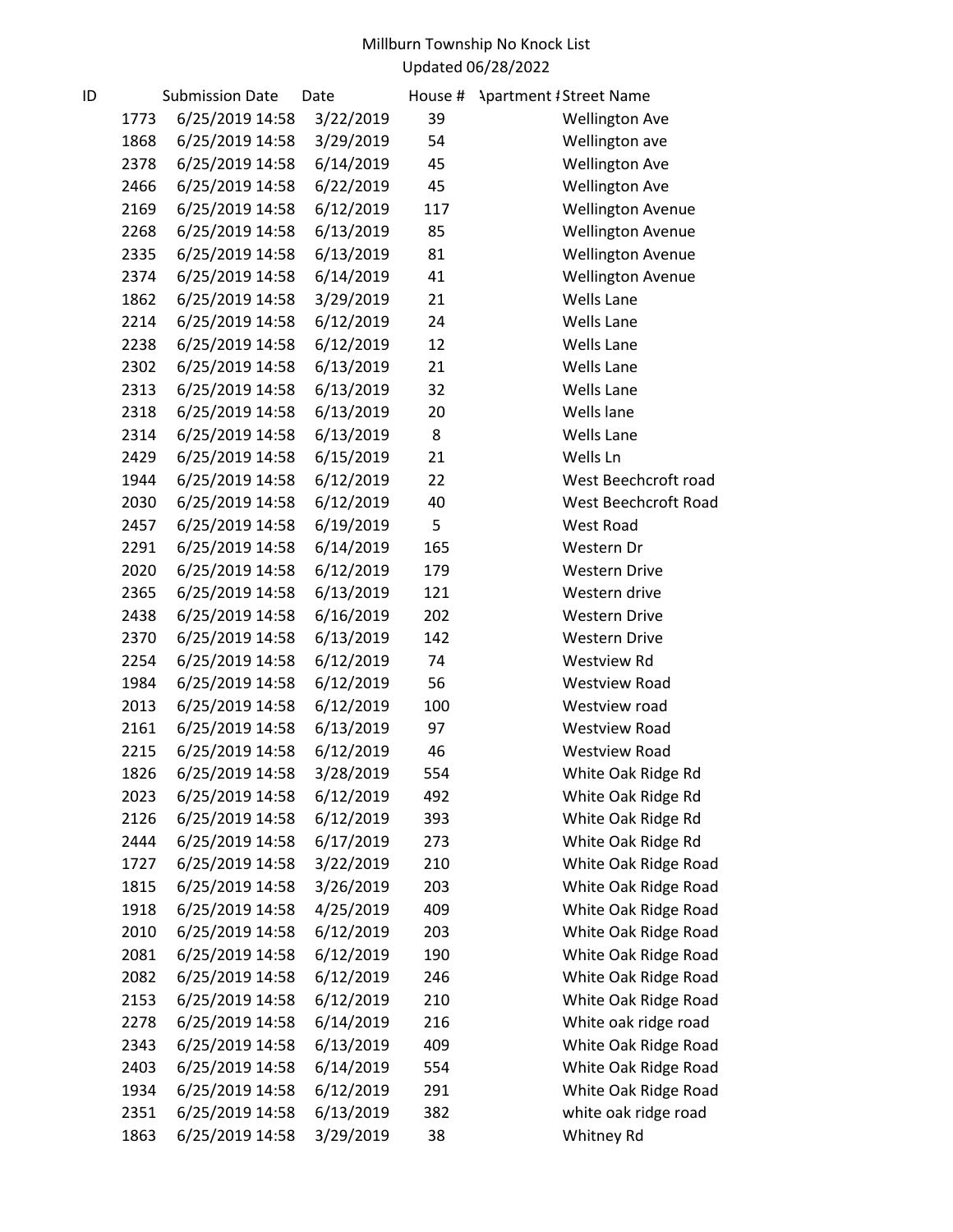| ID |      | <b>Submission Date</b> | Date      | House #        |             | <b>Apartment #Street Name</b> |
|----|------|------------------------|-----------|----------------|-------------|-------------------------------|
|    | 1982 | 6/25/2019 14:58        | 6/12/2019 | 76             |             | Whitney Rd                    |
|    | 1748 | 6/25/2019 14:58        | 3/22/2019 | 92             |             | <b>Whitney Road</b>           |
|    | 1963 | 6/25/2019 14:58        | 6/12/2019 | 62             |             | <b>Whitney Road</b>           |
|    | 2041 | 6/25/2019 14:58        | 6/12/2019 | 55             |             | <b>Whitney Road</b>           |
|    | 2099 | 6/25/2019 14:58        | 6/12/2019 | 92             |             | <b>Whitney Road</b>           |
|    | 2230 | 6/25/2019 14:58        | 6/12/2019 | 86             |             | Whitney Road                  |
|    | 2348 | 6/25/2019 14:58        | 6/13/2019 | 80             |             | <b>Whitney Road</b>           |
|    | 2395 | 6/25/2019 14:58        | 6/14/2019 | 91             |             | Whittingham Terr              |
|    | 1950 | 6/25/2019 14:58        | 6/12/2019 | 13             |             | <b>Whittingham Terrace</b>    |
|    | 1747 | 6/25/2019 14:58        | 3/22/2019 | 30             |             | Wildwood Dr                   |
|    | 1801 | 6/25/2019 14:58        | 3/23/2019 | 33             |             | Wildwood Dr                   |
|    | 2006 | 6/25/2019 14:58        | 6/12/2019 | 11             |             | Wildwood dr                   |
|    | 2009 | 6/25/2019 14:58        | 6/12/2019 | 38             |             | Wildwood Drive                |
|    | 1893 | 6/25/2019 14:58        | 4/5/2019  | 34             |             | Wildwood drive                |
|    | 2422 | 6/25/2019 14:58        | 6/15/2019 | 25             |             | Wildwood Drive                |
|    | 1977 | 6/25/2019 14:58        | 6/12/2019 | 10             |             | Willow St                     |
|    | 2185 | 6/25/2019 14:58        | 6/12/2019 | $\overline{7}$ | $1$ and $2$ | <b>Willow Street</b>          |
|    | 1782 | 6/25/2019 14:58        | 3/22/2019 | 41             |             | <b>Windermere Terrace</b>     |
|    | 2148 | 6/25/2019 14:58        | 6/12/2019 | 66             |             | <b>Windermere Terrace</b>     |
|    | 1867 | 6/25/2019 14:58        | 3/29/2019 | 16             |             | <b>Windermere Terrace</b>     |
|    | 2100 | 6/25/2019 14:58        | 6/12/2019 | 8              |             | Winding Way                   |
|    | 2425 | 6/25/2019 14:58        | 6/15/2019 | 40             |             | Winding Way                   |
|    | 2027 | 6/25/2019 14:58        | 6/12/2019 | 20             |             | Winding way                   |
|    | 1834 | 6/25/2019 14:58        | 3/28/2019 | 25             |             | Winthrop Rd                   |
|    | 1892 | 6/25/2019 14:58        | 4/5/2019  | 23             |             | Winthrop Road                 |
|    | 2042 | 6/25/2019 14:58        | 6/12/2019 | 29             |             | Winthrop road                 |
|    | 2364 | 6/25/2019 14:58        | 6/13/2019 | 61             |             | Winthrop Road                 |
|    | 1894 | 6/25/2019 14:58        | 4/5/2019  | 9              |             | wittkop place                 |
|    | 1779 | 6/25/2019 14:58        | 3/22/2019 | 9              |             | Wittkop place                 |
|    | 2405 | 6/25/2019 14:58        | 6/14/2019 | 31             |             | <b>Woodcrest Ave</b>          |
|    | 2387 | 6/25/2019 14:58        | 6/14/2019 | 44             |             | <b>Woodcrest Avenue</b>       |
|    | 2200 | 6/25/2019 14:58        | 6/12/2019 | 30             |             | Woodfield Dr                  |
|    | 1981 | 6/25/2019 14:58        | 6/12/2019 | 14             |             | Woodfield Dr.                 |
|    | 1781 | 6/25/2019 14:58        | 3/22/2019 | 14             |             | Woodfield Dr.                 |
|    | 1722 | 6/25/2019 14:58        | 3/22/2019 | 64             |             | Woodfield drive               |
|    | 2227 | 6/25/2019 14:58        | 6/12/2019 | 35             |             | <b>Woodfield Drive</b>        |
|    | 1839 | 6/25/2019 14:58        | 3/28/2019 | 26             |             | Woodland Rd                   |
|    | 1910 | 6/25/2019 14:58        | 4/19/2019 | 42             |             | Woodland Rd                   |
|    | 1831 | 6/25/2019 14:58        | 3/28/2019 | $\overline{2}$ |             | <b>Woodland Road</b>          |
|    | 2277 | 6/25/2019 14:58        | 6/13/2019 | 78             | 5           | <b>Woodland Road</b>          |
|    | 2373 | 6/25/2019 14:58        | 6/13/2019 | 31             |             | Woodland road                 |
|    | 2242 | 6/25/2019 14:58        | 6/12/2019 | 27             |             | <b>Woodland Road</b>          |
|    | 2308 | 6/25/2019 14:58        | 6/13/2019 | 15             |             | Woodland road                 |
|    | 2130 | 6/25/2019 14:58        | 6/12/2019 | 17             |             | <b>Woodstone Circle</b>       |
|    | 2168 | 6/25/2019 14:58        | 6/10/2019 | 29             |             | Wordsworth Rd                 |
|    | 1753 | 6/25/2019 14:58        | 3/22/2019 | 25             |             | Wordsworth road               |
|    |      |                        |           |                |             |                               |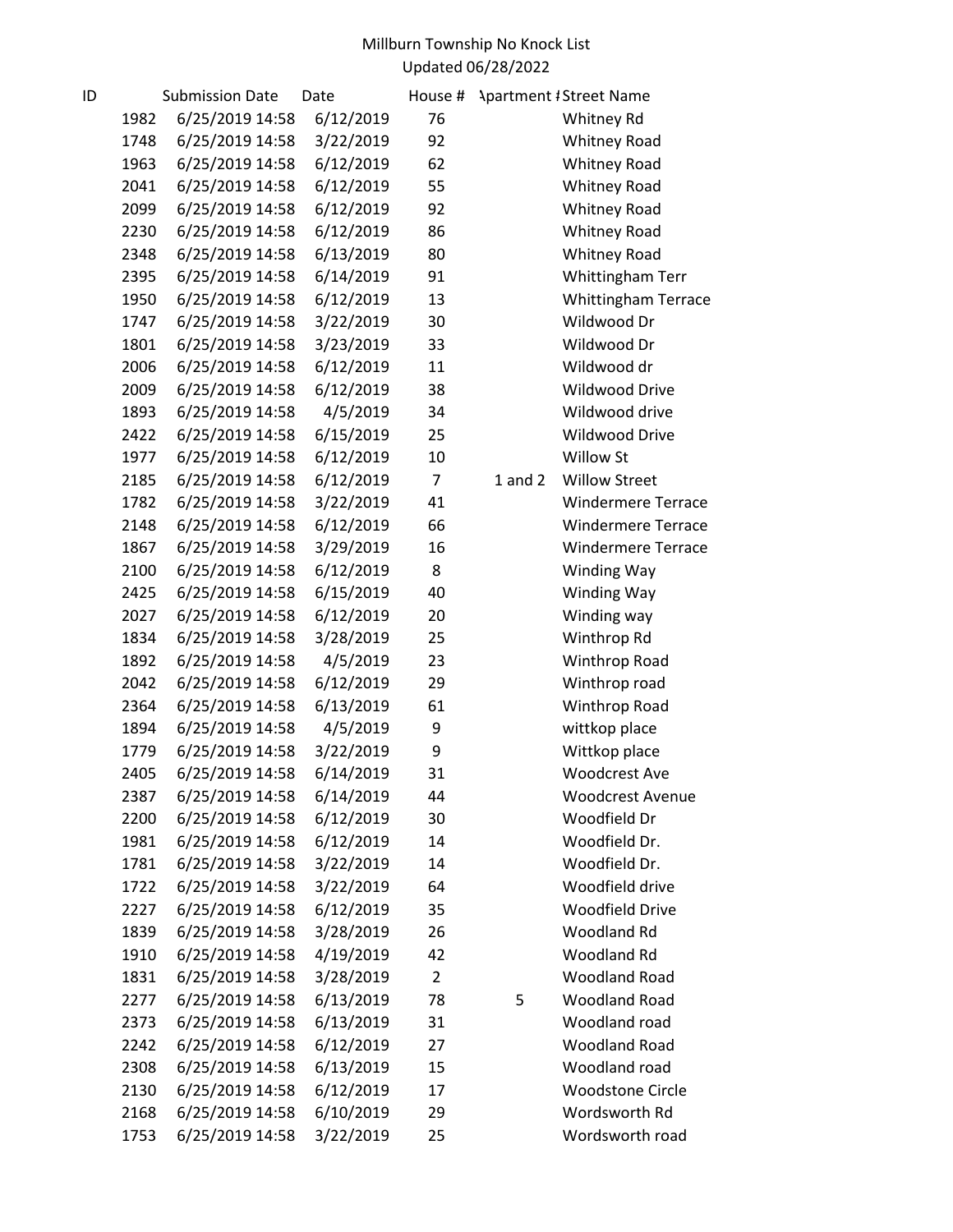| ID |      | <b>Submission Date</b> | Date      | House #        | <b>Apartment #Street Name</b> |
|----|------|------------------------|-----------|----------------|-------------------------------|
|    | 2347 | 6/25/2019 14:58        | 6/13/2019 | 15             | Wyndham Road                  |
|    | 2380 | 6/25/2019 14:58        | 6/14/2019 | 524            | Wyoming                       |
|    | 1919 | 6/25/2019 14:58        | 4/27/2019 | 422            | <b>WYOMING AVE</b>            |
|    | 1857 | 6/25/2019 14:58        | 3/29/2019 | 523            | <b>Wyoming Ave</b>            |
|    | 1970 | 6/25/2019 14:58        | 6/12/2019 | 523            | <b>Wyoming Ave</b>            |
|    | 2098 | 6/25/2019 14:58        | 6/12/2019 | 412            | <b>Wyoming Ave</b>            |
|    | 2442 | 6/25/2019 14:58        | 6/16/2019 | 384            | <b>Wyoming Ave</b>            |
|    | 1922 | 6/25/2019 14:58        | 4/29/2019 | 422            | WYOMING AVE.                  |
|    | 2084 | 6/25/2019 14:58        | 6/12/2019 | 529            | <b>Wyoming Avenue</b>         |
|    | 2232 | 6/25/2019 14:58        | 6/12/2019 | 454            | Wyoming avenue                |
|    | 2239 | 6/25/2019 14:58        | 6/2/2019  | 524            | <b>Wyoming Avenue</b>         |
|    | 2448 | 6/25/2019 14:58        | 6/17/2019 | 338            | <b>Wyoming Avenue</b>         |
|    | 2452 | 6/25/2019 14:58        | 6/18/2019 | 450            | <b>Wyoming Avenue</b>         |
|    | 2286 | 6/25/2019 14:58        | 6/13/2019 | 513            | <b>Wyoming Avenue</b>         |
|    | 2470 | 6/27/2019 18:02        | 6/27/2019 | 66             | undercliff rd                 |
|    | 2471 | 6/30/2019 8:46         | 6/30/2019 | 39             | Winding Way                   |
|    | 2472 | 7/1/2019 10:20         | 7/1/2019  | 31             | Haddonfield Rd                |
|    | 2474 | 7/1/2019 16:06         | 7/1/2019  | 59             | Maple Street                  |
|    | 2473 | 7/1/2019 16:06         | 7/1/2019  | 61             | <b>Troy Drive</b>             |
|    | 2475 | 7/1/2019 21:15         | 7/2/2019  | 88             | <b>Chestnut Street</b>        |
|    | 2476 | 7/2/2019 9:29          | 7/1/2019  | $\overline{2}$ | Minnisink Road                |
|    | 2477 | 7/2/2019 9:35          | 7/2/2019  | 5              | Myrtle Ave                    |
|    | 2478 | 7/4/2019 12:51         | 7/4/2019  | 96             | Oakview Terrace               |
|    | 2479 | 7/5/2019 15:17         | 7/5/2019  | 46             | <b>Walnut Ave</b>             |
|    | 2480 | 7/5/2019 18:01         | 7/5/2019  | $\overline{7}$ | E Hartshorn Dr                |
|    | 2481 | 7/8/2019 15:32         | 7/8/2019  | 22             | Meadowbrook Road              |
|    | 2482 | 7/8/2019 16:02         | 7/8/2019  | 17             | <b>Meeker Place</b>           |
|    | 2483 | 7/8/2019 16:42         | 7/8/2019  | 19             | Meeker Pl                     |
|    | 2484 | 7/9/2019 22:27         | 7/9/2019  | 9              | Sunset dr                     |
|    | 2485 | 7/9/2019 23:11         | 7/9/2019  | 14             | Duncan street                 |
|    | 2486 | 7/9/2019 23:58         | 7/10/2019 | 80             | Slope Dr                      |
|    | 2487 | 7/10/2019 7:32         | 7/10/2019 | $\mathbf{1}$   | Whitney rd                    |
|    | 2488 | 7/10/2019 7:44         | 7/10/2019 | 23             | Canterbury Ln                 |
|    | 2489 | 7/10/2019 7:48         | 7/10/2019 | 54             | Elmwood Pl.                   |
|    | 2490 | 7/10/2019 7:58         | 7/10/2019 | 168            | Old Short Hills Road          |
|    | 2491 | 7/10/2019 13:24        | 7/10/2019 | 15             | Rahway Road                   |
|    | 2492 | 7/10/2019 17:24        | 7/11/2019 | 38             | addison dr                    |
|    | 2493 | 7/12/2019 13:20        | 7/12/2019 | 21             | Oakdale Ave                   |
|    | 2494 | 7/12/2019 13:24        | 7/12/2019 | 25             | Rahway Rd                     |
|    | 2495 | 7/13/2019 17:36        | 7/13/2019 | 49             | Oval Road                     |
|    | 2496 | 7/14/2019 18:14        | 7/14/2019 | 15             | Claremont dr                  |
|    | 2497 | 7/16/2019 12:45        | 7/16/2019 | 67             | West Rd                       |
|    | 2498 | 7/19/2019 17:19        | 7/19/2019 | $\overline{7}$ | Coleridge Rd.                 |
|    | 2499 | 7/20/2019 22:19        | 7/20/2019 | 76             | <b>Chestnut Street</b>        |
|    | 2500 | 7/22/2019 6:29         | 7/22/2019 | 116            | Greenwood drive               |
|    | 2501 | 7/23/2019 7:06         | 7/23/2019 | 3              | Rockhill Drive                |
|    |      |                        |           |                |                               |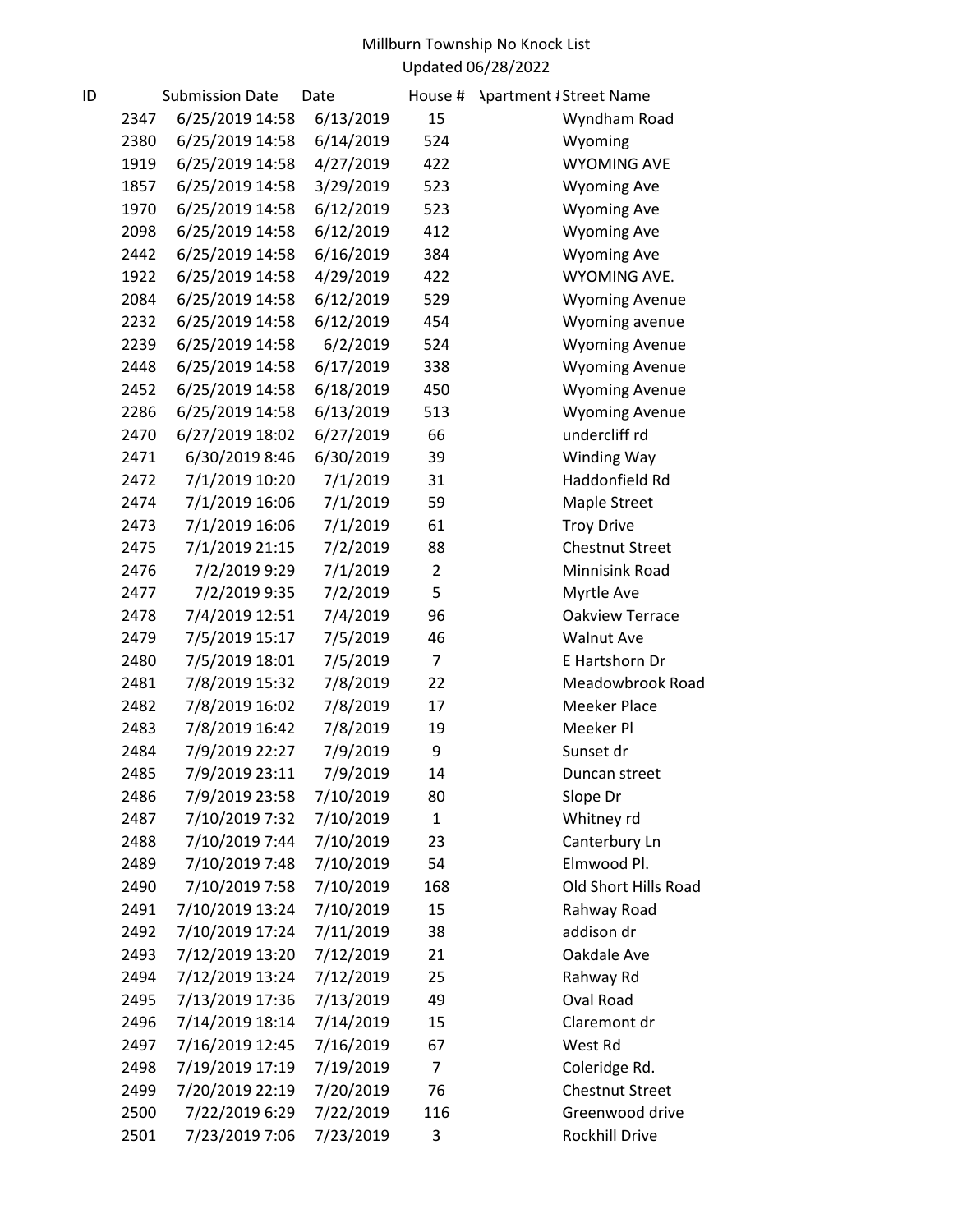| ID |      | <b>Submission Date</b> | Date      | House #        | <b>Apartment # Street Name</b> |
|----|------|------------------------|-----------|----------------|--------------------------------|
|    | 2502 | 7/24/2019 16:57        | 7/24/2019 | 16             | <b>Fairfield Terrace</b>       |
|    | 2503 | 7/25/2019 19:50        | 7/25/2019 | 18             | <b>Exeter Road</b>             |
|    | 2504 | 7/25/2019 19:59        | 7/25/2019 | 297            | Forest Drive South             |
|    | 2505 | 7/25/2019 21:27        | 7/26/2019 | 95             | Falmouth street                |
|    | 2506 | 7/25/2019 21:29        | 7/25/2019 | 24             | Lee terrace                    |
|    | 2507 | 7/25/2019 21:42        | 7/25/2019 | 54             | <b>Woodland Road</b>           |
|    | 2508 | 7/25/2019 21:54        | 7/25/2019 | 50             | meadowbrook road               |
|    | 2509 | 7/25/2019 21:54        | 8/1/2019  | $\mathbf{1}$   | Midhurst Rd                    |
|    | 2510 | 7/25/2019 22:04        | 7/25/2019 | $\mathbf{1}$   | Clive Hills Road               |
|    | 2511 | 7/25/2019 22:07        | 7/26/2019 | 16             | Mount Ararat Road              |
|    | 2512 | 7/25/2019 22:15        | 7/25/2019 | 11             | Quaker Road                    |
|    | 2513 | 7/25/2019 22:23        | 7/25/2019 | $\mathbf{1}$   | Woodland Rd                    |
|    | 2514 | 7/25/2019 22:26        | 7/25/2019 | 4              | Gilbert Pl                     |
|    | 2515 | 7/25/2019 22:37        | 7/25/2019 | 26             | Oval Rd                        |
|    | 2516 | 7/25/2019 22:39        | 7/25/2019 | 36             | Robert Drive                   |
|    | 2517 | 7/25/2019 22:42        | 7/25/2019 | 67             | <b>Hobart Avenue</b>           |
|    | 2518 | 7/25/2019 22:54        | 7/25/2019 | 516            | <b>Wyoming Avenue</b>          |
|    | 2519 | 7/26/2019 5:02         | 8/1/2019  | 297            | Forest Dr S                    |
|    | 2520 | 7/26/2019 5:21         | 7/26/2019 | 16             | Oakdale Avenue                 |
|    | 2521 | 7/26/2019 5:45         | 7/26/2019 | 19             | Haran Circle                   |
|    | 2522 | 7/26/2019 6:00         | 7/26/2019 | 22             | <b>Hobart Avenue</b>           |
|    | 2523 | 7/26/2019 6:37         | 7/27/2019 | 28             | <b>Fairfield Terrace</b>       |
|    | 2524 | 7/26/2019 6:45         | 7/26/2019 | 14             | Vincent Lane                   |
|    | 2525 | 7/26/2019 7:12         | 7/26/2019 | 111            | Farley Road                    |
|    | 2526 | 7/26/2019 7:22         | 7/26/2019 | $\overline{7}$ | Farmstead rd                   |
|    | 2527 | 7/26/2019 7:45         | 7/26/2019 | 38             | south ter                      |
|    | 2529 | 7/26/2019 10:18        | 7/26/2019 | 18             | Tennyson Dr                    |
|    | 2530 | 7/26/2019 12:14        | 7/26/2019 | 432            | Long hill dr                   |
|    | 2531 | 7/27/2019 9:16         | 7/27/2019 | 600            | White Oak Ridge Road           |
|    | 2532 | 7/29/2019 10:41        | 7/29/2019 | 47             | Chestnut St                    |
|    | 2533 | 7/29/2019 16:41        | 7/29/2019 | 46             | <b>Briarwood Drive</b>         |
|    | 2534 | 7/29/2019 19:40        | 7/29/2019 | 19             | <b>Exeter Rd</b>               |
|    | 2535 | 7/31/2019 11:18        | 7/31/2019 | 52             | Greenwood Drive                |
|    | 2536 | 7/31/2019 11:27        | 7/31/2019 | 11             | Pinewood Ct                    |
|    | 2537 | 8/6/2019 14:07         | 8/6/2019  | 25B            | Church St                      |
|    | 2538 | 8/11/2019 23:23        | 8/11/2019 | 28             | Edgewood Ter                   |
|    | 2539 | 8/14/2019 10:42        | 8/14/2019 | 29             | <b>Exeter Rd</b>               |
|    | 2540 | 8/14/2019 14:16        | 8/14/2019 | 61             | <b>Wellington Ave</b>          |
|    | 2541 | 8/14/2019 18:43        | 8/14/2019 | 35             | <b>Whitney Road</b>            |
|    | 2542 | 8/14/2019 19:06        | 8/14/2019 | 39             | <b>Walnut Avue</b>             |
|    | 2543 | 8/15/2019 7:29         | 8/15/2019 | 69             | <b>Great Oak Drive</b>         |
|    | 2544 | 8/15/2019 10:22        | 8/15/2019 | 28             | <b>Ferncliff Terrace</b>       |
|    | 2545 | 8/16/2019 8:15         | 8/16/2019 | 62             | <b>Tennyson Drive</b>          |
|    | 2546 | 8/19/2019 12:42        | 8/19/2019 | 142            | <b>Western Drive</b>           |
|    | 2547 | 8/21/2019 19:59        | 8/21/2019 | 49             | Adams Ave                      |
|    | 2548 | 8/22/2019 16:35        | 8/22/2019 | 105            | Stewart road                   |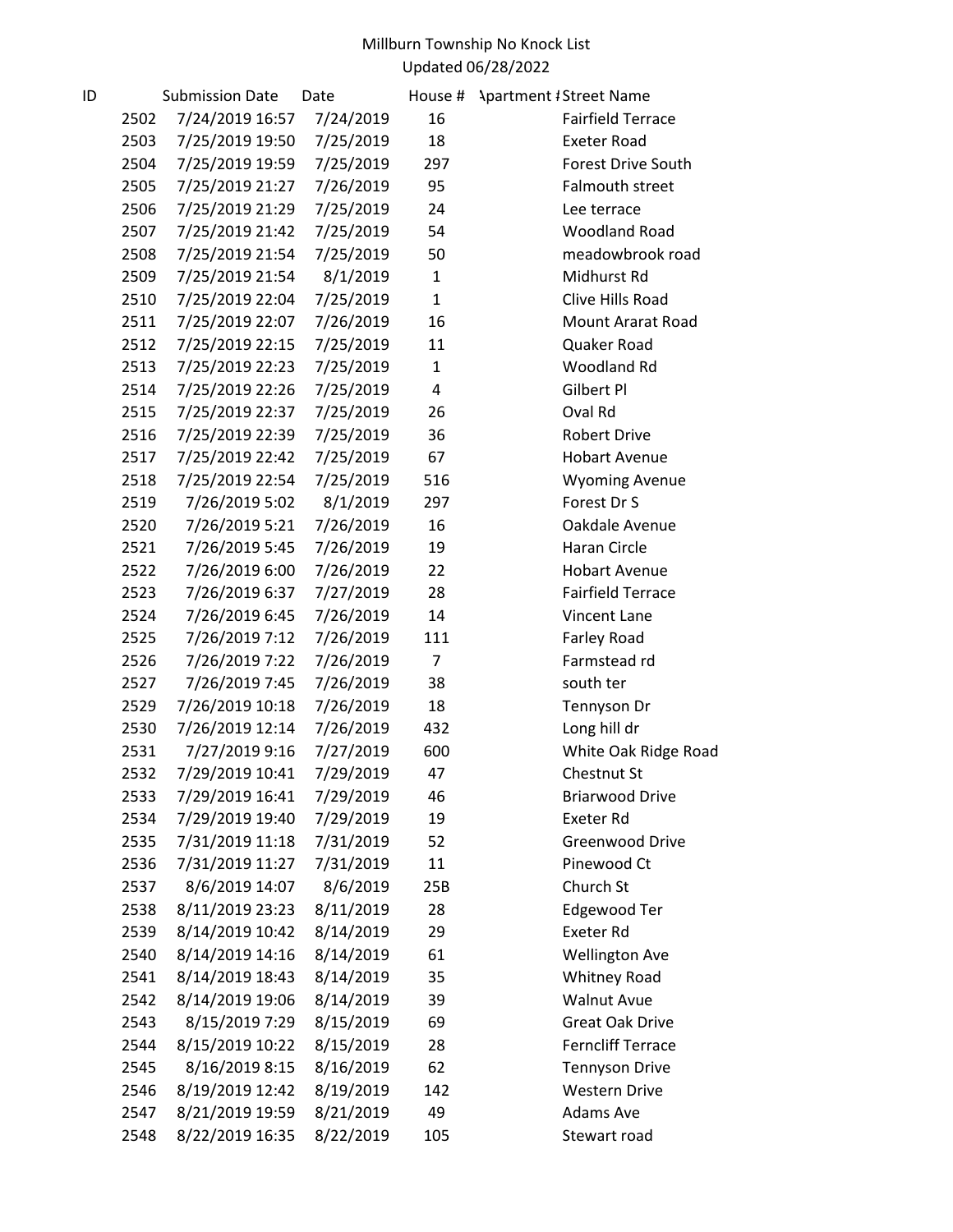| ID |      | <b>Submission Date</b> | Date      | House #      | <b>Apartment / Street Name</b> |
|----|------|------------------------|-----------|--------------|--------------------------------|
|    | 2549 | 8/24/2019 8:26         | 8/24/2019 | 41           | Adams Avenue                   |
|    | 2550 | 8/24/2019 8:31         | 8/24/2019 | 35           | <b>Adams Avenue</b>            |
|    | 2551 | 8/24/2019 8:31         | 8/24/2019 | 20           | <b>Adams Avenue</b>            |
|    | 2552 | 8/24/2019 8:48         | 8/24/2019 | 17           | <b>Birch Lane</b>              |
|    | 2553 | 8/24/2019 9:20         | 8/24/2019 | 35           | <b>Adams Avenue</b>            |
|    | 2554 | 8/24/2019 9:27         | 8/16/2019 | 15           | <b>Birch Lane</b>              |
|    | 2555 | 8/24/2019 9:30         | 8/24/2019 | 14           | <b>Birch Lane</b>              |
|    | 2556 | 8/24/2019 15:45        | 8/23/2019 | $\mathbf{1}$ | <b>Taft Drive</b>              |
|    | 2557 | 8/24/2019 18:18        | 8/24/2019 | 919          | Ridgewood Road                 |
|    | 2558 | 8/24/2019 20:05        | 8/24/2019 | 11           | Park Place                     |
|    | 2559 | 8/24/2019 20:06        | 8/24/2019 | 15           | Wyndham road                   |
|    | 2560 | 8/24/2019 20:10        | 8/24/2019 | 173          | <b>Tennyson Drive</b>          |
|    | 2561 | 8/24/2019 20:13        | 8/24/2019 | 278          | <b>Forest Drive South</b>      |
|    | 2562 | 8/24/2019 20:13        | 8/24/2019 | 16           | <b>Tulip Lane</b>              |
|    | 2563 | 8/24/2019 20:13        | 8/23/2019 | 145          | <b>Western Drive</b>           |
|    | 2564 | 8/24/2019 20:16        | 8/24/2019 | 14           | <b>Meeker Place</b><br>A       |
|    | 2565 | 8/24/2019 20:42        | 8/24/2019 | 523          | <b>Wyoming Ave</b>             |
|    | 2566 | 8/24/2019 20:57        | 8/24/2019 | 212          | White Oak Ridge Rd             |
|    | 2567 | 8/24/2019 21:07        | 8/25/2019 | 9            | <b>Northern Drive</b>          |
|    | 2568 | 8/24/2019 21:51        | 8/24/2019 | 91           | <b>Whittingham Terrace</b>     |
|    | 2569 | 8/24/2019 22:46        | 8/24/2019 | 12           | <b>Byron Road</b>              |
|    | 2570 | 8/24/2019 22:48        | 8/24/2019 | 15           | <b>Tioga Pass</b>              |
|    | 2571 | 8/24/2019 23:30        | 8/1/2019  | 20           | Park Road                      |
|    | 2572 | 8/24/2019 23:52        | 8/24/2019 | 425          | Long Hill Dr                   |
|    | 2573 | 8/24/2019 23:56        | 8/24/2019 | 12           | Campbell Road                  |
|    | 2574 | 8/24/2019 23:59        | 8/24/2019 | 34           | E Hartshorn drive              |
|    | 2575 | 8/25/2019 1:21         | 8/25/2019 | 14           | <b>Bailey road</b>             |
|    | 2576 | 8/25/2019 2:08         | 8/25/2019 | 40           | Meadowbrook Road               |
|    | 2577 | 8/25/2019 2:09         | 8/25/2019 | 58           | Meadowbrook Rd                 |
|    | 2578 | 8/25/2019 6:32         | 8/25/2019 | 18           | <b>Thackeray Drive</b>         |
|    | 2579 | 8/25/2019 6:57         | 8/25/2019 | 25B          | <b>Church Street</b>           |
|    | 2580 | 8/25/2019 7:01         | 8/25/2019 | 71           | Jefferson Ave                  |
|    | 2581 | 8/25/2019 7:14         | 8/25/2019 | 31           | Southern Slope Drive           |
|    | 2582 | 8/25/2019 7:15         | 8/25/2019 | 12           | Chaucer road                   |
|    | 2583 | 8/25/2019 7:20         | 8/25/2019 | 85           | Mountainview Road              |
|    | 2584 | 8/25/2019 7:37         | 8/25/2019 | 79           | Minnisink Rd                   |
|    | 2585 | 8/25/2019 7:41         | 8/25/2019 | 6            | Meadowbrook Rd                 |
|    | 2587 | 8/25/2019 7:49         | 8/25/2019 | 23           | <b>Duncan Street</b>           |
|    | 2586 | 8/25/2019 7:49         | 8/25/2019 | 1            | Sheridan Drive                 |
|    | 2588 | 8/25/2019 7:51         | 8/25/2019 | 7            | <b>Ivy Terrace</b>             |
|    | 2589 | 8/25/2019 8:14         | 8/25/2019 | 52           | Far Brook Drive                |
|    | 2590 | 8/25/2019 8:18         | 8/25/2019 | 21           | <b>Woodfield Drive</b>         |
|    | 2591 | 8/25/2019 8:43         | 8/25/2019 | 8            | Pinewood Ct.                   |
|    | 2592 | 8/25/2019 8:52         | 8/25/2019 | 146          | Tennyson                       |
|    | 2593 | 8/25/2019 9:06         | 8/25/2019 | 57           | Thackeray drive                |
|    | 2594 | 8/25/2019 9:15         | 8/25/2019 | 40           | <b>Great Oak Drive</b>         |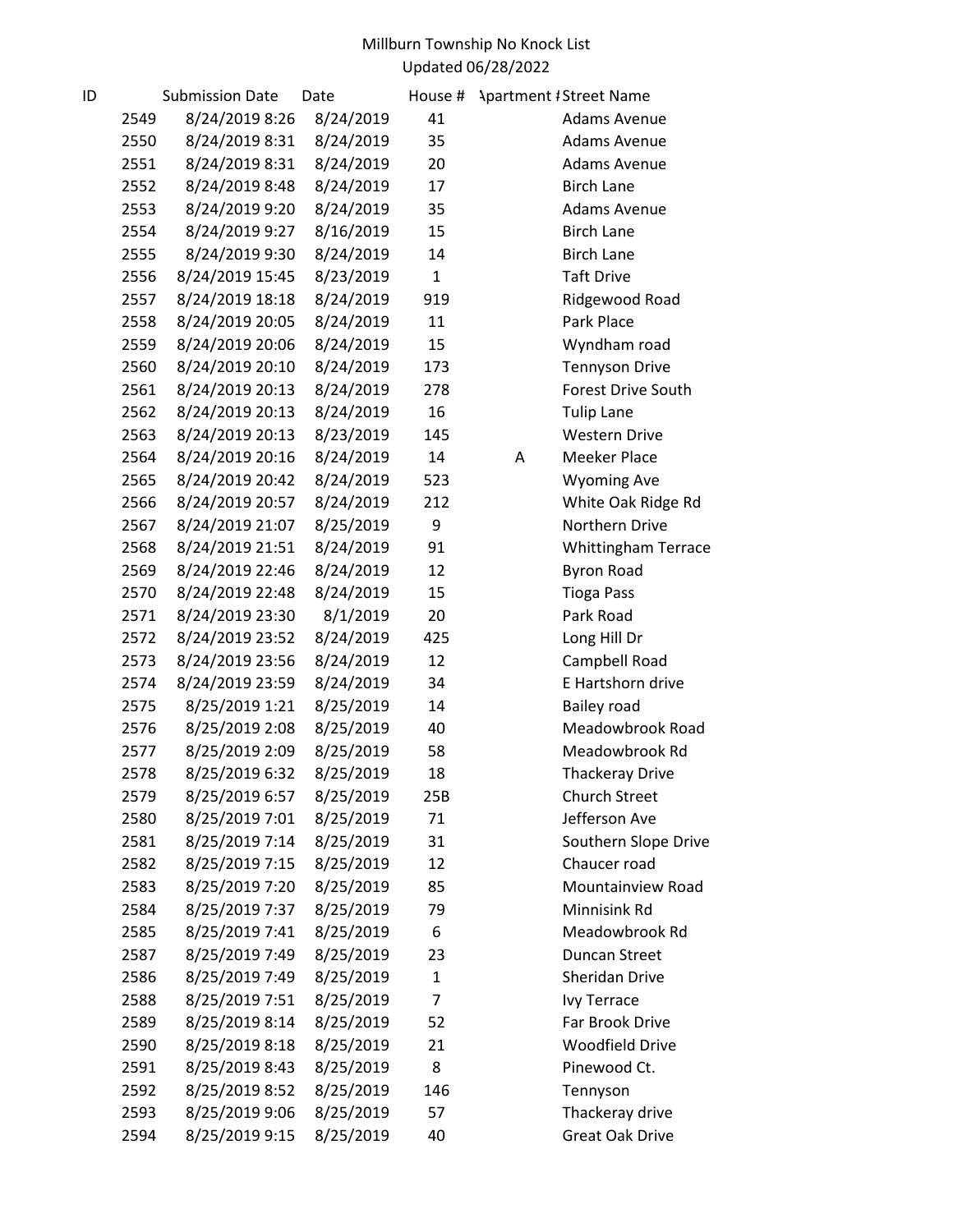| ID |      | <b>Submission Date</b>      | Date       | House #        | <b>Apartment #Street Name</b> |
|----|------|-----------------------------|------------|----------------|-------------------------------|
|    | 2595 | 8/25/2019 9:33              | 8/25/2019  | 1              | <b>Crescent Place</b>         |
|    | 2596 | 8/25/2019 10:28             | 8/25/2019  | 35             | Southern Slope Drive          |
|    | 2597 | 8/25/2019 10:46             | 8/25/2019  | 39             | <b>Richard Drive</b>          |
|    | 2599 | 8/25/2019 10:47             | 8/25/2019  | 74             | Athens Dr.                    |
|    | 2598 | 8/25/2019 10:47             | 8/25/2019  | 10             | Willow St                     |
|    | 2600 | 8/25/2019 11:51             | 8/25/2019  | 47             | <b>Spenser Drive</b>          |
|    | 2601 | 8/25/2019 13:05             | 8/25/2019  | 12             | <b>BEECH TERRACE</b>          |
|    | 2602 | 8/25/2019 17:55             | 8/25/2019  | $\overline{7}$ | Alexander Ln                  |
|    | 2603 | 8/25/2019 21:59             | 8/25/2019  | 50             | <b>Birch Lane</b>             |
|    | 2604 | 8/25/2019 22:08             | 8/25/2019  | 21             | <b>Taft Drive</b>             |
|    | 2605 | 8/26/2019 9:05              | 8/26/2019  | 91             | Linden Street                 |
|    | 2606 | 8/26/2019 10:21             | 8/26/2019  | 134            | Canoe brook Rd                |
|    | 2607 | 8/26/2019 11:06             | 8/26/2019  | 34             | Canoe Brook Road              |
|    | 2608 | 8/26/2019 13:24             | 8/26/2019  | 9              | <b>ROBERT DRIVE</b>           |
|    | 2609 | 8/27/2019 7:39              | 8/27/2019  | 286            | Taylor Rd S                   |
|    | 2610 | 8/27/2019 11:04             | 8/27/2019  | 38             | Southern Slope Drive          |
|    | 2611 | 8/27/2019 11:16             | 8/27/2019  | 445            | <b>Wyoming Ave</b>            |
|    | 2612 | 8/28/2019 12:07             | 8/28/2019  | 67             | Short Hills Avenue            |
|    | 2613 | 8/29/2019 6:54              | 8/29/2019  | 63             | Slope Drive                   |
|    | 2614 | 8/29/2019 7:13              | 8/29/2019  | 75             | Farley Road                   |
|    | 2615 | 8/29/2019 10:44             | 8/29/2019  | 78             | MOUNTAINVIEW RD               |
|    | 2616 | 8/30/2019 11:20             | 8/30/2019  | 288            | Glen Ave                      |
|    | 2617 | 9/1/2019 14:43              | 9/1/2019   | 518            | <b>WYOMING AVE</b>            |
|    | 2618 | 9/3/2019 21:49              | 9/5/2019   | 90             | Locust Ave                    |
|    | 2619 | 9/5/2019 15:19              | 9/5/2019   | 55             | Talbot Ct.                    |
|    | 2620 | 9/7/2019 7:28               | 9/7/2019   | 69             | Tennyson Dr                   |
|    | 2621 | 9/7/2019 8:13               | 9/7/2019   | 36             | Sherwood Road                 |
|    | 2622 | 9/9/2019 10:39              | 9/9/2019   | 132            | Old short hills road          |
|    | 2623 | 9/10/2019 5:48              | 9/10/2019  | 120            | Farley rd                     |
|    | 2626 | 9/11/2019 11:22             | 9/11/2019  | 19             | Greenwood drive               |
|    | 2627 | 9/12/2019 16:51             | 9/12/2019  | 78             | old short hills rd            |
|    | 2628 | 9/13/2019 14:09             | 9/13/2019  | 46             | <b>Briarwood Drive</b>        |
|    | 2629 | 9/16/2019 16:13             | 9/16/2019  | 42             | Whitney Rd                    |
|    | 2630 | 9/16/2019 16:54             | 9/16/2019  | 420            | Millburn Ave                  |
|    | 2631 | 9/23/2019 13:04             | 9/23/2019  | 376            | <b>Wyoming Ave</b>            |
|    | 2633 | 10/4/2019 10:51             | 10/4/2019  | 82             | Maple St                      |
|    | 2634 | 10/5/2019 19:42             | 10/5/2019  | 29             | Locust Ave                    |
|    | 2635 | 10/7/2019 22:45             | 10/7/2019  | 125            | <b>Stewart Road</b>           |
|    | 2637 | 10/9/2019 19:03             | 10/9/2019  | 103            | <b>Browning Road</b>          |
|    | 2638 | 10/10/2019 9:48             | 10/10/2019 | 58             | Farbrook Drive                |
|    | 2639 | 10/12/2019 10:11            | 10/12/2019 | 61             | Tennyson Dr                   |
|    | 2640 | 10/13/2019 11:41            | 10/13/2019 | 68             | <b>Westview Road</b>          |
|    | 2641 | 10/13/2019 18:28            | 10/13/2019 | 40             | Northern Drive                |
|    | 2645 | 10/25/2019 6:26             | 10/25/2019 | 80             | Locust Ave                    |
|    | 2646 | 10/29/2019 11:03            | 10/29/2019 | 62             | Tennyson Dr.                  |
|    | 2647 | 10/29/2019 16:11 10/29/2019 |            | 51             | Meadowbrook Rd.               |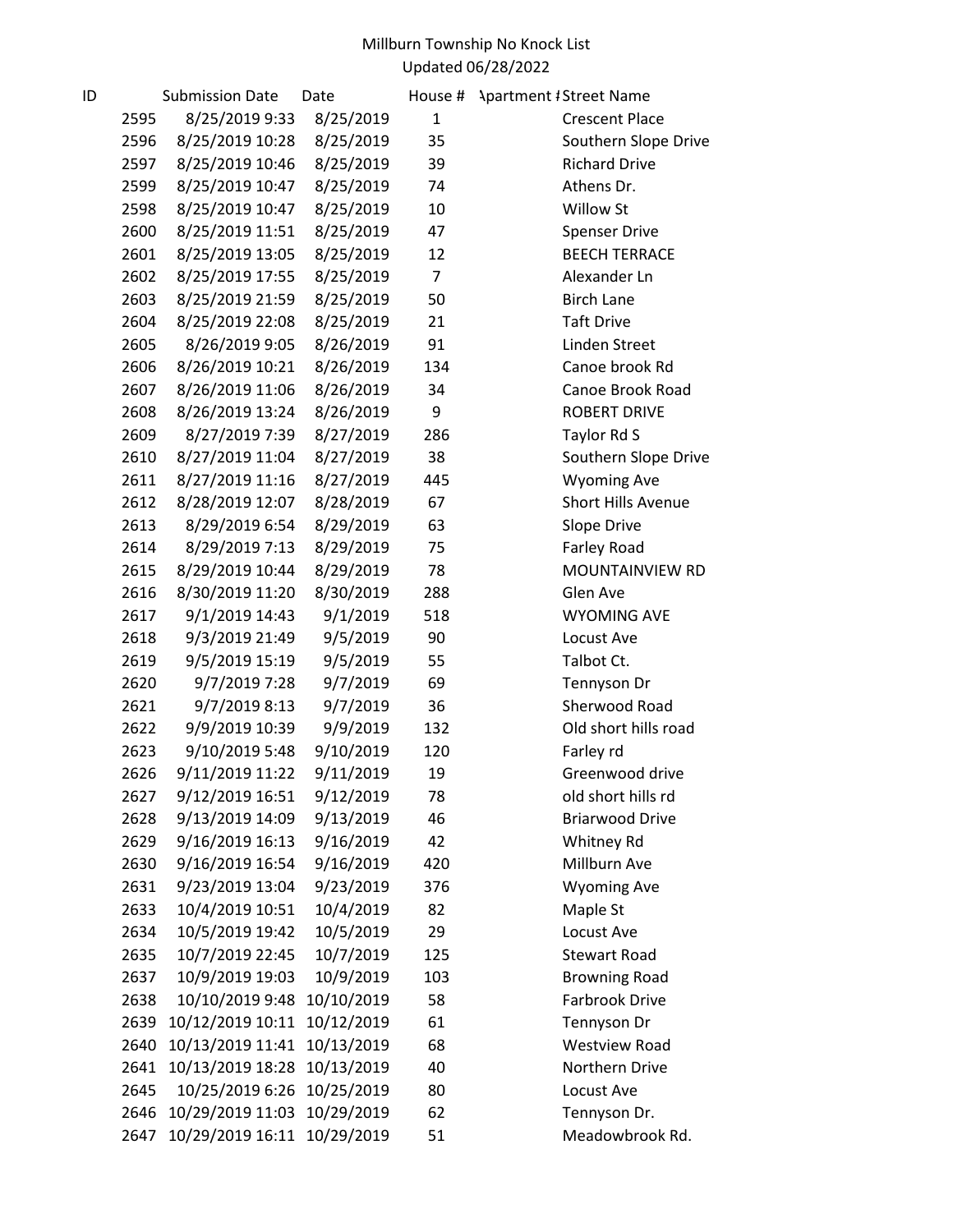| 11/2/2019 12:23<br><b>Great Hills Road</b><br>2648<br>11/2/2019<br>62<br>2649<br>11/2/2019 14:03<br>11/2/2019<br>10<br>Hamilton road<br>11/2/2019 19:38<br>11/2/2019<br>77<br>Jefferson Ave<br>2650<br>11/7/2019 20:17<br>Haran Circle<br>2651<br>11/7/2019<br>30<br>11/7/2019 20:17<br>11/7/2019<br>Whittingham ter<br>2652<br>70<br>11/12/2019 13:02<br>11/12/2019<br>Meadowbrook Rd<br>12<br>2655<br>11/14/2019 23:00<br>3<br>2656<br>11/14/2019<br>Canterbury Ln<br>11/15/2019<br>2658<br>11/15/2019 12:17<br>251<br>Parsonage Hill Road<br>11/23/2019 10:04<br>11/23/2019<br>71<br>2659<br>West Rd<br>11/29/2019 12:18<br>12/1/2019<br>18<br>2660<br><b>Timber Acres Road</b><br>2661<br>12/6/2019 9:51<br>12/6/2019<br>822<br>RIDGEWOOD ROAD<br>2662<br>12/6/2019 13:31<br>12/6/2019<br>10<br><b>Robert Drive</b><br>12/6/2019 13:48<br>12/6/2019<br>2663<br>46<br>Farley Road<br>12/6/2019 14:58<br>2664<br>12/13/2019<br>8<br>Rosedale Avenue<br>12/6/2019 15:00<br>12/6/2019<br>8<br>Rosedale Avenue<br>2665<br>2666<br>12/6/2019 19:32<br>12/6/2019<br>90<br>Linden street<br>12/6/2019 20:44<br>12/7/2019<br>47<br>2667<br>Chestnut street<br>12/6/2019 22:41<br>12/6/2019<br>2668<br>72<br><b>GREENWOOD DR</b><br>2669<br>12/7/2019 6:56<br>12/7/2019<br>17<br>Locust Avenue<br>12/7/2019<br>2670<br>12/7/2019 8:01<br>68<br>Meadowbrook road<br>$\overline{2}$<br>2671<br>12/7/2019 9:09<br>12/7/2019<br>Ironwood Road<br>12/7/2019 9:10<br>12/7/2019<br>44<br>2672<br>Montview<br>2673<br>12/7/2019 9:11<br>12/7/2019<br>47<br><b>Whitney Road</b><br>2674<br>12/7/2019 9:16<br>12/7/2019<br><b>Wellington Avenue</b><br>99<br>12/7/2019 9:38<br>12/7/2019<br>wordsworth rd<br>2675<br>45<br>$\mathbf{1}$<br>12/7/2019 9:51<br>Kenilworth Drive<br>2676<br>12/7/2019<br>12/7/2019 10:06<br>12/7/2019<br>Highland Ave.<br>2677<br>101<br>2678<br>12/7/2019 11:37<br>12/7/2019<br>63<br>Slope Drive<br>Chestnut St<br>12/7/2019 12:21<br>12/7/2019<br>53<br>2679<br>12/7/2019<br>12/7/2019 13:03<br>52<br>2680<br><b>Mechanic Street</b><br>12/7/2019 14:31<br>12/7/2019<br>2681<br>White Oak Ridge Rd<br>492<br>12/7/2019 15:51<br>12/7/2019<br>97<br>Meadowbrook Rd<br>2682<br>12/7/2019 18:02<br>Winthrop Road<br>2683<br>12/7/2019<br>49<br>12/7/2019 18:05<br>12/7/2019<br>Myrtle Avenue<br>2684<br>92<br>2685<br>12/8/2019 6:21<br>12/8/2019<br>Cambridge drive<br>54<br>12/8/2019 8:51<br>12/8/2019<br>1st floor<br>willow st<br>2686<br>8<br>12/8/2019 9:13<br>12/8/2019<br>2687<br>93<br><b>Browning Road</b><br>12/8/2019 9:14<br>Woodland Rd<br>2688<br>12/8/2019<br>47<br>12/8/2019 10:10<br>12/8/2019<br><b>Fenton Drive</b><br>2689<br>1<br>12/8/2019 17:21<br>71<br>2690<br>12/8/2019<br><b>Greenwood Drive</b><br>12/9/2019 8:37<br>12/9/2019<br><b>Western Drive</b><br>2691<br>202<br>2692<br>12/9/2019 9:59<br>12/9/2019<br>47<br>crescent place<br>12/9/2019 12:00<br>12/9/2019<br><b>Cypress St</b><br>2693<br>124<br>12/9/2019 12:46<br>12/9/2019<br><b>Exeter Road</b><br>2694<br>9<br>2695<br>12/9/2019 13:45<br>60<br>Pine Terrace East<br>12/9/2019<br>12/9/2019 15:08<br>12/9/2019<br>southern slope drive<br>2696<br>41 | ID | <b>Submission Date</b> | Date | House # | <b>Apartment #Street Name</b> |
|-----------------------------------------------------------------------------------------------------------------------------------------------------------------------------------------------------------------------------------------------------------------------------------------------------------------------------------------------------------------------------------------------------------------------------------------------------------------------------------------------------------------------------------------------------------------------------------------------------------------------------------------------------------------------------------------------------------------------------------------------------------------------------------------------------------------------------------------------------------------------------------------------------------------------------------------------------------------------------------------------------------------------------------------------------------------------------------------------------------------------------------------------------------------------------------------------------------------------------------------------------------------------------------------------------------------------------------------------------------------------------------------------------------------------------------------------------------------------------------------------------------------------------------------------------------------------------------------------------------------------------------------------------------------------------------------------------------------------------------------------------------------------------------------------------------------------------------------------------------------------------------------------------------------------------------------------------------------------------------------------------------------------------------------------------------------------------------------------------------------------------------------------------------------------------------------------------------------------------------------------------------------------------------------------------------------------------------------------------------------------------------------------------------------------------------------------------------------------------------------------------------------------------------------------------------------------------------------------------------------------------------------------------------------------------------------------------------------------------------------------------------------------------------------------------------------------------------------------------------------------------------------------------------------------------------------------------------------------------------------------------------------------------------------------------------------------------------------------------------------------------------------------------------------|----|------------------------|------|---------|-------------------------------|
|                                                                                                                                                                                                                                                                                                                                                                                                                                                                                                                                                                                                                                                                                                                                                                                                                                                                                                                                                                                                                                                                                                                                                                                                                                                                                                                                                                                                                                                                                                                                                                                                                                                                                                                                                                                                                                                                                                                                                                                                                                                                                                                                                                                                                                                                                                                                                                                                                                                                                                                                                                                                                                                                                                                                                                                                                                                                                                                                                                                                                                                                                                                                                                 |    |                        |      |         |                               |
|                                                                                                                                                                                                                                                                                                                                                                                                                                                                                                                                                                                                                                                                                                                                                                                                                                                                                                                                                                                                                                                                                                                                                                                                                                                                                                                                                                                                                                                                                                                                                                                                                                                                                                                                                                                                                                                                                                                                                                                                                                                                                                                                                                                                                                                                                                                                                                                                                                                                                                                                                                                                                                                                                                                                                                                                                                                                                                                                                                                                                                                                                                                                                                 |    |                        |      |         |                               |
|                                                                                                                                                                                                                                                                                                                                                                                                                                                                                                                                                                                                                                                                                                                                                                                                                                                                                                                                                                                                                                                                                                                                                                                                                                                                                                                                                                                                                                                                                                                                                                                                                                                                                                                                                                                                                                                                                                                                                                                                                                                                                                                                                                                                                                                                                                                                                                                                                                                                                                                                                                                                                                                                                                                                                                                                                                                                                                                                                                                                                                                                                                                                                                 |    |                        |      |         |                               |
|                                                                                                                                                                                                                                                                                                                                                                                                                                                                                                                                                                                                                                                                                                                                                                                                                                                                                                                                                                                                                                                                                                                                                                                                                                                                                                                                                                                                                                                                                                                                                                                                                                                                                                                                                                                                                                                                                                                                                                                                                                                                                                                                                                                                                                                                                                                                                                                                                                                                                                                                                                                                                                                                                                                                                                                                                                                                                                                                                                                                                                                                                                                                                                 |    |                        |      |         |                               |
|                                                                                                                                                                                                                                                                                                                                                                                                                                                                                                                                                                                                                                                                                                                                                                                                                                                                                                                                                                                                                                                                                                                                                                                                                                                                                                                                                                                                                                                                                                                                                                                                                                                                                                                                                                                                                                                                                                                                                                                                                                                                                                                                                                                                                                                                                                                                                                                                                                                                                                                                                                                                                                                                                                                                                                                                                                                                                                                                                                                                                                                                                                                                                                 |    |                        |      |         |                               |
|                                                                                                                                                                                                                                                                                                                                                                                                                                                                                                                                                                                                                                                                                                                                                                                                                                                                                                                                                                                                                                                                                                                                                                                                                                                                                                                                                                                                                                                                                                                                                                                                                                                                                                                                                                                                                                                                                                                                                                                                                                                                                                                                                                                                                                                                                                                                                                                                                                                                                                                                                                                                                                                                                                                                                                                                                                                                                                                                                                                                                                                                                                                                                                 |    |                        |      |         |                               |
|                                                                                                                                                                                                                                                                                                                                                                                                                                                                                                                                                                                                                                                                                                                                                                                                                                                                                                                                                                                                                                                                                                                                                                                                                                                                                                                                                                                                                                                                                                                                                                                                                                                                                                                                                                                                                                                                                                                                                                                                                                                                                                                                                                                                                                                                                                                                                                                                                                                                                                                                                                                                                                                                                                                                                                                                                                                                                                                                                                                                                                                                                                                                                                 |    |                        |      |         |                               |
|                                                                                                                                                                                                                                                                                                                                                                                                                                                                                                                                                                                                                                                                                                                                                                                                                                                                                                                                                                                                                                                                                                                                                                                                                                                                                                                                                                                                                                                                                                                                                                                                                                                                                                                                                                                                                                                                                                                                                                                                                                                                                                                                                                                                                                                                                                                                                                                                                                                                                                                                                                                                                                                                                                                                                                                                                                                                                                                                                                                                                                                                                                                                                                 |    |                        |      |         |                               |
|                                                                                                                                                                                                                                                                                                                                                                                                                                                                                                                                                                                                                                                                                                                                                                                                                                                                                                                                                                                                                                                                                                                                                                                                                                                                                                                                                                                                                                                                                                                                                                                                                                                                                                                                                                                                                                                                                                                                                                                                                                                                                                                                                                                                                                                                                                                                                                                                                                                                                                                                                                                                                                                                                                                                                                                                                                                                                                                                                                                                                                                                                                                                                                 |    |                        |      |         |                               |
|                                                                                                                                                                                                                                                                                                                                                                                                                                                                                                                                                                                                                                                                                                                                                                                                                                                                                                                                                                                                                                                                                                                                                                                                                                                                                                                                                                                                                                                                                                                                                                                                                                                                                                                                                                                                                                                                                                                                                                                                                                                                                                                                                                                                                                                                                                                                                                                                                                                                                                                                                                                                                                                                                                                                                                                                                                                                                                                                                                                                                                                                                                                                                                 |    |                        |      |         |                               |
|                                                                                                                                                                                                                                                                                                                                                                                                                                                                                                                                                                                                                                                                                                                                                                                                                                                                                                                                                                                                                                                                                                                                                                                                                                                                                                                                                                                                                                                                                                                                                                                                                                                                                                                                                                                                                                                                                                                                                                                                                                                                                                                                                                                                                                                                                                                                                                                                                                                                                                                                                                                                                                                                                                                                                                                                                                                                                                                                                                                                                                                                                                                                                                 |    |                        |      |         |                               |
|                                                                                                                                                                                                                                                                                                                                                                                                                                                                                                                                                                                                                                                                                                                                                                                                                                                                                                                                                                                                                                                                                                                                                                                                                                                                                                                                                                                                                                                                                                                                                                                                                                                                                                                                                                                                                                                                                                                                                                                                                                                                                                                                                                                                                                                                                                                                                                                                                                                                                                                                                                                                                                                                                                                                                                                                                                                                                                                                                                                                                                                                                                                                                                 |    |                        |      |         |                               |
|                                                                                                                                                                                                                                                                                                                                                                                                                                                                                                                                                                                                                                                                                                                                                                                                                                                                                                                                                                                                                                                                                                                                                                                                                                                                                                                                                                                                                                                                                                                                                                                                                                                                                                                                                                                                                                                                                                                                                                                                                                                                                                                                                                                                                                                                                                                                                                                                                                                                                                                                                                                                                                                                                                                                                                                                                                                                                                                                                                                                                                                                                                                                                                 |    |                        |      |         |                               |
|                                                                                                                                                                                                                                                                                                                                                                                                                                                                                                                                                                                                                                                                                                                                                                                                                                                                                                                                                                                                                                                                                                                                                                                                                                                                                                                                                                                                                                                                                                                                                                                                                                                                                                                                                                                                                                                                                                                                                                                                                                                                                                                                                                                                                                                                                                                                                                                                                                                                                                                                                                                                                                                                                                                                                                                                                                                                                                                                                                                                                                                                                                                                                                 |    |                        |      |         |                               |
|                                                                                                                                                                                                                                                                                                                                                                                                                                                                                                                                                                                                                                                                                                                                                                                                                                                                                                                                                                                                                                                                                                                                                                                                                                                                                                                                                                                                                                                                                                                                                                                                                                                                                                                                                                                                                                                                                                                                                                                                                                                                                                                                                                                                                                                                                                                                                                                                                                                                                                                                                                                                                                                                                                                                                                                                                                                                                                                                                                                                                                                                                                                                                                 |    |                        |      |         |                               |
|                                                                                                                                                                                                                                                                                                                                                                                                                                                                                                                                                                                                                                                                                                                                                                                                                                                                                                                                                                                                                                                                                                                                                                                                                                                                                                                                                                                                                                                                                                                                                                                                                                                                                                                                                                                                                                                                                                                                                                                                                                                                                                                                                                                                                                                                                                                                                                                                                                                                                                                                                                                                                                                                                                                                                                                                                                                                                                                                                                                                                                                                                                                                                                 |    |                        |      |         |                               |
|                                                                                                                                                                                                                                                                                                                                                                                                                                                                                                                                                                                                                                                                                                                                                                                                                                                                                                                                                                                                                                                                                                                                                                                                                                                                                                                                                                                                                                                                                                                                                                                                                                                                                                                                                                                                                                                                                                                                                                                                                                                                                                                                                                                                                                                                                                                                                                                                                                                                                                                                                                                                                                                                                                                                                                                                                                                                                                                                                                                                                                                                                                                                                                 |    |                        |      |         |                               |
|                                                                                                                                                                                                                                                                                                                                                                                                                                                                                                                                                                                                                                                                                                                                                                                                                                                                                                                                                                                                                                                                                                                                                                                                                                                                                                                                                                                                                                                                                                                                                                                                                                                                                                                                                                                                                                                                                                                                                                                                                                                                                                                                                                                                                                                                                                                                                                                                                                                                                                                                                                                                                                                                                                                                                                                                                                                                                                                                                                                                                                                                                                                                                                 |    |                        |      |         |                               |
|                                                                                                                                                                                                                                                                                                                                                                                                                                                                                                                                                                                                                                                                                                                                                                                                                                                                                                                                                                                                                                                                                                                                                                                                                                                                                                                                                                                                                                                                                                                                                                                                                                                                                                                                                                                                                                                                                                                                                                                                                                                                                                                                                                                                                                                                                                                                                                                                                                                                                                                                                                                                                                                                                                                                                                                                                                                                                                                                                                                                                                                                                                                                                                 |    |                        |      |         |                               |
|                                                                                                                                                                                                                                                                                                                                                                                                                                                                                                                                                                                                                                                                                                                                                                                                                                                                                                                                                                                                                                                                                                                                                                                                                                                                                                                                                                                                                                                                                                                                                                                                                                                                                                                                                                                                                                                                                                                                                                                                                                                                                                                                                                                                                                                                                                                                                                                                                                                                                                                                                                                                                                                                                                                                                                                                                                                                                                                                                                                                                                                                                                                                                                 |    |                        |      |         |                               |
|                                                                                                                                                                                                                                                                                                                                                                                                                                                                                                                                                                                                                                                                                                                                                                                                                                                                                                                                                                                                                                                                                                                                                                                                                                                                                                                                                                                                                                                                                                                                                                                                                                                                                                                                                                                                                                                                                                                                                                                                                                                                                                                                                                                                                                                                                                                                                                                                                                                                                                                                                                                                                                                                                                                                                                                                                                                                                                                                                                                                                                                                                                                                                                 |    |                        |      |         |                               |
|                                                                                                                                                                                                                                                                                                                                                                                                                                                                                                                                                                                                                                                                                                                                                                                                                                                                                                                                                                                                                                                                                                                                                                                                                                                                                                                                                                                                                                                                                                                                                                                                                                                                                                                                                                                                                                                                                                                                                                                                                                                                                                                                                                                                                                                                                                                                                                                                                                                                                                                                                                                                                                                                                                                                                                                                                                                                                                                                                                                                                                                                                                                                                                 |    |                        |      |         |                               |
|                                                                                                                                                                                                                                                                                                                                                                                                                                                                                                                                                                                                                                                                                                                                                                                                                                                                                                                                                                                                                                                                                                                                                                                                                                                                                                                                                                                                                                                                                                                                                                                                                                                                                                                                                                                                                                                                                                                                                                                                                                                                                                                                                                                                                                                                                                                                                                                                                                                                                                                                                                                                                                                                                                                                                                                                                                                                                                                                                                                                                                                                                                                                                                 |    |                        |      |         |                               |
|                                                                                                                                                                                                                                                                                                                                                                                                                                                                                                                                                                                                                                                                                                                                                                                                                                                                                                                                                                                                                                                                                                                                                                                                                                                                                                                                                                                                                                                                                                                                                                                                                                                                                                                                                                                                                                                                                                                                                                                                                                                                                                                                                                                                                                                                                                                                                                                                                                                                                                                                                                                                                                                                                                                                                                                                                                                                                                                                                                                                                                                                                                                                                                 |    |                        |      |         |                               |
|                                                                                                                                                                                                                                                                                                                                                                                                                                                                                                                                                                                                                                                                                                                                                                                                                                                                                                                                                                                                                                                                                                                                                                                                                                                                                                                                                                                                                                                                                                                                                                                                                                                                                                                                                                                                                                                                                                                                                                                                                                                                                                                                                                                                                                                                                                                                                                                                                                                                                                                                                                                                                                                                                                                                                                                                                                                                                                                                                                                                                                                                                                                                                                 |    |                        |      |         |                               |
|                                                                                                                                                                                                                                                                                                                                                                                                                                                                                                                                                                                                                                                                                                                                                                                                                                                                                                                                                                                                                                                                                                                                                                                                                                                                                                                                                                                                                                                                                                                                                                                                                                                                                                                                                                                                                                                                                                                                                                                                                                                                                                                                                                                                                                                                                                                                                                                                                                                                                                                                                                                                                                                                                                                                                                                                                                                                                                                                                                                                                                                                                                                                                                 |    |                        |      |         |                               |
|                                                                                                                                                                                                                                                                                                                                                                                                                                                                                                                                                                                                                                                                                                                                                                                                                                                                                                                                                                                                                                                                                                                                                                                                                                                                                                                                                                                                                                                                                                                                                                                                                                                                                                                                                                                                                                                                                                                                                                                                                                                                                                                                                                                                                                                                                                                                                                                                                                                                                                                                                                                                                                                                                                                                                                                                                                                                                                                                                                                                                                                                                                                                                                 |    |                        |      |         |                               |
|                                                                                                                                                                                                                                                                                                                                                                                                                                                                                                                                                                                                                                                                                                                                                                                                                                                                                                                                                                                                                                                                                                                                                                                                                                                                                                                                                                                                                                                                                                                                                                                                                                                                                                                                                                                                                                                                                                                                                                                                                                                                                                                                                                                                                                                                                                                                                                                                                                                                                                                                                                                                                                                                                                                                                                                                                                                                                                                                                                                                                                                                                                                                                                 |    |                        |      |         |                               |
|                                                                                                                                                                                                                                                                                                                                                                                                                                                                                                                                                                                                                                                                                                                                                                                                                                                                                                                                                                                                                                                                                                                                                                                                                                                                                                                                                                                                                                                                                                                                                                                                                                                                                                                                                                                                                                                                                                                                                                                                                                                                                                                                                                                                                                                                                                                                                                                                                                                                                                                                                                                                                                                                                                                                                                                                                                                                                                                                                                                                                                                                                                                                                                 |    |                        |      |         |                               |
|                                                                                                                                                                                                                                                                                                                                                                                                                                                                                                                                                                                                                                                                                                                                                                                                                                                                                                                                                                                                                                                                                                                                                                                                                                                                                                                                                                                                                                                                                                                                                                                                                                                                                                                                                                                                                                                                                                                                                                                                                                                                                                                                                                                                                                                                                                                                                                                                                                                                                                                                                                                                                                                                                                                                                                                                                                                                                                                                                                                                                                                                                                                                                                 |    |                        |      |         |                               |
|                                                                                                                                                                                                                                                                                                                                                                                                                                                                                                                                                                                                                                                                                                                                                                                                                                                                                                                                                                                                                                                                                                                                                                                                                                                                                                                                                                                                                                                                                                                                                                                                                                                                                                                                                                                                                                                                                                                                                                                                                                                                                                                                                                                                                                                                                                                                                                                                                                                                                                                                                                                                                                                                                                                                                                                                                                                                                                                                                                                                                                                                                                                                                                 |    |                        |      |         |                               |
|                                                                                                                                                                                                                                                                                                                                                                                                                                                                                                                                                                                                                                                                                                                                                                                                                                                                                                                                                                                                                                                                                                                                                                                                                                                                                                                                                                                                                                                                                                                                                                                                                                                                                                                                                                                                                                                                                                                                                                                                                                                                                                                                                                                                                                                                                                                                                                                                                                                                                                                                                                                                                                                                                                                                                                                                                                                                                                                                                                                                                                                                                                                                                                 |    |                        |      |         |                               |
|                                                                                                                                                                                                                                                                                                                                                                                                                                                                                                                                                                                                                                                                                                                                                                                                                                                                                                                                                                                                                                                                                                                                                                                                                                                                                                                                                                                                                                                                                                                                                                                                                                                                                                                                                                                                                                                                                                                                                                                                                                                                                                                                                                                                                                                                                                                                                                                                                                                                                                                                                                                                                                                                                                                                                                                                                                                                                                                                                                                                                                                                                                                                                                 |    |                        |      |         |                               |
|                                                                                                                                                                                                                                                                                                                                                                                                                                                                                                                                                                                                                                                                                                                                                                                                                                                                                                                                                                                                                                                                                                                                                                                                                                                                                                                                                                                                                                                                                                                                                                                                                                                                                                                                                                                                                                                                                                                                                                                                                                                                                                                                                                                                                                                                                                                                                                                                                                                                                                                                                                                                                                                                                                                                                                                                                                                                                                                                                                                                                                                                                                                                                                 |    |                        |      |         |                               |
|                                                                                                                                                                                                                                                                                                                                                                                                                                                                                                                                                                                                                                                                                                                                                                                                                                                                                                                                                                                                                                                                                                                                                                                                                                                                                                                                                                                                                                                                                                                                                                                                                                                                                                                                                                                                                                                                                                                                                                                                                                                                                                                                                                                                                                                                                                                                                                                                                                                                                                                                                                                                                                                                                                                                                                                                                                                                                                                                                                                                                                                                                                                                                                 |    |                        |      |         |                               |
|                                                                                                                                                                                                                                                                                                                                                                                                                                                                                                                                                                                                                                                                                                                                                                                                                                                                                                                                                                                                                                                                                                                                                                                                                                                                                                                                                                                                                                                                                                                                                                                                                                                                                                                                                                                                                                                                                                                                                                                                                                                                                                                                                                                                                                                                                                                                                                                                                                                                                                                                                                                                                                                                                                                                                                                                                                                                                                                                                                                                                                                                                                                                                                 |    |                        |      |         |                               |
|                                                                                                                                                                                                                                                                                                                                                                                                                                                                                                                                                                                                                                                                                                                                                                                                                                                                                                                                                                                                                                                                                                                                                                                                                                                                                                                                                                                                                                                                                                                                                                                                                                                                                                                                                                                                                                                                                                                                                                                                                                                                                                                                                                                                                                                                                                                                                                                                                                                                                                                                                                                                                                                                                                                                                                                                                                                                                                                                                                                                                                                                                                                                                                 |    |                        |      |         |                               |
|                                                                                                                                                                                                                                                                                                                                                                                                                                                                                                                                                                                                                                                                                                                                                                                                                                                                                                                                                                                                                                                                                                                                                                                                                                                                                                                                                                                                                                                                                                                                                                                                                                                                                                                                                                                                                                                                                                                                                                                                                                                                                                                                                                                                                                                                                                                                                                                                                                                                                                                                                                                                                                                                                                                                                                                                                                                                                                                                                                                                                                                                                                                                                                 |    |                        |      |         |                               |
|                                                                                                                                                                                                                                                                                                                                                                                                                                                                                                                                                                                                                                                                                                                                                                                                                                                                                                                                                                                                                                                                                                                                                                                                                                                                                                                                                                                                                                                                                                                                                                                                                                                                                                                                                                                                                                                                                                                                                                                                                                                                                                                                                                                                                                                                                                                                                                                                                                                                                                                                                                                                                                                                                                                                                                                                                                                                                                                                                                                                                                                                                                                                                                 |    |                        |      |         |                               |
|                                                                                                                                                                                                                                                                                                                                                                                                                                                                                                                                                                                                                                                                                                                                                                                                                                                                                                                                                                                                                                                                                                                                                                                                                                                                                                                                                                                                                                                                                                                                                                                                                                                                                                                                                                                                                                                                                                                                                                                                                                                                                                                                                                                                                                                                                                                                                                                                                                                                                                                                                                                                                                                                                                                                                                                                                                                                                                                                                                                                                                                                                                                                                                 |    |                        |      |         |                               |
|                                                                                                                                                                                                                                                                                                                                                                                                                                                                                                                                                                                                                                                                                                                                                                                                                                                                                                                                                                                                                                                                                                                                                                                                                                                                                                                                                                                                                                                                                                                                                                                                                                                                                                                                                                                                                                                                                                                                                                                                                                                                                                                                                                                                                                                                                                                                                                                                                                                                                                                                                                                                                                                                                                                                                                                                                                                                                                                                                                                                                                                                                                                                                                 |    |                        |      |         |                               |
|                                                                                                                                                                                                                                                                                                                                                                                                                                                                                                                                                                                                                                                                                                                                                                                                                                                                                                                                                                                                                                                                                                                                                                                                                                                                                                                                                                                                                                                                                                                                                                                                                                                                                                                                                                                                                                                                                                                                                                                                                                                                                                                                                                                                                                                                                                                                                                                                                                                                                                                                                                                                                                                                                                                                                                                                                                                                                                                                                                                                                                                                                                                                                                 |    |                        |      |         |                               |
|                                                                                                                                                                                                                                                                                                                                                                                                                                                                                                                                                                                                                                                                                                                                                                                                                                                                                                                                                                                                                                                                                                                                                                                                                                                                                                                                                                                                                                                                                                                                                                                                                                                                                                                                                                                                                                                                                                                                                                                                                                                                                                                                                                                                                                                                                                                                                                                                                                                                                                                                                                                                                                                                                                                                                                                                                                                                                                                                                                                                                                                                                                                                                                 |    |                        |      |         |                               |
|                                                                                                                                                                                                                                                                                                                                                                                                                                                                                                                                                                                                                                                                                                                                                                                                                                                                                                                                                                                                                                                                                                                                                                                                                                                                                                                                                                                                                                                                                                                                                                                                                                                                                                                                                                                                                                                                                                                                                                                                                                                                                                                                                                                                                                                                                                                                                                                                                                                                                                                                                                                                                                                                                                                                                                                                                                                                                                                                                                                                                                                                                                                                                                 |    |                        |      |         |                               |
|                                                                                                                                                                                                                                                                                                                                                                                                                                                                                                                                                                                                                                                                                                                                                                                                                                                                                                                                                                                                                                                                                                                                                                                                                                                                                                                                                                                                                                                                                                                                                                                                                                                                                                                                                                                                                                                                                                                                                                                                                                                                                                                                                                                                                                                                                                                                                                                                                                                                                                                                                                                                                                                                                                                                                                                                                                                                                                                                                                                                                                                                                                                                                                 |    |                        |      |         |                               |
|                                                                                                                                                                                                                                                                                                                                                                                                                                                                                                                                                                                                                                                                                                                                                                                                                                                                                                                                                                                                                                                                                                                                                                                                                                                                                                                                                                                                                                                                                                                                                                                                                                                                                                                                                                                                                                                                                                                                                                                                                                                                                                                                                                                                                                                                                                                                                                                                                                                                                                                                                                                                                                                                                                                                                                                                                                                                                                                                                                                                                                                                                                                                                                 |    |                        |      |         |                               |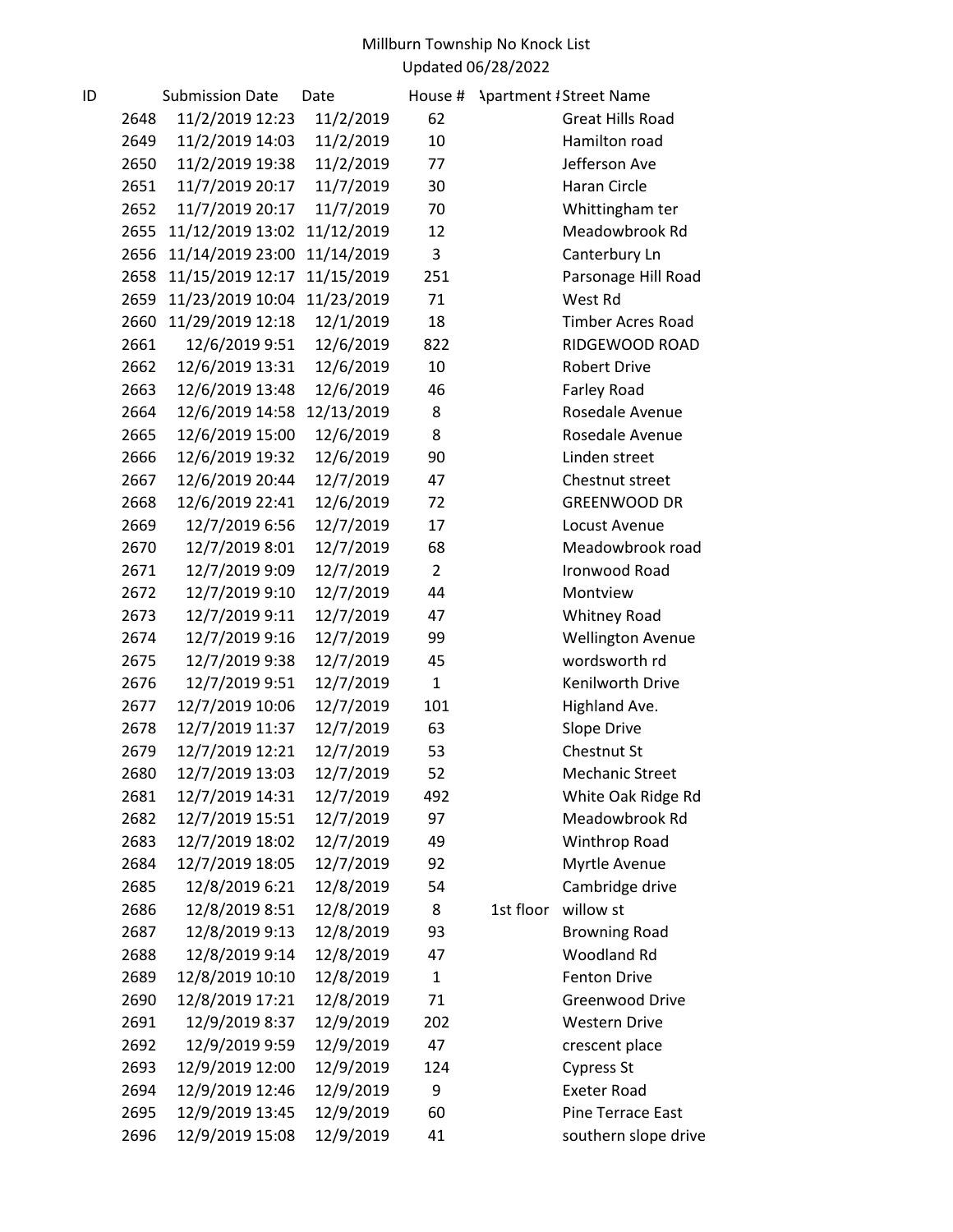| ID |      | <b>Submission Date</b> | Date       | House #        |              | <b>Apartment #Street Name</b> |
|----|------|------------------------|------------|----------------|--------------|-------------------------------|
|    | 2697 | 12/9/2019 16:08        | 12/9/2019  | 86             |              | Elm St                        |
|    | 2698 | 12/12/2019 15:32       | 12/12/2019 | 278            |              | <b>Forest Drive South</b>     |
|    | 2699 | 12/13/2019 19:56       | 12/13/2019 | 10             |              | Garden Court                  |
|    | 2700 | 12/16/2019 16:07       | 12/16/2019 | 38             |              | SILVER SPRING RD              |
|    | 2701 | 12/19/2019 7:44        | 12/19/2019 | 119            |              | <b>Wellington Ave</b>         |
|    | 2702 | 12/23/2019 12:51       | 12/23/2019 | 15             |              | <b>Spenser Drive</b>          |
|    | 2703 | 12/24/2019 7:31        | 12/24/2019 | 43             |              | Linden Street                 |
|    | 2705 | 1/7/2020 8:04          | 1/7/2020   | 11             |              | Oswego Ln                     |
|    | 2706 | 1/9/2020 9:57          | 1/10/2020  | $\mathbf{1}$   |              | Clive Hills Road              |
|    | 2707 | 1/9/2020 15:14         | 1/9/2020   | 3              |              | Coleridge road                |
|    | 2708 | 1/9/2020 17:00         | 1/9/2020   | 10             |              | Park Road                     |
|    | 2709 | 1/9/2020 22:54         | 1/9/2020   | 25             | $\mathbf{1}$ | <b>Mechanic Street</b>        |
|    | 2710 | 1/10/2020 2:37         | 1/10/2020  | 10             |              | Elsway Rd                     |
|    | 2711 | 1/10/2020 8:16         | 1/10/2020  | 36             |              | <b>Robert Drive</b>           |
|    | 2712 | 1/16/2020 7:45         | 1/16/2020  | 38             |              | <b>Exeter Rd</b>              |
|    | 2713 | 1/27/2020 14:26        | 1/27/2020  | 100            |              | Knollwood Road                |
|    | 2714 | 1/29/2020 0:22         | 1/28/2020  | 101            |              | <b>Highland Avenue</b>        |
|    | 2716 | 1/30/2020 22:48        | 1/31/2020  | 60             |              | Pine terrace east             |
|    | 2717 | 2/4/2020 15:41         | 2/4/2020   | 11             |              | Hawthorne Road                |
|    | 2723 | 3/4/2020 15:26         | 3/4/2020   | 289            |              | Taylor Rd S                   |
|    | 2724 | 3/6/2020 13:25         | 3/6/2020   | 26             |              | <b>Troy Drive</b>             |
|    | 2725 | 3/10/2020 3:53         | 3/10/2020  | 22             |              | Locust Avenue                 |
|    | 2726 | 3/12/2020 20:19        | 3/12/2020  | 29             |              | Spring St                     |
|    | 2727 | 3/13/2020 17:41        | 3/13/2020  | 124            |              | <b>Short Hills Avenue</b>     |
|    | 2728 | 3/13/2020 18:32        | 3/13/2020  | 57             |              | <b>Elmwood Place</b>          |
|    | 2729 | 3/13/2020 19:26        | 3/16/2020  | $\mathbf{1}$   |              | <b>Ridge Terr</b>             |
|    | 2730 | 3/14/2020 8:16         | 3/14/2020  | 8              |              | Meadowbrook Road              |
|    | 2731 | 3/14/2020 14:44        | 3/7/2020   | 76             |              | Chestnut St.                  |
|    | 2732 | 3/14/2020 14:53        | 3/14/2020  | 141            |              | forest drive                  |
|    | 2733 | 3/20/2020 8:22         | 3/20/2020  | 37             |              | <b>Whittingham Terrace</b>    |
|    | 2734 | 3/27/2020 14:18        | 3/27/2020  | 20             |              | Ridge Terrace                 |
|    | 2735 | 6/7/2020 15:05         | 6/7/2020   | 112            |              | Farley Road                   |
|    | 2736 | 6/8/2020 18:09         | 6/8/2020   | 38             |              | Mohawk Road                   |
|    | 2737 | 6/10/2020 8:57         | 6/10/2020  | 18             |              | <b>Bodwell Ter</b>            |
|    | 2738 | 6/15/2020 15:54        | 6/15/2020  | 91             |              | Farbrook drive                |
|    | 2739 | 6/15/2020 15:55        | 6/15/2020  | 27             |              | Cayuga Way                    |
|    | 2740 | 6/15/2020 15:56        | 6/15/2020  | 17             |              | Oswego Lane                   |
|    | 2741 | 6/15/2020 16:07        | 6/15/2020  | $\overline{7}$ |              | <b>Ivy Terrace</b>            |
|    | 2742 | 6/15/2020 16:15        | 6/15/2020  | 103            |              | <b>Woodfield Drive</b>        |
|    | 2743 | 6/15/2020 17:02        | 6/15/2020  | 74             |              | <b>Westview Rd</b>            |
|    | 2744 | 6/15/2020 17:48        | 6/15/2020  | 66             |              | Windermere Ter                |
|    | 2745 | 6/15/2020 18:16        | 6/15/2020  | 420            |              | White Oak Ridge Road          |
|    | 2746 | 6/15/2020 18:43        | 6/15/2020  | 97             |              | Meadowbrook Rd                |
|    | 2747 | 6/15/2020 23:31        | 6/15/2020  | 15             |              | <b>Randall Drive</b>          |
|    | 2748 | 6/16/2020 17:58        | 6/12/2020  | 39             |              | Parkview Drive                |
|    | 2749 | 6/17/2020 20:02        | 6/17/2020  | 78             |              | Myrtle Avenue                 |
|    |      |                        |            |                |              |                               |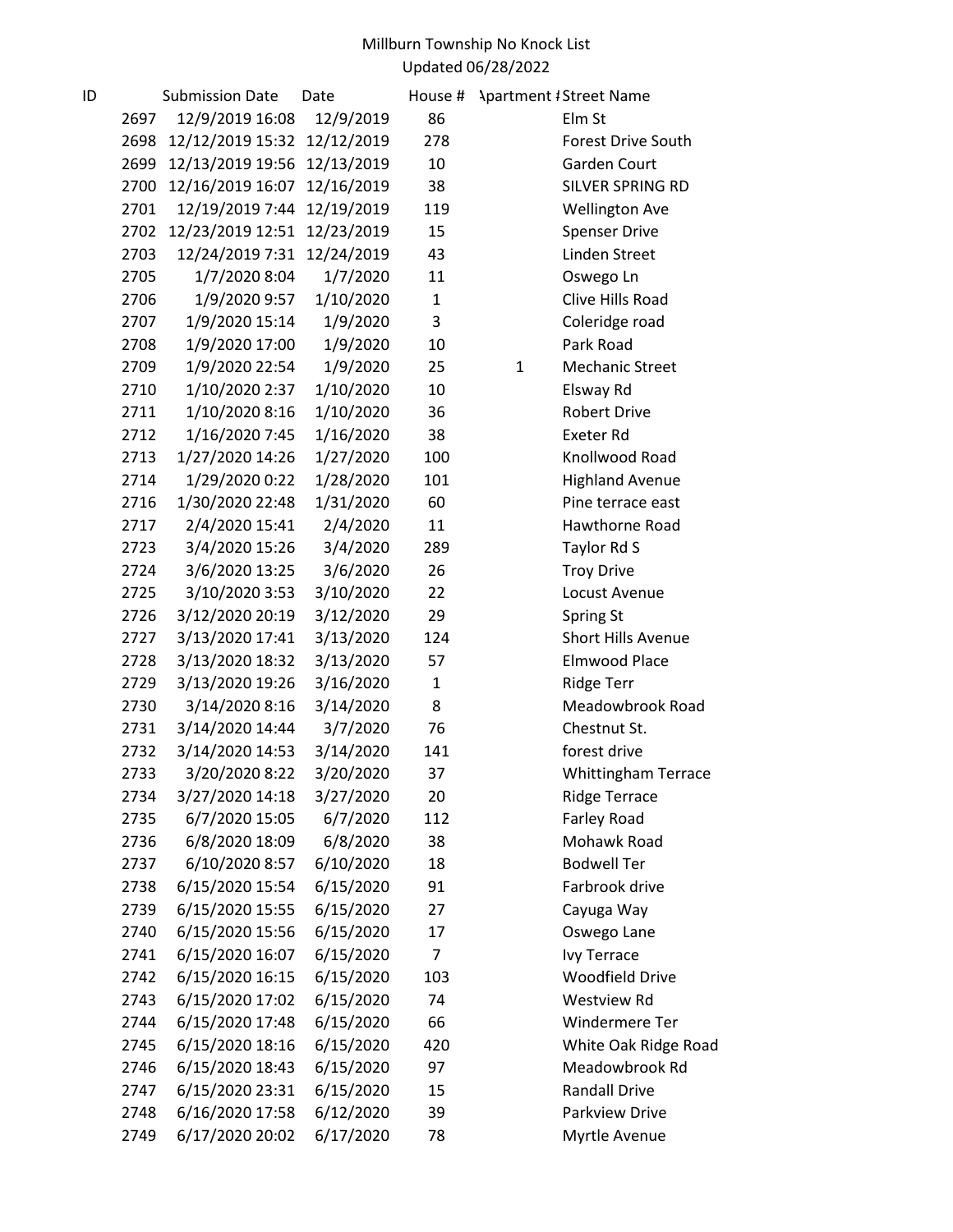| ID |      | <b>Submission Date</b> | Date      | House #      |                | <b>Apartment #Street Name</b> |
|----|------|------------------------|-----------|--------------|----------------|-------------------------------|
|    | 2750 | 6/17/2020 20:03        | 6/17/2020 | 176          | 23             | Millburn Avenue               |
|    | 2751 | 6/17/2020 20:04        | 6/17/2020 | 53           |                | <b>Woodstone Circle</b>       |
|    | 2752 | 6/17/2020 20:07        | 6/18/2020 | 15           |                | Slope Drive                   |
|    | 2753 | 6/17/2020 20:16        | 6/17/2020 | 9            |                | Wittkop place                 |
|    | 2754 | 6/17/2020 20:17        | 6/17/2020 | 20           |                | Locust ave                    |
|    | 2755 | 6/17/2020 20:18        | 6/17/2020 | 11           |                | <b>Willow Street</b>          |
|    | 2756 | 6/17/2020 20:19        | 6/17/2020 | 8            |                | Winding Way                   |
|    | 2757 | 6/17/2020 20:29        | 6/17/2020 | 103          | $\overline{2}$ | Main St.                      |
|    | 2758 | 6/17/2020 20:32        | 6/17/2020 | 9            | Unit B         | Church St                     |
|    | 2759 | 6/17/2020 20:38        | 6/17/2020 | 60           |                | Farley Road                   |
|    | 2760 | 6/17/2020 20:46        | 6/17/2020 | 43           |                | Winding Way                   |
|    | 2762 | 6/17/2020 20:55        | 6/1/2020  | 75           |                | Mountainview Rd               |
|    | 2761 | 6/17/2020 20:55        | 6/17/2020 | 10           |                | <b>Robert Drive</b>           |
|    | 2763 | 6/17/2020 20:58        | 6/18/2020 | 37           |                | Forest drive                  |
|    | 2764 | 6/17/2020 21:02        | 6/17/2020 | 6            |                | <b>Clinton Place</b>          |
|    | 2765 | 6/17/2020 21:12        | 6/17/2020 | 76           |                | Farbrook drive                |
|    | 2766 | 6/17/2020 21:21        | 6/17/2020 | $\mathbf{1}$ |                | <b>Woodland Rd</b>            |
|    | 2767 | 6/17/2020 21:22        | 6/17/2020 | 61           |                | <b>Athens Road</b>            |
|    | 2768 | 6/17/2020 21:34        | 6/18/2020 | 166          |                | myrtle ave                    |
|    | 2769 | 6/17/2020 21:47        | 6/17/2020 | 5            |                | Chapel hill road              |
|    | 2770 | 6/17/2020 21:49        | 6/17/2020 | 68           |                | <b>Tennyson Drive</b>         |
|    | 2772 | 6/17/2020 21:50        | 6/18/2020 | 82           |                | Elm St                        |
|    | 2771 | 6/17/2020 21:50        | 6/17/2020 | 117          |                | <b>Wellington Avenue</b>      |
|    | 2773 | 6/17/2020 22:07        | 6/17/2020 | 43           |                | Park Pl                       |
|    | 2774 | 6/17/2020 22:16        | 7/16/2020 | 19           |                | Norwood terrace               |
|    | 2775 | 6/17/2020 22:18        | 6/17/2020 | 172          |                | Old Short Hills Road          |
|    | 2776 | 6/17/2020 22:23        | 6/17/2020 | 46           |                | Farley Road                   |
|    | 2777 | 6/17/2020 22:35        | 6/17/2020 | 291          |                | <b>Main Street</b>            |
|    | 2778 | 6/17/2020 22:40        | 6/17/2020 | 3            |                | Denman Court                  |
|    | 2779 | 6/17/2020 22:43        | 6/17/2020 | 6            |                | <b>Benson Court</b>           |
|    | 2780 | 6/17/2020 22:54        | 6/17/2020 | 209          |                | long hill dr                  |
|    | 2781 | 6/17/2020 23:19        | 6/17/2020 | 408          |                | Long Hill Drive               |
|    | 2782 | 6/17/2020 23:24        | 7/17/2020 | 241          |                | Main Street                   |
|    | 2783 | 6/17/2020 23:27        | 6/17/2020 | 21           |                | Andover Dr                    |
|    | 2784 | 6/18/2020 4:39         | 6/18/2020 | 382          |                | <b>Wyoming Avenue</b>         |
|    | 2785 | 6/18/2020 6:05         | 6/18/2020 | 38           |                | Hillside avenue               |
|    | 2786 | 6/18/2020 6:38         | 6/18/2020 | 75           |                | Farley Road                   |
|    | 2787 | 6/18/2020 7:02         | 6/18/2020 | 8            |                | <b>Evergreen Terrace</b>      |
|    | 2788 | 6/18/2020 7:21         | 6/18/2020 | 16           |                | Rosedale Ave.                 |
|    | 2789 | 6/18/2020 7:59         | 6/18/2020 | 16           |                | Claremont Dr                  |
|    | 2790 | 6/18/2020 8:06         | 6/18/2020 | 316          |                | Lupine Way                    |
|    | 2791 | 6/18/2020 8:14         | 6/18/2020 | 22           |                | Canterbury Lane               |
|    | 2792 | 6/18/2020 8:41         | 6/18/2020 | 318          |                | Lupine Way                    |
|    | 2793 | 6/18/2020 8:59         | 6/18/2020 | 131          |                | <b>Cypress St</b>             |
|    | 2794 | 6/18/2020 9:26         | 6/18/2020 | 32           |                | <b>Marion Ave</b>             |
|    | 2795 | 6/18/2020 10:34        | 6/18/2020 | 246          |                | White Oak Ridge Rd.           |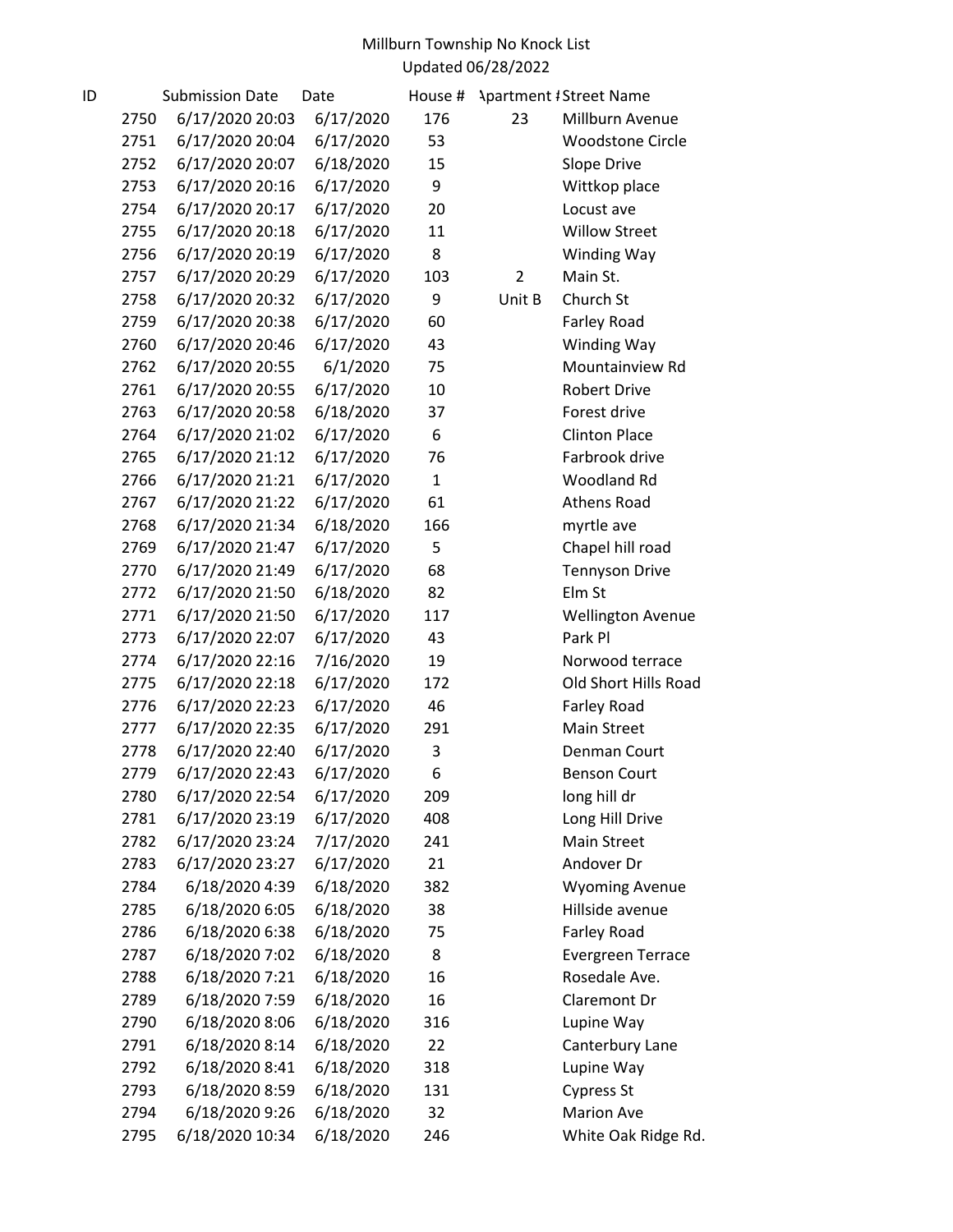| ID |      | <b>Submission Date</b> | Date       | House #      | <b>Apartment # Street Name</b> |  |
|----|------|------------------------|------------|--------------|--------------------------------|--|
|    | 2796 | 6/18/2020 10:51        | 6/18/2020  | 125          | <b>Forest Drive</b>            |  |
|    | 2797 | 6/18/2020 11:28        | 6/1/2020   | 270          | B<br>Main St.                  |  |
|    | 2798 | 6/18/2020 11:50        | 6/18/2020  | 27           | South Mountain Road            |  |
|    | 2799 | 6/18/2020 14:01        | 6/18/2020  | 8            | Canoe Brook Rd                 |  |
|    | 2800 | 6/18/2020 14:45        | 6/18/2020  | 38           | <b>Hickory Road</b>            |  |
|    | 2801 | 6/18/2020 16:42        | 6/19/2020  | 25           | Berkeley Road                  |  |
|    | 2802 | 6/23/2020 14:44        | 6/24/2020  | 160          | Myrtle Avenue                  |  |
|    | 2803 | 7/1/2020 14:07         | 7/1/2020   | 99           | Oakview Terrace                |  |
|    | 2804 | 7/1/2020 17:38         | 7/2/2020   | 19           | <b>Moraine Place</b>           |  |
|    | 2805 | 7/7/2020 14:36         | 7/7/2020   | 74           | Mountainview Road              |  |
|    | 2806 | 7/8/2020 22:46         | 7/8/2020   | 44           | Canoe Brook Rd                 |  |
|    | 2807 | 7/10/2020 10:14        | 7/10/2020  | 85           | Mountain Ave                   |  |
|    | 2808 | 7/10/2020 16:11        | 7/10/2020  | 45           | Slayton Drive                  |  |
|    | 2810 | 8/1/2020 17:50         | 8/1/2020   | 67           | <b>HEMLOCK RD</b>              |  |
|    | 2811 | 8/5/2020 19:05         | 8/5/2020   | 425          | Hartshorn Dr                   |  |
|    | 2812 | 8/7/2020 8:45          | 8/7/2020   | 87           | Myrtle Ave                     |  |
|    | 2813 | 8/11/2020 20:34        | 8/11/2020  | 29           | Locust Avenue                  |  |
|    | 2814 | 8/11/2020 20:55        | 8/12/2020  | 47           | Haddonfield Road               |  |
|    | 2815 | 8/11/2020 21:14        | 8/11/2020  | 43           | <b>Pine Street</b>             |  |
|    | 2816 | 8/11/2020 21:37        | 8/11/2020  | 8            | <b>Chestnut Place</b>          |  |
|    | 2817 | 8/11/2020 21:51        | 8/11/2020  | 9            | Wittkop place                  |  |
|    | 2818 | 8/11/2020 21:59        | 8/11/2020  | 39           | Myrtle Avenue                  |  |
|    | 2819 | 8/17/2020 21:42        | 8/17/2020  | 74           | Mountainview Road              |  |
|    | 2820 | 8/19/2020 14:41        | 8/19/2020  | 40           | Mohawk rd                      |  |
|    | 2821 | 8/26/2020 14:33        | 8/26/2020  | 77           | Tennyson                       |  |
|    | 2822 | 9/12/2020 21:05        | 9/12/2020  | 932          | Ridgewood Road                 |  |
|    | 2823 | 9/24/2020 18:26        | 9/24/2020  | 34           | Hobart Ave.                    |  |
|    | 2824 | 9/24/2020 21:08        | 9/24/2020  | 9            | Northern Drive                 |  |
|    | 2825 | 9/28/2020 16:02        | 9/28/2020  | 128          | Tennyson                       |  |
|    | 2826 | 9/28/2020 23:05        | 9/28/2020  | 20           | Park Road                      |  |
|    | 2827 | 10/2/2020 9:50         | 10/2/2020  | 110          | <b>Hobart Ave</b>              |  |
|    | 2828 | 10/2/2020 9:58         | 10/2/2020  | 28           | Fairfield terrace              |  |
|    | 2829 | 10/2/2020 10:00        | 10/2/2020  | 87           | Addison Dr                     |  |
|    | 2830 | 10/2/2020 10:01        | 10/1/2020  | 113          | Tennyson                       |  |
|    | 2831 | 10/2/2020 11:22        | 10/2/2020  | 241          | Long Hill Dr                   |  |
|    | 2832 | 10/2/2020 11:32        | 10/2/2020  | $\mathbf{1}$ | Clive Hills Rd                 |  |
|    | 2833 | 10/2/2020 11:37        | 10/2/2020  | $\mathbf{1}$ | <b>Exeter Road</b>             |  |
|    | 2834 | 10/3/2020 0:55         | 10/2/2020  | 63           | Silver spring Rd               |  |
|    | 2835 | 10/3/2020 5:28         | 10/3/2020  | 316          | Long hill drive                |  |
|    | 2836 | 10/3/2020 8:17         | 10/3/2020  | 25           | <b>Forest Drive</b>            |  |
|    | 2837 | 10/3/2020 9:56         | 10/3/2020  | 13           | ROSEDALE AVENUE                |  |
|    | 2838 | 10/4/2020 18:08        | 10/4/2020  | 52           | Joanna Way                     |  |
|    | 2839 | 10/8/2020 13:43        | 10/8/2020  | 42           | Spenser Dr                     |  |
|    | 2841 | 10/13/2020 18:01       | 10/13/2020 | 185          | Sagamore Rd                    |  |
|    | 2842 | 10/14/2020 10:53       | 10/14/2020 | 76           | South Terrace                  |  |
|    | 2843 | 10/15/2020 18:32       | 10/15/2020 | 5            | <b>Burnside Drive</b>          |  |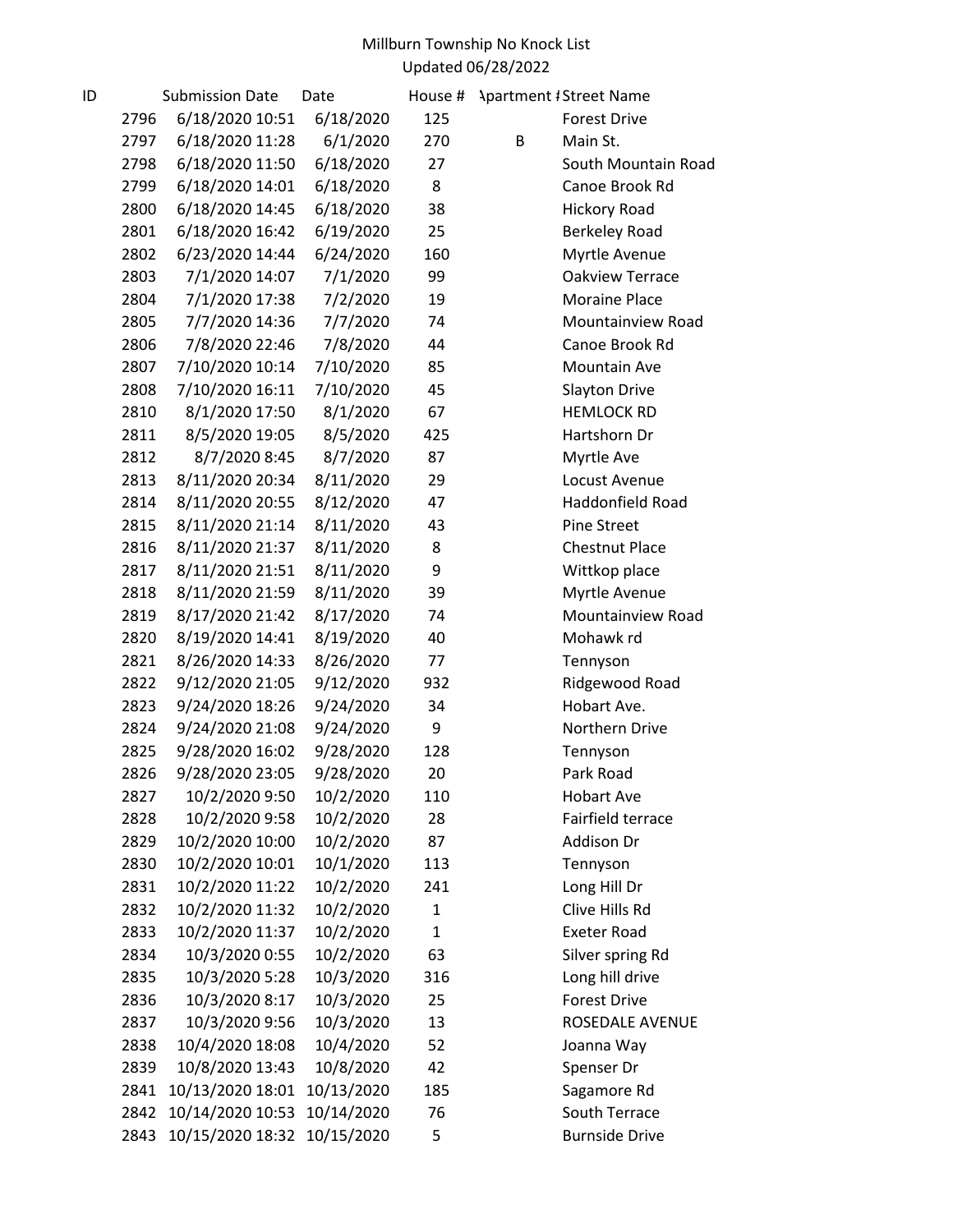| ID |              | <b>Submission Date</b>            | Date                   | House #        |    | <b>Apartment #Street Name</b>                   |
|----|--------------|-----------------------------------|------------------------|----------------|----|-------------------------------------------------|
|    | 2844         | 10/19/2020 19:02                  | 10/19/2020             | 99             |    | Myrtle Ave                                      |
|    | 2845         | 10/24/2020 12:14                  | 10/24/2020             | 6              |    | <b>Woodcroft Place</b>                          |
|    | 2846         | 10/25/2020 14:34                  | 10/25/2020             | 14             |    | <b>Claremont Drive</b>                          |
|    | 2847         | 11/4/2020 9:47                    | 11/4/2020              | 14             |    | parkview drive                                  |
|    | 2848         | 11/4/2020 11:01                   | 11/4/2020              | 46             |    | <b>Briarwood Drive</b>                          |
|    | 2849         | 11/9/2020 13:51                   | 11/9/2020              | 10             |    | Fox Hill Lane                                   |
|    | 2850         | 11/9/2020 13:52                   | 11/9/2020              | 428            |    | White Oak Ridge Rd.                             |
|    | 2852         | 12/1/2020 18:58                   | 12/1/2020              | 45             |    | <b>Cedar Street</b>                             |
|    | 2853         | 12/21/2020 16:20                  | 12/21/2020             | 47             |    | Southern Slope Dr                               |
|    | 2854         | 12/23/2020 17:14                  | 12/23/2020             | 270            | B  | <b>Main Street</b>                              |
|    | 2855         | 12/24/2020 14:15                  | 12/24/2020             | 26             |    | South Mountain Roas                             |
|    | 2856         | 1/4/2021 17:32                    | 1/4/2021               | 33             |    | Saratoga Way                                    |
|    | 2858         | 1/5/2021 13:01                    | 1/5/2021               | 27             |    | <b>Bailey Road</b>                              |
|    | 2859         | 1/5/2021 14:25                    | 1/5/2021               | 20             |    | <b>WHITNEY RD</b>                               |
|    | 2860         | 1/7/2021 10:56                    | 1/7/2021               | 70             |    | Slope Drive                                     |
|    | 2861         | 1/10/2021 23:07                   | 1/11/2021              | 239            |    | Parsonage Hill Rd                               |
|    | 2862         | 1/11/2021 16:51                   | 1/11/2021              | 29             |    | Mountainview Rd                                 |
|    | 2863         | 1/12/2021 13:04                   | 1/12/2021              | 63             |    | Cambridge Dr                                    |
|    | 2864         | 1/12/2021 19:52                   | 1/12/2021              | 71             |    | jefferson                                       |
|    | 2865         | 1/12/2021 22:01                   | 1/12/2021              | 15             |    | Barnsdale Rd                                    |
|    | 2869         | 2/5/2021 9:08                     | 2/5/2021               | $\overline{7}$ |    | Byron rd                                        |
|    | 2870         | 2/25/2021 14:49                   | 2/25/2021              | 10             |    | <b>Fielding Road</b>                            |
|    | 2871         | 3/3/2021 10:33                    | 3/3/2021               | 11             |    | Cape Court                                      |
|    | 2872         | 3/6/2021 7:43                     | 3/6/2021               | 14             |    | <b>Great Hills Terrace</b>                      |
|    | 2873         | 3/6/2021 12:24                    | 3/6/2021               | 23             |    | Slope Drive                                     |
|    | 2874         | 4/8/2021 14:23                    | 4/8/2021               | 29             |    | Mountainview rd                                 |
|    | 2875         | 4/8/2021 16:55                    | 4/8/2021               | 28             |    | Claremont Dr                                    |
|    | 2876         | 4/8/2021 22:43                    | 4/8/2021               | 48             |    | locust ave                                      |
|    | 2877         | 4/9/2021 16:37                    | 4/9/2021               | 40             |    | Spenser                                         |
|    | 2878         | 4/12/2021 13:09                   | 4/12/2021              | 29             |    | Parkview drive                                  |
|    | 2879         | 4/13/2021 21:48                   | 4/13/2021              | 38             |    | Sinclair terrace                                |
|    | 2880         | 4/28/2021 12:27                   | 4/28/2021              | 42             |    | Cedar St                                        |
|    | 2881         | 5/10/2021 10:06                   | 5/10/2021              | 7              |    | Parsonage Hill Rd                               |
|    | 2883         | 6/2/2021 17:34                    | 6/2/2021               | 165            |    | Western Dr.                                     |
|    | 2884         | 6/22/2021 11:36                   | 6/22/2021              | 86             |    | Cypress St.,                                    |
|    | 2885<br>2886 | 6/24/2021 8:16<br>6/30/2021 17:12 | 6/24/2021<br>6/30/2021 | 515<br>35      |    | Old Short Hills Rd<br><b>Silver Spring Road</b> |
|    | 2887         | 7/7/2021 11:34                    | 7/7/2021               | 211            | 1B | <b>Main Street</b>                              |
|    | 2888         | 7/17/2021 17:50                   | 7/17/2021              | 29             |    | <b>Hobart Avenue</b>                            |
|    | 2889         | 7/20/2021 19:37                   | 7/20/2021              | 61             |    | Athens                                          |
|    | 2891         | 7/30/2021 11:01                   | 7/30/2021              | 22             |    | Canterbury lane                                 |
|    | 2894         | 8/22/2021 19:09                   | 8/22/2021              | 49             |    | Mountainview Road                               |
|    | 2895         | 9/2/2021 12:37                    | 9/2/2021               | 33             | A  | Mechanic                                        |
|    | 2896         | 9/9/2021 17:29                    | 3/17/1998              | 9              |    | Duncan Street                                   |
|    | 2897         | 9/9/2021 19:21                    | 9/9/2021               | 365            |    | long Hill Drive                                 |
|    | 2898         | 9/9/2021 19:23                    | 9/9/2021               | 43             |    | Mohawk Rd                                       |
|    |              |                                   |                        |                |    |                                                 |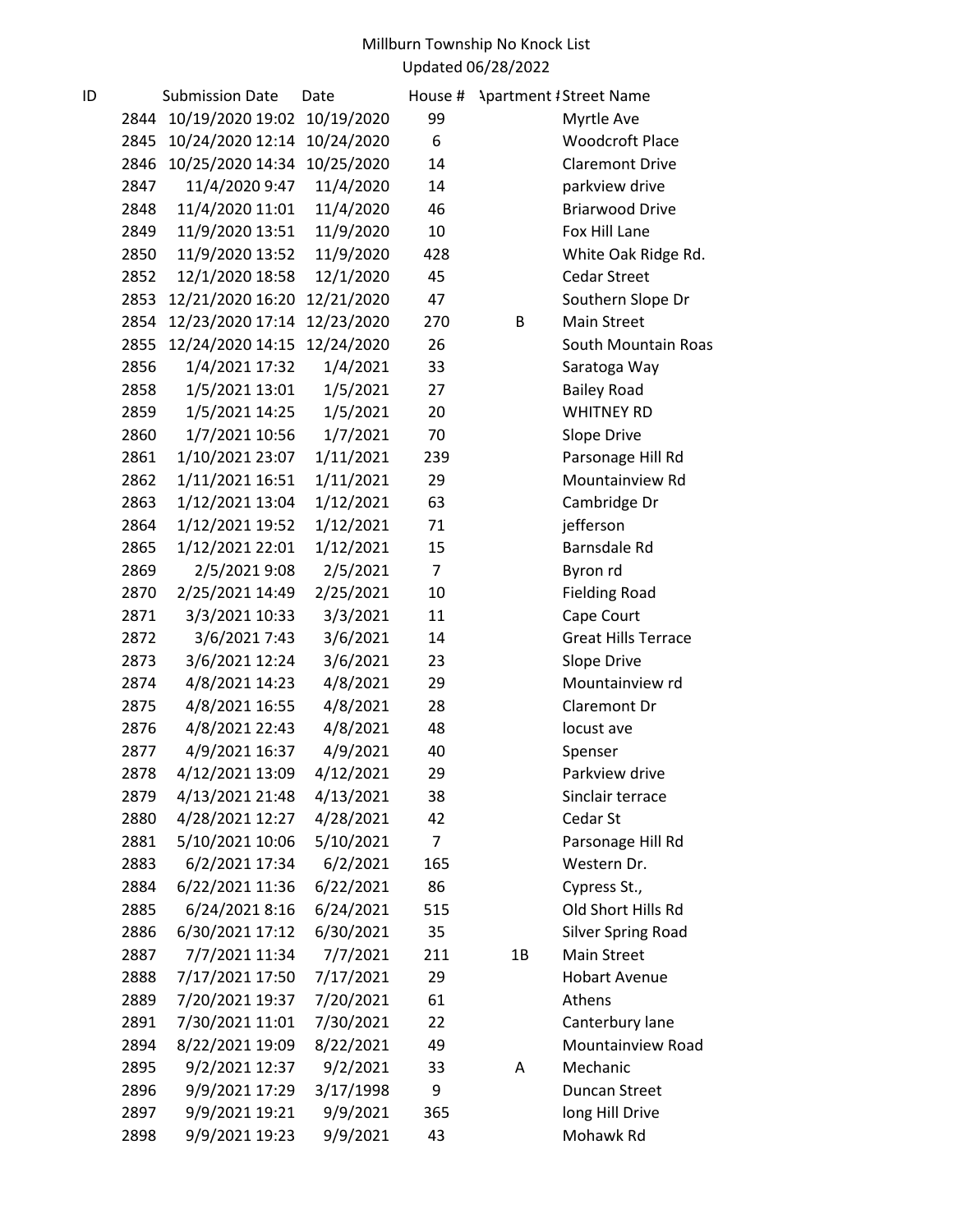| ID |      | <b>Submission Date</b> | Date       | House #      |     | <b>Apartment / Street Name</b> |
|----|------|------------------------|------------|--------------|-----|--------------------------------|
|    | 2899 | 9/9/2021 20:08         | 9/9/2021   | 89           |     | Farbrook Dr                    |
|    | 2900 | 9/10/2021 19:05        | 9/10/2021  | 42           |     | <b>Cypress Street</b>          |
|    | 2901 | 10/21/2021 10:14       | 10/21/2021 | 8            |     | Northern Drive                 |
|    | 2902 | 10/21/2021 11:11       | 10/21/2021 | 20           |     | Lawrence Drive                 |
|    | 2903 | 10/25/2021 8:54        | 10/25/2021 | 107          |     | Glen Avenue                    |
|    | 2904 | 10/25/2021 9:33        | 10/25/2021 | 82           |     | <b>Wellington Ave</b>          |
|    | 2907 | 12/29/2021 18:57       | 12/29/2021 | 18           |     | Madison terrace                |
|    | 2908 | 1/14/2022 16:04        | 1/14/2022  | 38           |     | Mohawk Rd                      |
|    | 2909 | 1/14/2022 16:55        | 1/14/2022  | 51           |     | Cypress St.                    |
|    | 2910 | 1/15/2022 12:38        | 1/15/2022  | 12           |     | Dameo Place                    |
|    | 2911 | 1/16/2022 0:29         | 1/16/2022  | 8            |     | Rippling Brook Dr.             |
|    | 2912 | 1/21/2022 17:12        | 1/21/2022  | 27           |     | Knollwood Road                 |
|    | 2913 | 1/21/2022 18:28        | 1/21/2022  | 143          |     | <b>Tennyson Drive</b>          |
|    | 2914 | 1/23/2022 7:33         | 1/23/2022  | $\mathbf{1}$ |     | Slope Dr                       |
|    | 2916 | 1/26/2022 19:22        | 1/26/2022  | 24           |     | Coleridge road                 |
|    | 2917 | 1/27/2022 10:00        | 1/27/2022  | 28           |     | <b>Claremont Drive</b>         |
|    | 2918 | 2/1/2022 16:44         | 2/1/2022   | 67           |     | West Rd                        |
|    | 2919 | 2/4/2022 18:28         | 2/4/2022   | 29           |     | Mountainview Rd                |
|    | 2920 | 2/4/2022 21:31         | 2/4/2022   | 38           |     | Silver Spring Rd               |
|    | 2921 | 2/10/2022 12:11        | 2/10/2022  | 47           |     | <b>Tennyson Drive</b>          |
|    | 2922 | 2/22/2022 11:03        | 2/22/2022  | 235          |     | White Oak Ridge Road           |
|    | 2923 | 2/24/2022 15:56        | 2/24/2022  | 209          |     | Long Hill Drive                |
|    | 2924 | 2/26/2022 1:26         | 2/26/2022  | 932          |     | Ridgewood Road                 |
|    | 2925 | 2/27/2022 6:54         | 2/27/2022  | 518          |     | <b>Wyoming Ave</b>             |
|    | 2926 | 3/1/2022 10:59         | 3/1/2022   | 18           |     | <b>Timber Acres Rd</b>         |
|    | 2927 | 3/2/2022 14:28         | 3/2/2022   | 14           |     | Meadowbrook Rd.                |
|    | 2928 | 3/6/2022 10:31         | 3/6/2022   | 23           |     | <b>Great Hills Terrace</b>     |
|    | 2929 | 3/13/2022 9:37         | 3/14/2022  | 176          | 28  | Millburn Ave                   |
|    | 2930 | 3/13/2022 10:47        | 3/13/2022  | 33           | A   | Mechanic                       |
|    | 2931 | 3/18/2022 17:11        | 3/18/2022  | 33           |     | <b>SLOPE DRIVE</b>             |
|    | 2932 | 3/20/2022 16:40        | 3/21/2022  | 33           |     | Slope Drive                    |
|    | 2933 | 3/22/2022 14:25        | 3/22/2022  | 51           |     | Cypress                        |
|    | 2935 | 3/29/2022 19:04        | 3/29/2022  | 14           |     | Pine Terrace East              |
|    | 2936 | 4/3/2022 12:14         | 4/3/2022   | 18           |     | <b>Elmwood Place</b>           |
|    | 2940 | 4/6/2022 17:26         | 4/6/2022   | 298          |     | <b>Taylor Road South</b>       |
|    | 2941 | 4/13/2022 5:30         | 4/13/2022  | 1            | 211 | Fineran Way                    |
|    | 2941 | 4/13/2022 5:30         | 4/13/2022  | $\mathbf{1}$ | 211 | Fineran Way                    |
|    | 2942 | 5/9/2022 16:01         | 5/9/2022   | 291          |     | White Oak Ridge Road           |
|    | 2943 | 5/9/2022 16:04         | 5/9/2022   | 10           |     | Pine Terrace East              |
|    | 2944 | 5/9/2022 16:04         | 5/9/2022   | 18           |     | Mount ararat rd                |
|    | 2945 | 5/9/2022 16:04         | 5/9/2022   | 54           |     | Woodland Rd                    |
|    | 2946 | 5/9/2022 16:08         | 5/9/2022   | 78           |     | Chestnut St                    |
|    | 2947 | 5/9/2022 16:10         | 5/16/2022  | 150          |     | Hartshorn Drive                |
|    | 2948 | 5/9/2022 16:12         | 5/9/2022   | 30           |     | Montview ave                   |
|    | 2949 | 5/9/2022 16:13         | 5/9/2022   | 34           |     | Campbell Roas                  |
|    | 2950 | 5/9/2022 16:14         | 5/9/2022   | 176          | 23  | Millburn Avenue                |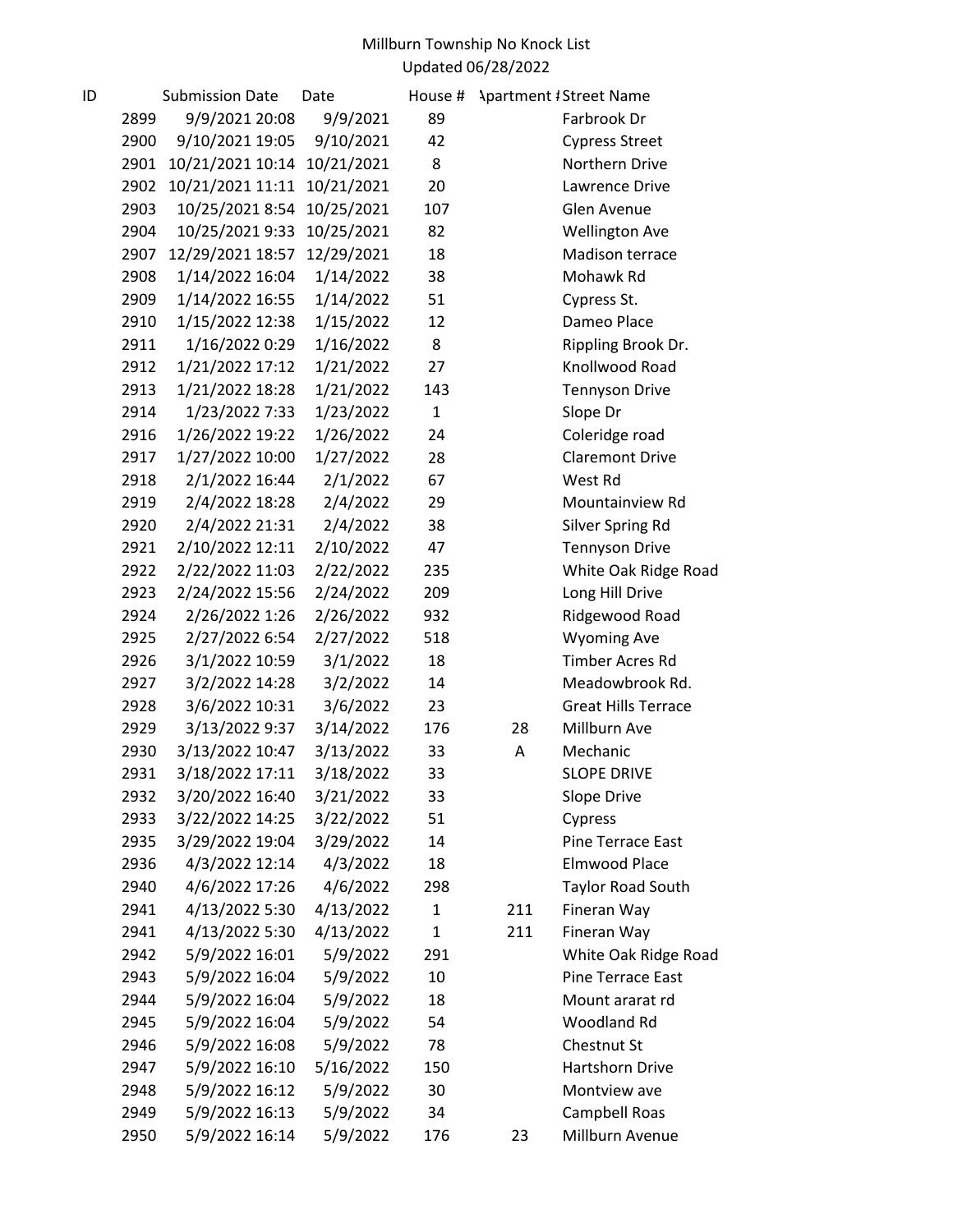| ID |      | <b>Submission Date</b> | Date     | House #        | <b>Apartment #Street Name</b> |
|----|------|------------------------|----------|----------------|-------------------------------|
|    | 2951 | 5/9/2022 16:15         | 5/9/2022 | 27             | gapview road                  |
|    | 2952 | 5/9/2022 16:16         | 5/9/2022 | 13             | <b>Bodwell terrace</b>        |
|    | 2953 | 5/9/2022 16:18         | 5/9/2022 | 100            | Hobart Ave.                   |
|    | 2954 | 5/9/2022 16:22         | 5/9/2022 | 477            | Long Hill Drive               |
|    | 2955 | 5/9/2022 16:24         | 5/9/2022 | 49             | Oval Rd                       |
|    | 2956 | 5/9/2022 16:29         | 5/9/2022 | 63             | Slope Drive                   |
|    | 2957 | 5/9/2022 16:31         | 5/9/2022 | 48             | Hawthorne Rd                  |
|    | 2958 | 5/9/2022 16:32         | 5/9/2022 | $\overline{2}$ | Parkview drive                |
|    | 2959 | 5/9/2022 16:32         | 5/9/2022 | 107            | Glen Ave                      |
|    | 2960 | 5/9/2022 16:38         | 5/9/2022 | 32             | Lake Shore Drive              |
|    | 2961 | 5/9/2022 16:46         | 5/9/2022 | 382            | <b>Wyoming Avenue</b>         |
|    | 2962 | 5/9/2022 17:00         | 5/9/2022 | 40             | <b>Montview Avenue</b>        |
|    | 2963 | 5/9/2022 17:05         | 5/9/2022 | $\overline{2}$ | Farmstead Road                |
|    | 2964 | 5/9/2022 17:07         | 5/9/2022 | 134            | <b>Great Hills Rd</b>         |
|    | 2965 | 5/9/2022 17:14         | 5/9/2022 | 21             | <b>Coniston Road</b>          |
|    | 2966 | 5/9/2022 17:29         | 5/9/2022 | 10             | robert drive                  |
|    | 2967 | 5/9/2022 17:33         | 5/9/2022 | 20             | <b>Exeter Road</b>            |
|    | 2968 | 5/9/2022 17:34         | 5/9/2022 | 523            | <b>Wyoming Ave</b>            |
|    | 2969 | 5/9/2022 17:46         | 5/9/2022 | 50             | Pine terrace east             |
|    | 2970 | 5/9/2022 17:48         | 5/9/2022 | 404            | Millburn avenue               |
|    | 2971 | 5/9/2022 18:00         | 5/9/2022 | 19             | Deerfield Road                |
|    | 2972 | 5/9/2022 18:00         | 5/9/2022 | 308            | White Oak Ridge Road          |
|    | 2973 | 5/9/2022 18:01         | 5/9/2022 | 44             | Rector St.                    |
|    | 2974 | 5/9/2022 18:02         | 5/9/2022 | 898            | Ridgewood Road                |
|    | 2975 | 5/9/2022 18:02         | 5/9/2022 | 309            | White Oak Ridge Road          |
|    | 2976 | 5/9/2022 18:17         | 5/9/2022 | 281            | Forest Drive south            |
|    | 2977 | 5/9/2022 18:18         | 5/9/2022 | 76             | South Terrace                 |
|    | 2978 | 5/9/2022 18:22         | 5/9/2022 | 17             | Meeker Pl                     |
|    | 2979 | 5/9/2022 18:28         | 5/9/2022 | 166            | Myrtle ave                    |
|    | 2980 | 5/9/2022 18:28         | 5/9/2022 | 19             | Exeter Rd                     |
|    | 2981 | 5/9/2022 19:22         | 5/9/2022 | 893            | Ridgewood road                |
|    | 2982 | 5/9/2022 19:55         | 5/9/2022 | 39             | <b>Wellington Ave</b>         |
|    | 2983 | 5/9/2022 20:00         | 5/9/2022 | 24             | Hillside Ave                  |
|    | 2984 | 5/9/2022 20:05         | 5/9/2022 | 117            | <b>Wellington Ave</b>         |
|    | 2985 | 5/9/2022 20:12         | 5/9/2022 | 43             | <b>Pine Street</b>            |
|    | 2986 | 5/9/2022 20:14         | 5/9/2022 | $\mathbf{1}$   | West Road                     |
|    | 2987 | 5/9/2022 20:16         | 5/9/2022 | 10             | delbarton drive               |
|    | 2988 | 5/9/2022 20:26         | 5/9/2022 | 29             | Great Hills Rd.               |
|    | 2989 | 5/9/2022 20:32         | 5/9/2022 | 88             | maple street                  |
|    | 2990 | 5/9/2022 20:40         | 5/9/2022 | 13             | 13 Undercliff road            |
|    | 2991 | 5/9/2022 20:45         | 5/9/2022 | 78             | Myrtle Avenue                 |
|    | 2992 | 5/9/2022 20:49         | 5/9/2022 | 921            | Ridgewood Rd                  |
|    | 2993 | 5/9/2022 20:57         | 5/9/2022 | 18             | Beechcroft                    |
|    | 2994 | 5/9/2022 20:59         | 5/9/2022 | 18             | W Beechcroft                  |
|    | 2995 | 5/9/2022 21:06         | 5/9/2022 | 28             | <b>Tioga Pass</b>             |
|    | 2996 | 5/9/2022 21:36         | 5/9/2022 | 61             | Athens Rd                     |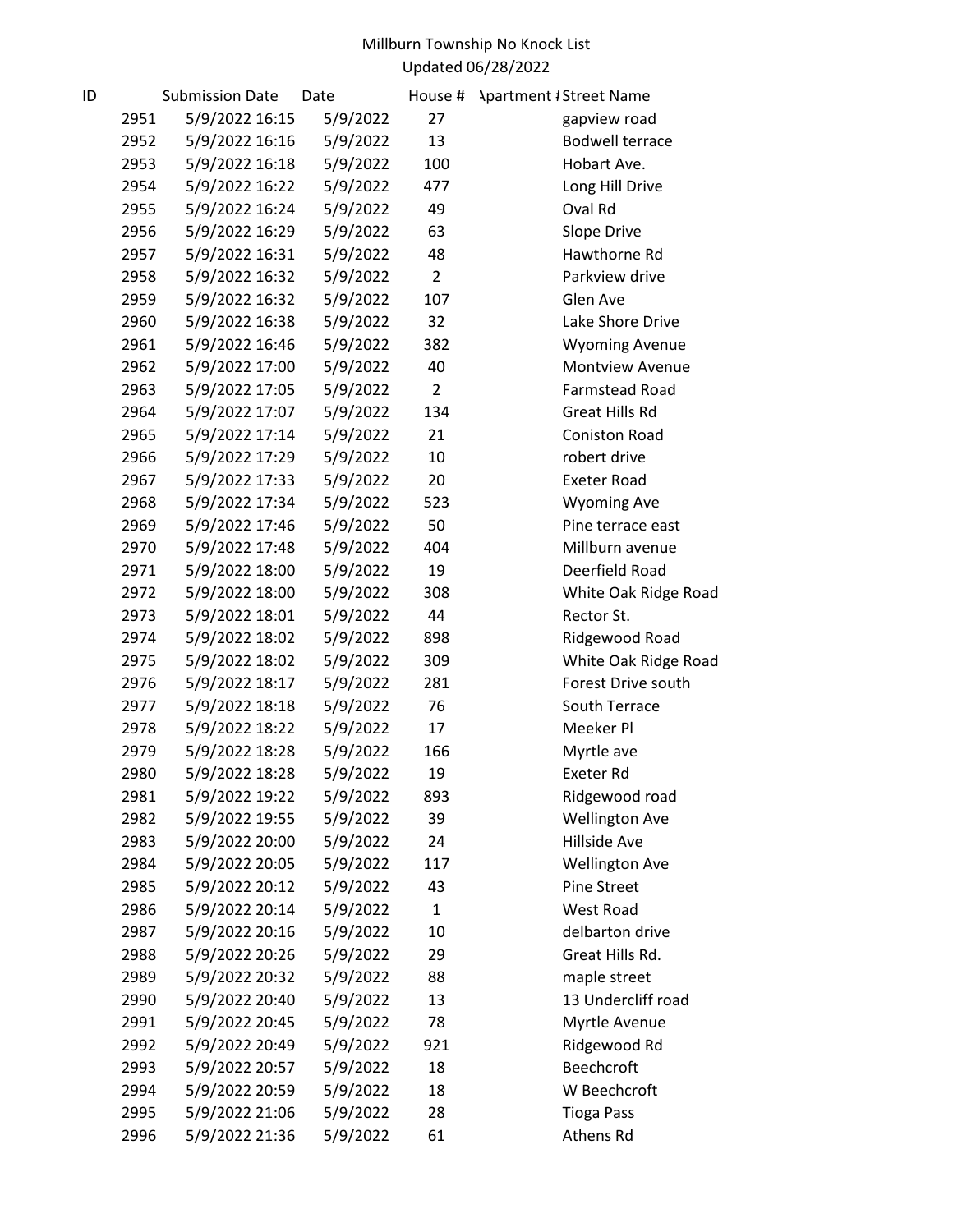| ID |      | <b>Submission Date</b> | Date                    | House #        | <b>Apartment #Street Name</b> |
|----|------|------------------------|-------------------------|----------------|-------------------------------|
|    | 2997 | 5/9/2022 21:50         | 5/9/2022                | 474            | Long Hill Drive               |
|    | 2998 | 5/9/2022 21:50         | 5/9/2022                | 19             | Norwood Terrace               |
|    | 2999 | 5/9/2022 21:53         | 5/9/2022                | 365            | Long Hill Drive               |
|    | 3000 | 5/9/2022 22:05         | 5/9/2022                | 37             | <b>Forest Drive</b>           |
|    | 3001 | 5/9/2022 22:09         | 5/9/2022                | 52             | <b>Troy Drive</b>             |
|    | 3002 | 5/9/2022 22:13         | 5/9/2022                | 44             | Cambridge Dr                  |
|    | 3003 | 5/9/2022 22:13         | 5/9/2022                | $\overline{7}$ | Chapel hill road              |
|    | 3004 | 5/9/2022 23:05         | 5/9/2022                | 28             | Edgewood Ter                  |
|    | 3005 | 5/9/2022 23:08         | 5/9/2022                | $\mathbf{1}$   | Parkview dr                   |
|    | 3006 | 5/9/2022 23:20         | 5/9/2022                | 111            | Farley Road                   |
|    | 3007 | 5/9/2022 23:39         | 5/9/2022                | 372            | <b>Wyoming Ave</b>            |
|    | 3008 | 5/10/2022 1:40         | 5/10/2022               | 8              | <b>Evergreen Terrace</b>      |
|    | 3009 | 5/10/2022 3:57         | 5/10/2022               | 327            | Lupine way                    |
|    | 3010 | 5/10/2022 5:10         | 5/10/2022               | 165            | Myrtle Ave                    |
|    | 3011 | 5/10/2022 6:46         | 5/10/2022               | 30             | Southern Slope Drive          |
|    | 3012 | 5/10/2022 6:48         | 5/10/2022               | 58             | <b>Whitney Road</b>           |
|    | 3013 | 5/10/2022 7:36         | 5/10/2022               | 45             | Kean rd                       |
|    | 3014 | 5/10/2022 7:49         | 5/10/2022               | 101            | <b>Highland Avenue</b>        |
|    | 3015 | 5/10/2022 7:53         | 5/10/2022               | 75             | Mountainview Rd               |
|    | 3016 | 5/10/2022 7:57         | 5/10/2022               | 717            | Ridgewood Road                |
|    | 3017 | 5/10/2022 9:22         | 5/10/2022               | 444            | <b>Wyoming Ave</b>            |
|    | 3018 | 5/10/2022 9:23         | 5/10/2022               | 445            | <b>Wyoming Ave</b>            |
|    | 3019 | 5/10/2022 9:40         | 5/10/2022               | 3              | Oval Road                     |
|    | 3020 | 5/10/2022 10:21        | 5/10/2022               | 15             | <b>Randall Drive</b>          |
|    | 3021 | 5/10/2022 12:47        | 5/10/2022               | 110            | <b>Wellington Ave</b>         |
|    | 3022 | 5/10/2022 13:02        | 5/10/2022               | 29             | Ferncliff Ter                 |
|    | 3023 | 5/10/2022 13:42        | 5/10/2022               | 283            | Forest Dr S                   |
|    | 3024 | 5/10/2022 14:06        | 5/10/2022               | 51             | Wellington avenue             |
|    | 3025 | 5/10/2022 15:47        | 5/10/2022               | 34             | Canoe Brook Road              |
|    | 3026 | 5/10/2022 17:52        | 5/10/2022               | 95             | <b>Silver Spring Road</b>     |
|    | 3027 | 5/10/2022 18:23        | 5/10/2022               | 20             | Campbell Rd                   |
|    | 3028 | 5/10/2022 18:27        | 5/10/2022               | 158            | Mohawk Rd                     |
|    | 3029 | 5/10/2022 18:33        | 5/10/2022               | $\mathbf{1}$   | North Brook Drive             |
|    | 3030 | 5/10/2022 19:19        | 5/10/2022               | 16             | <b>Fenton Drive</b>           |
|    | 3031 | 5/10/2022 19:25        | 5/10/2022               | 20             | <b>Great Oak Drive</b>        |
|    | 3032 | 5/10/2022 19:49        | 5/10/2022               | 80             | Mohawk Road                   |
|    | 3033 | 5/10/2022 20:32        | 5/10/2022               | 16             | Claremont Dr                  |
|    | 3034 | 5/10/2022 21:26        | 5/10/2022               | 89             | locust ave                    |
|    | 3035 | 5/10/2022 22:21        | 5/10/2022               | 416            | Wyoming Ave.                  |
|    | 3036 | 5/11/2022 6:29         | 5/11/2022 Western Drive |                | Short Hills                   |
|    | 3037 | 5/11/2022 14:10        | 5/11/2022               | 7              | Delwick Ln                    |
|    | 3038 | 5/12/2022 8:56         | 5/12/2022               | 37             | Mohawk Road                   |
|    | 3039 | 5/12/2022 14:15        | 5/12/2022               | 5              | <b>Burnside Drive</b>         |
|    | 3040 | 5/12/2022 17:45        | 5/12/2022 Winding Way   |                | 43 Winding Way                |
|    | 3041 | 5/12/2022 17:56        | 5/12/2022               | 22             | <b>Hobart Ave</b>             |
|    | 3042 | 5/12/2022 20:24        | 5/12/2022               | 27             | <b>Bailey Road</b>            |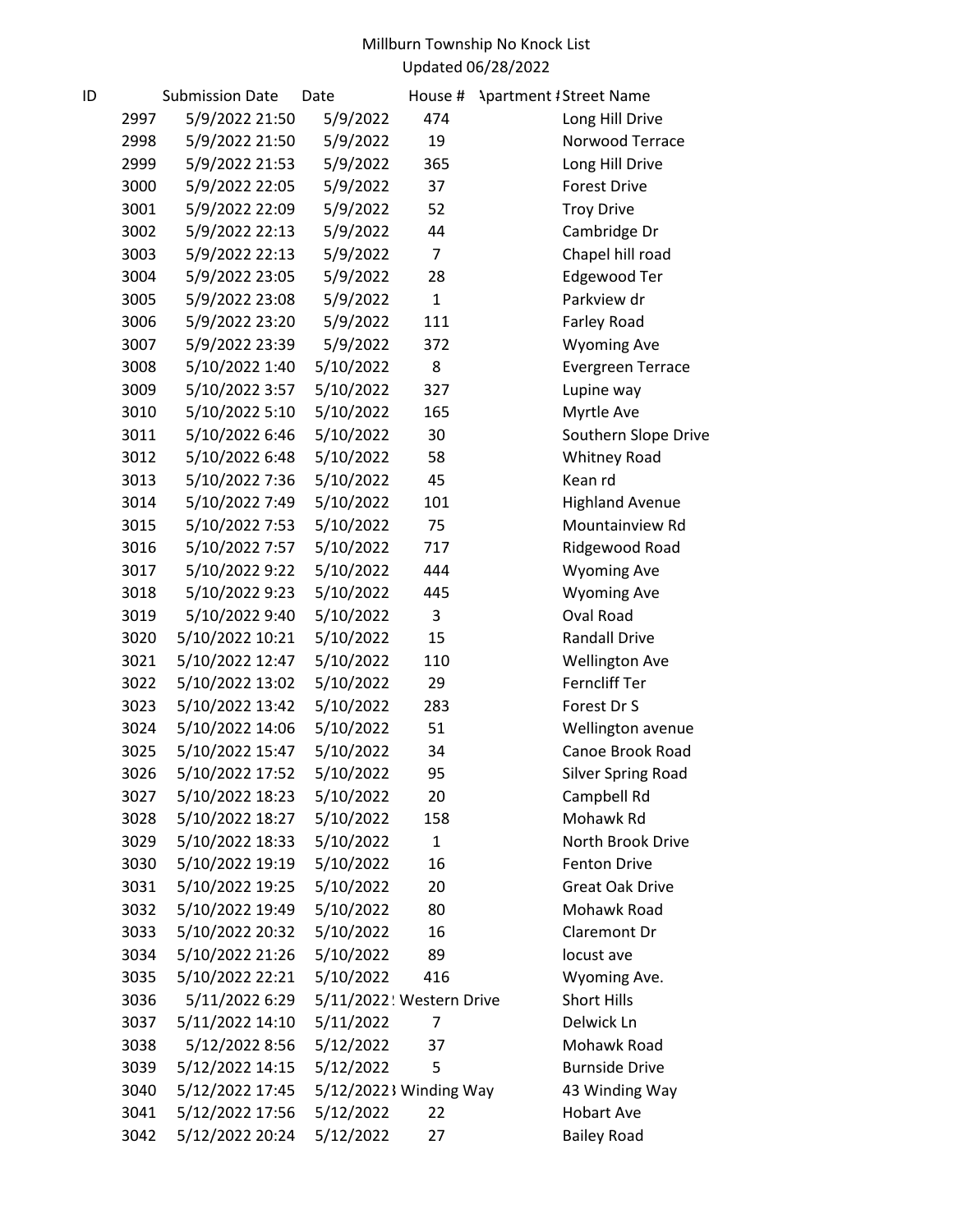| ID |      | <b>Submission Date</b> | Date      | House #        | <b>Apartment #Street Name</b>      |
|----|------|------------------------|-----------|----------------|------------------------------------|
|    | 3043 | 5/13/2022 12:43        | 5/13/2022 | 43             | Lee terrace                        |
|    | 3044 | 5/13/2022 16:02        | 5/13/2022 | 33             | <b>Robert Drive</b>                |
|    | 3045 | 5/13/2022 16:02        | 5/13/2022 | 26             | Nottingham Road                    |
|    | 3046 | 5/13/2022 16:02        | 5/13/2022 | 45             | Browning road                      |
|    | 3047 | 5/13/2022 16:03        | 5/13/2022 | 17             | Claremont Dr                       |
|    | 3048 | 5/13/2022 16:03        | 5/13/2022 | 47             | Whitney Road                       |
|    | 3049 | 5/13/2022 16:03        | 5/13/2022 | 45             | <b>Hobart Avenue</b>               |
|    | 3050 | 5/13/2022 16:03        | 5/13/2022 | 310            | Taylor Rd S                        |
|    | 3051 | 5/13/2022 16:03        | 5/13/2022 | 47             | Knollwood Road                     |
|    | 3052 | 5/13/2022 16:03        | 5/13/2022 | 90             | Myrtle Ave                         |
|    | 3053 | 5/13/2022 16:03        | 5/13/2022 | $\overline{2}$ | Country Day Dr                     |
|    | 3054 | 5/13/2022 16:03        | 5/13/2022 | 207            | Sagamore Road                      |
|    | 3055 | 5/13/2022 16:03        | 5/13/2022 | 120            | <b>FARLEY RD</b>                   |
|    | 3056 | 5/13/2022 16:04        | 5/13/2022 | 12             | Lawrence Drive                     |
|    | 3057 | 5/13/2022 16:04        | 5/13/2022 | 16             | West Road                          |
|    | 3058 | 5/13/2022 16:04        | 5/13/2022 | $\overline{2}$ | Oaklawn Rd,                        |
|    | 3059 | 5/13/2022 16:04        | 5/13/2022 | 17             | <b>Bodwell Ter</b>                 |
|    | 3060 | 5/13/2022 16:04        | 5/13/2022 | 64             | Kean Road                          |
|    | 3061 | 5/13/2022 16:04        | 5/13/2022 | 18             | Tennyson drive                     |
|    | 3062 | 5/13/2022 16:04        | 5/13/2022 | $\overline{2}$ | Robert Dr                          |
|    | 3063 | 5/13/2022 16:04        | 5/13/2022 | 38             | <b>Whitney Road</b>                |
|    | 3064 | 5/13/2022 16:04        | 5/13/2022 | 80             | <b>Cypress ST</b>                  |
|    | 3065 | 5/13/2022 16:05        | 5/13/2022 | 99             | Meadowbrook Rd                     |
|    | 3066 | 5/13/2022 16:05        | 5/13/2022 | 449            | <b>Wyoming Avenue</b>              |
|    | 3067 | 5/13/2022 16:05        | 5/13/2022 | 18             | Evergreen terrace                  |
|    | 3068 | 5/13/2022 16:05        | 5/13/2022 | 136            | Greenwood Dr.                      |
|    | 3069 | 5/13/2022 16:05        | 5/13/2022 | 35             | Norwood Ter                        |
|    | 3070 | 5/13/2022 16:05        | 5/13/2022 | 6              | Deerfield Road                     |
|    | 3071 | 5/13/2022 16:05        | 5/13/2022 | 38             | <b>Silver Spring Road</b>          |
|    | 3072 | 5/13/2022 16:05        | 5/13/2022 | 2              | Sinclair Terrace                   |
|    | 3073 | 5/13/2022 16:06        | 5/13/2022 | 36             | Elmwood Place                      |
|    | 3074 | 5/13/2022 16:06        | 5/13/2022 | 81             | <b>Wellington Avenue</b>           |
|    | 3075 | 5/13/2022 16:06        | 5/13/2022 | 22             | <b>Berkeley Road</b>               |
|    | 3076 | 5/13/2022 16:06        | 5/13/2022 | 48             | Pine Terrace East                  |
|    | 3077 | 5/13/2022 16:06        | 5/13/2022 | 12             | <b>York Terrace</b>                |
|    | 3078 | 5/13/2022 16:06        | 5/13/2022 | 23             | Park Circle                        |
|    | 3079 | 5/13/2022 16:06        | 5/13/2022 | 35             | Glen Avenue                        |
|    | 3080 | 5/13/2022 16:06        | 5/13/2022 | 9              | Canoe Brook Road                   |
|    | 3081 | 5/13/2022 16:06        | 5/13/2022 | 52             | <b>Church Street</b>               |
|    | 3082 | 5/13/2022 16:07        | 5/13/2022 | 37             | <b>Blaine St</b><br>$\overline{2}$ |
|    | 3083 | 5/13/2022 16:07        | 5/13/2022 | 85             | <b>Wellington Avenue</b>           |
|    | 3084 | 5/13/2022 16:07        | 5/13/2022 | 12             | <b>Ferncliff Terrace</b>           |
|    | 3085 | 5/13/2022 16:07        | 5/13/2022 | 67             | Hemlock Rd                         |
|    | 3086 | 5/13/2022 16:08        | 5/13/2022 | 32             | <b>Hobart Avenue</b>               |
|    | 3087 | 5/13/2022 16:08        | 5/13/2022 | 95             | <b>Spring Street</b>               |
|    | 3088 | 5/13/2022 16:08        | 5/13/2022 | 28             | Silver spring road                 |
|    |      |                        |           |                |                                    |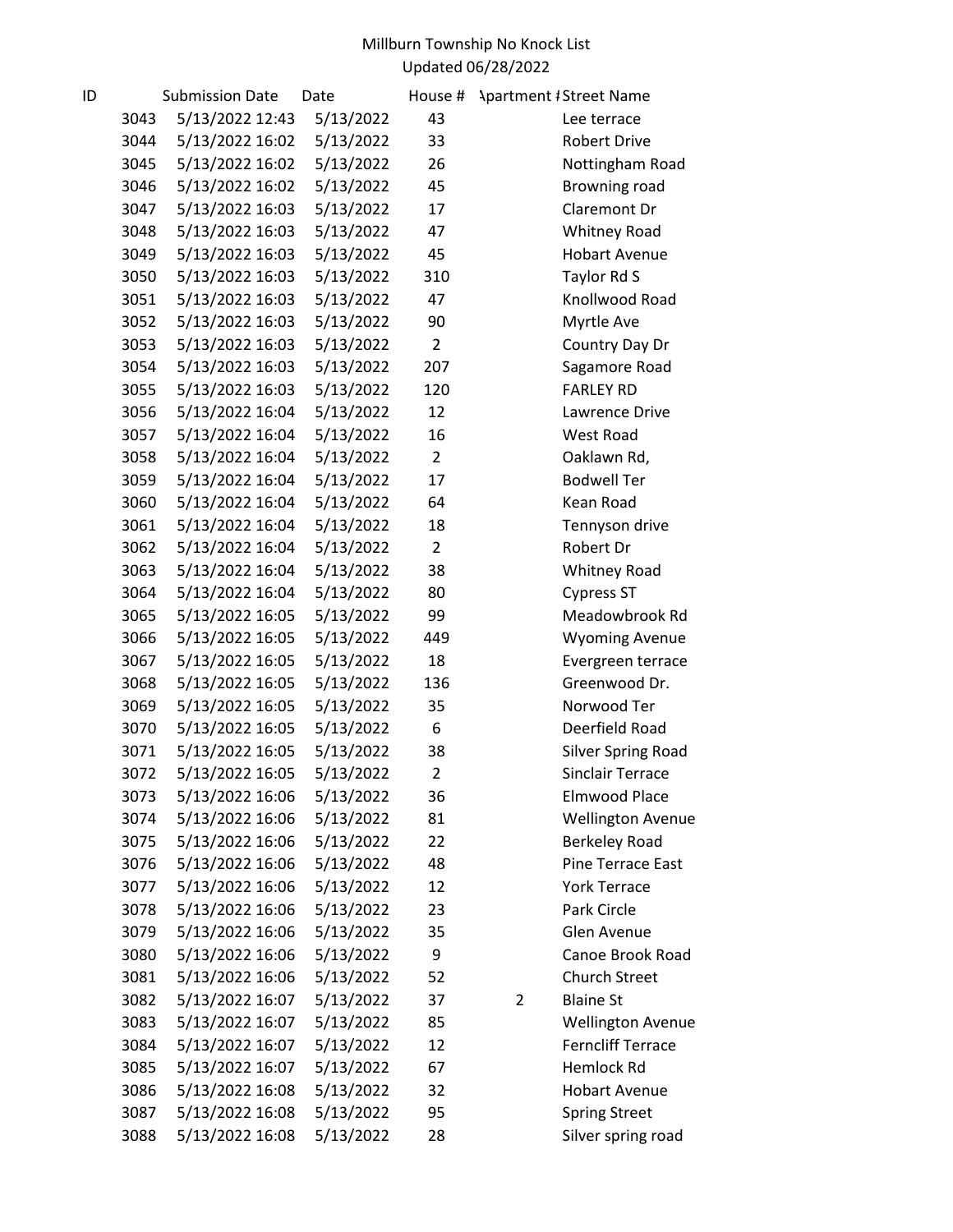| ID |      | <b>Submission Date</b> | Date      |                | House # Apartment / Street Name       |
|----|------|------------------------|-----------|----------------|---------------------------------------|
|    | 3089 | 5/13/2022 16:09        | 5/13/2022 | 11             | Norwood                               |
|    | 3090 | 5/13/2022 16:09        | 5/13/2022 | 53             | Chestnut St                           |
|    | 3091 | 5/13/2022 16:09        | 5/13/2022 | 100            | Mountainview Road                     |
|    | 3092 | 5/13/2022 16:09        | 5/28/1970 | 34             | Canoe Brook Road                      |
|    | 3093 | 5/13/2022 16:09        | 5/13/2022 | 70             | Mountainview Rd                       |
|    | 3094 | 5/13/2022 16:09        | 5/13/2022 | 14             | <b>Ridge Terrace</b>                  |
|    | 3095 | 5/13/2022 16:10        | 5/13/2022 | 76             | Chestnut St.                          |
|    | 3096 | 5/13/2022 16:10        | 5/13/2022 | 42             | Hobart Gap Road                       |
|    | 3097 | 5/13/2022 16:10        | 5/13/2022 | 15             | rippling brook dr                     |
|    | 3098 | 5/13/2022 16:10        | 5/13/2022 | 12             | Oakdale Ave                           |
|    | 3099 | 5/13/2022 16:10        | 5/13/2022 | 53             | Fairfield Dr                          |
|    | 3100 | 5/13/2022 16:11        | 5/13/2022 | 24             | Taylor street                         |
|    | 3101 | 5/13/2022 16:11        | 5/13/2022 | 18             | <b>Thackeray Drive</b>                |
|    | 3102 | 5/13/2022 16:11        | 5/13/2022 | 22             | W Beechcroft rd                       |
|    | 3103 | 5/13/2022 16:12        | 5/13/2022 | $\mathbf{1}$   | Oaklawn rd                            |
|    | 3104 | 5/13/2022 16:12        | 5/13/2022 | 20             | <b>Bodwell Terrace</b>                |
|    | 3105 | 5/13/2022 16:12        | 5/13/2022 | 15             | Sparta Road                           |
|    | 3106 | 5/13/2022 16:13        | 5/13/2022 | 49             | <b>Woodfield Drive</b>                |
|    | 3107 | 5/13/2022 16:14        | 5/13/2022 | 10             | Shelley                               |
|    | 3108 | 5/13/2022 16:14        | 5/13/2022 | 23             | Hardwell Rd.                          |
|    | 3109 | 5/13/2022 16:15        | 5/13/2022 | 75             | Minnisink Rd                          |
|    | 3110 | 5/13/2022 16:15        | 5/13/2022 | 125            | <b>Tennyson Drive</b>                 |
|    | 3111 | 5/13/2022 16:15        | 5/13/2022 | 20             | pine terrace west                     |
|    | 3112 | 5/13/2022 16:16        | 5/13/2022 | 167            | <b>Hobart Avenue</b>                  |
|    | 3113 | 5/13/2022 16:16        | 5/13/2022 | 64             | Woodfield drive                       |
|    | 3114 | 5/13/2022 16:16        | 5/13/2022 | 6              | Watchung Road                         |
|    | 3115 | 5/13/2022 16:17        | 5/13/2022 | 14             | Rawley Pl                             |
|    | 3116 | 5/13/2022 16:17        | 5/13/2022 | 120            | Knollwood Road                        |
|    | 3117 | 5/13/2022 16:17        | 5/13/2022 | 28             | Meadowbrook Rd                        |
|    | 3118 | 5/13/2022 16:17        | 5/13/2022 | 18             | Cross Gates                           |
|    | 3119 | 5/13/2022 16:17        | 5/13/2022 | 16             | Coleridge Road                        |
|    | 3120 | 5/13/2022 16:18        | 5/13/2022 | 42             | Silver Spring Rd                      |
|    | 3121 | 5/13/2022 16:18        | 5/13/2022 | 19             | Fenton Drive                          |
|    | 3122 | 5/13/2022 16:18        | 5/13/2022 | 21             | Canoe brook road                      |
|    | 3123 | 5/13/2022 16:19        | 5/13/2022 | 37             | hickory road                          |
|    | 3124 | 5/13/2022 16:19        | 5/13/2022 | 14             | Denman Ct                             |
|    | 3125 | 5/13/2022 16:20        | 5/13/2022 | 30             | Maple Terrace                         |
|    | 3126 | 5/13/2022 16:20        | 5/13/2022 | 219            | White Oak RidgecRoad                  |
|    | 3127 | 5/13/2022 16:21        | 5/13/2022 | 351            | Long Hill Drive                       |
|    | 3128 | 5/13/2022 16:21        | 5/13/2022 | 35             | <b>Fairfield Drive</b>                |
|    | 3129 | 5/13/2022 16:21        | 5/13/2022 | 229            | White Oak Ridge Road                  |
|    | 3130 | 5/13/2022 16:24        | 5/13/2022 | 50             | <b>Sinclair Terrace</b>               |
|    | 3131 | 5/13/2022 16:24        | 5/13/2022 | $\overline{2}$ | <b>Robert Drive</b>                   |
|    | 3132 | 5/13/2022 16:25        | 5/13/2022 | 115            | Fairfield Drive                       |
|    | 3133 | 5/13/2022 16:25        | 5/13/2022 | 36             | <b>Hobart Avenue</b>                  |
|    | 3134 | 5/13/2022 16:25        | 5/13/2022 | 6              | Grosvenor Road, Short Hills, NJ 07078 |
|    |      |                        |           |                |                                       |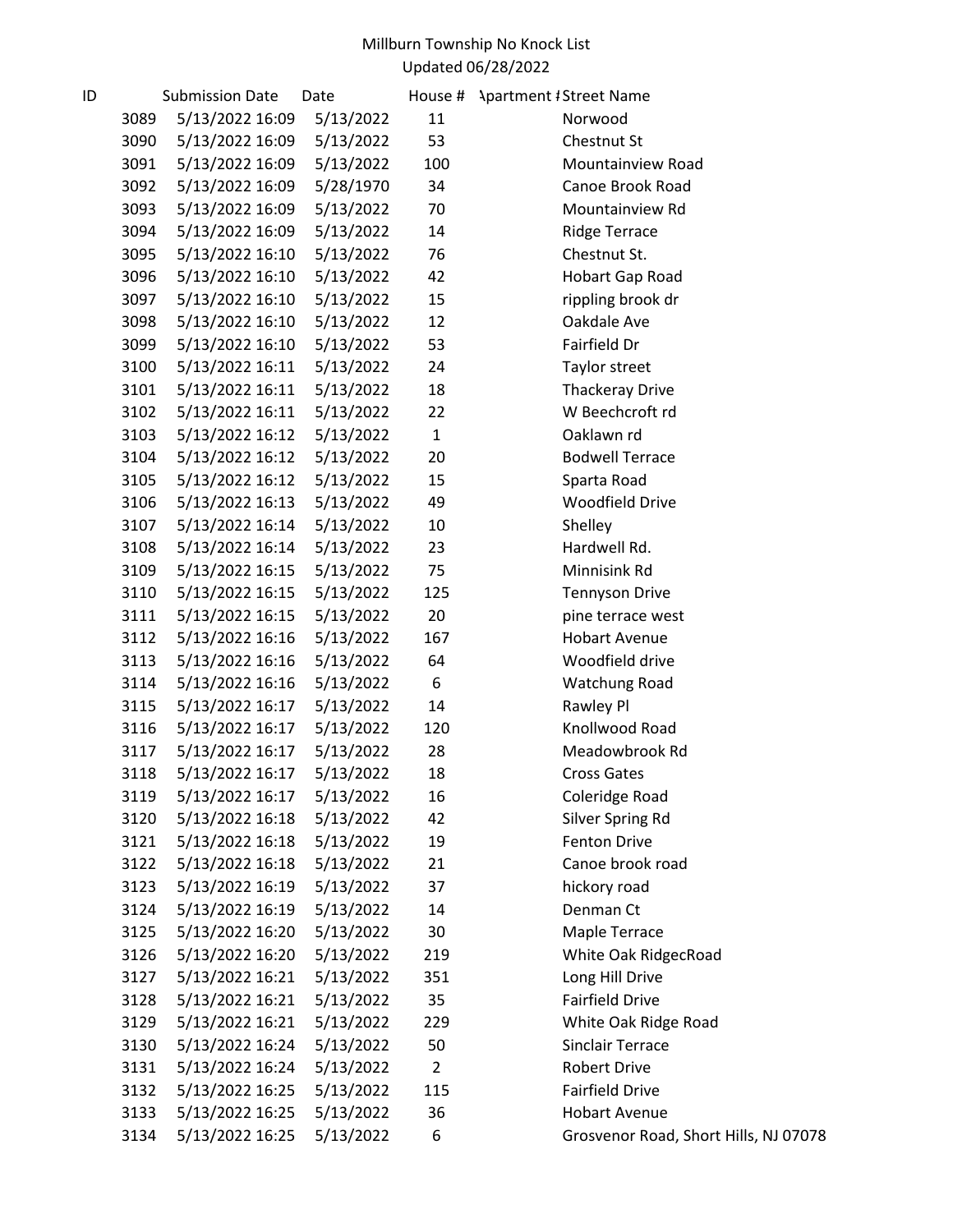| ID |      | <b>Submission Date</b> | Date      | House #        | <b>Apartment #Street Name</b> |
|----|------|------------------------|-----------|----------------|-------------------------------|
|    | 3135 | 5/13/2022 16:26        | 5/13/2022 | 42             | Mountainview road             |
|    | 3136 | 5/13/2022 16:26        | 5/13/2022 | $\overline{7}$ | Rosedale Ave                  |
|    | 3137 | 5/13/2022 16:26        | 5/13/2022 | 57             | <b>Woodland Road</b>          |
|    | 3138 | 5/13/2022 16:26        | 5/13/2022 | 26             | Arden place                   |
|    | 3139 | 5/13/2022 16:26        | 5/13/2022 | 98             | 98 Greenwood Drive            |
|    | 3140 | 5/13/2022 16:27        | 5/13/2022 | 30             | mohawk rd                     |
|    | 3141 | 5/13/2022 16:28        | 5/13/2022 | 5              | N Beechcroft Road             |
|    | 3142 | 5/13/2022 16:28        | 5/13/2022 | 25             | Winding Way                   |
|    | 3143 | 5/13/2022 16:29        | 5/13/2022 | 22             | Talbot                        |
|    | 3144 | 5/13/2022 16:30        | 5/13/2022 | 21             | <b>Browning Road</b>          |
|    | 3145 | 5/13/2022 16:31        | 5/13/2022 | 86             | Elm                           |
|    | 3146 | 5/13/2022 16:31        | 5/13/2022 | 396            | White Oak Ridge Rd            |
|    | 3147 | 5/13/2022 16:31        | 5/13/2022 | $\overline{7}$ | Lancer Dr                     |
|    | 3148 | 5/13/2022 16:32        | 5/13/2022 | 22             | Arden pl                      |
|    | 3149 | 5/13/2022 16:32        | 5/13/2022 | 81             | Great oak dr                  |
|    | 3150 | 5/13/2022 16:36        | 5/13/2022 | 46             | Myrtle Avenue                 |
|    | 3151 | 5/13/2022 16:37        | 5/13/2022 | 45             | Farley Road                   |
|    | 3152 | 5/13/2022 16:38        | 5/13/2022 | 25             | Delbarton drive               |
|    | 3153 | 5/13/2022 16:38        | 5/13/2022 | 64             | Locust Ave                    |
|    | 3154 | 5/13/2022 16:38        | 5/13/2022 | 5              | Denman Court                  |
|    | 3155 | 5/13/2022 16:39        | 5/13/2022 | 9              | West Beechcroft               |
|    | 3156 | 5/13/2022 16:40        | 5/13/2022 | $\overline{2}$ | <b>Thackeray Drive</b>        |
|    | 3157 | 5/13/2022 16:40        | 5/13/2022 | 8              | Pinewood Ct                   |
|    | 3158 | 5/13/2022 16:41        | 5/13/2022 | 52             | Slayton Drive. Short Hills    |
|    | 3159 | 5/13/2022 16:41        | 5/13/2022 | 3              | Cape court                    |
|    | 3160 | 5/13/2022 16:43        | 5/13/2022 | 88             | Elm                           |
|    | 3161 | 5/13/2022 16:45        | 5/13/2022 | 82             | <b>Wellington Ave</b>         |
|    | 3162 | 5/13/2022 16:46        | 5/13/2022 | 26             | S Beechcroft Rd               |
|    | 3163 | 5/13/2022 16:46        | 5/13/2022 | 20             | Quaker Rd                     |
|    | 3164 | 5/13/2022 16:47        | 5/13/2022 | 89             | <b>Browning Road</b>          |
|    | 3165 | 5/13/2022 16:47        | 5/13/2022 | 42             | <b>Westview Road</b>          |
|    | 3166 | 5/13/2022 16:50        | 5/13/2022 | 9              | Sinclair terrace              |
|    | 3167 | 5/13/2022 16:50        | 5/13/2022 | 18             | <b>Highview Road</b>          |
|    | 3168 | 5/13/2022 16:50        | 5/13/2022 | 33             | <b>Hilltop Road</b>           |
|    | 3169 | 5/13/2022 16:51        | 5/13/2022 | $\mathbf{1}$   | <b>Hilltop Road</b>           |
|    | 3170 | 5/13/2022 16:51        | 5/13/2022 | 11             | Merrywood Lane                |
|    | 3171 | 5/13/2022 16:52        | 5/13/2022 | 76             | Undercliff rd                 |
|    | 3172 | 5/13/2022 16:52        | 5/13/2022 | 28             | Old Short Hills Rd            |
|    | 3173 | 5/13/2022 16:53        | 5/13/2022 | 25             | Kean Road                     |
|    | 3174 | 5/13/2022 16:53        | 5/13/2022 | 32             | Greenwood Dr                  |
|    | 3175 | 5/13/2022 16:54        | 5/13/2022 | 28             | Canterbury Lane               |
|    | 3176 | 5/13/2022 16:56        | 5/13/2022 | 9              | Northern Drive                |
|    | 3177 | 5/13/2022 16:57        | 5/13/2022 | 70             | West Road                     |
|    | 3178 | 5/13/2022 17:04        | 5/13/2022 | 23             | <b>Holly Drive</b>            |
|    | 3179 | 5/13/2022 17:05        | 5/13/2022 | 21             | 21 Dorison Dr                 |
|    | 3180 | 5/13/2022 17:05        | 5/13/2022 | 9              | <b>Edwards Pl</b>             |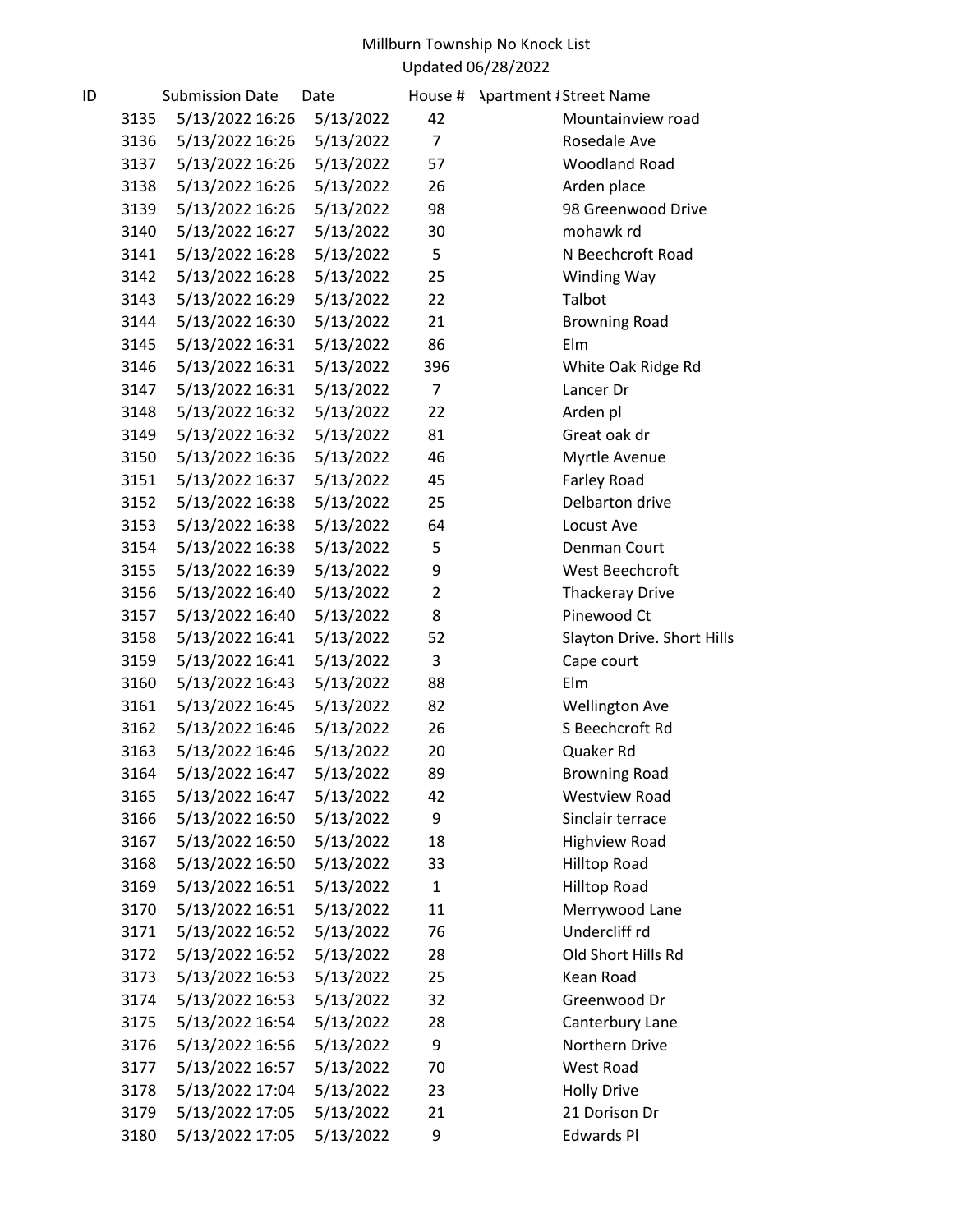| ID |      | <b>Submission Date</b> | Date      | House #                  |    | <b>Apartment #Street Name</b>   |
|----|------|------------------------|-----------|--------------------------|----|---------------------------------|
|    | 3181 | 5/13/2022 17:05        | 5/13/2022 | 17                       |    | Rahway Rd                       |
|    | 3182 | 5/13/2022 17:10        | 5/13/2022 | 48                       |    | Park Pl                         |
|    | 3183 | 5/13/2022 17:10        | 5/13/2022 | 417                      |    | Old Short Hills Rd              |
|    | 3184 | 5/13/2022 17:15        | 5/13/2022 | 104                      |    | Mohawk Road                     |
|    | 3185 | 5/13/2022 17:16        | 5/13/2022 | 30                       |    | <b>Cypress Street</b>           |
|    | 3186 | 5/13/2022 17:17        | 5/13/2022 | 44                       |    | 44 Montview Ave                 |
|    | 3187 | 5/13/2022 17:18        | 5/13/2022 | 6                        |    | Lawrence Dr                     |
|    | 3188 | 5/13/2022 17:18        | 5/13/2022 | 72                       |    | Canoe Broom Rd                  |
|    | 3189 | 5/13/2022 17:18        | 5/13/2022 | 316                      |    | Lupine Way                      |
|    | 3190 | 5/13/2022 17:22        | 5/13/2022 | 61                       |    | Locust Avenue                   |
|    | 3191 | 5/13/2022 17:23        | 5/13/2022 | 82                       |    | Silver Spring Road, Short Hills |
|    | 3192 | 5/13/2022 17:26        | 5/13/2022 | 19                       |    | Barnsdale Road                  |
|    | 3193 | 5/13/2022 17:27        | 5/13/2022 | 65                       |    | <b>Addison Drive</b>            |
|    | 3194 | 5/13/2022 17:28        | 5/13/2022 | 115                      |    | Short Hills Ave                 |
|    | 3195 | 5/13/2022 17:28        | 5/13/2022 | 320                      |    | <b>Hobart Avenue</b>            |
|    | 3196 | 5/13/2022 17:30        | 5/13/2022 | 19                       |    | Fenton Dr                       |
|    | 3197 | 5/13/2022 17:31        | 5/13/2022 | 16                       |    | deerfield rd                    |
|    | 3198 | 5/13/2022 17:33        | 5/13/2022 | 113                      |    | Tennyson drive                  |
|    | 3199 | 5/13/2022 17:33        | 5/13/2022 | 60                       |    | <b>Stewart Road</b>             |
|    | 3200 | 5/13/2022 17:35        | 5/13/2022 | 186                      |    | Main Street                     |
|    | 3201 | 5/13/2022 17:35        |           | 5/13/2022 L Harvey Drive |    | Harvey Drive                    |
|    | 3202 | 5/13/2022 17:35        | 5/13/2022 | 25                       |    | Seminole Way                    |
|    | 3203 | 5/13/2022 17:42        | 5/13/2022 | 66                       |    | 66 Whittingham Ter              |
|    | 3204 | 5/13/2022 17:43        |           | 5/13/2022 0 Chestnut St  |    | Chestnut St                     |
|    | 3205 | 5/13/2022 17:44        | 5/13/2022 | 49                       |    | Winding Way                     |
|    | 3206 | 5/13/2022 17:45        | 5/13/2022 | 10                       |    | <b>Falmouth Street</b>          |
|    | 3207 | 5/13/2022 17:45        | 5/13/2022 | 8                        |    | S Mountain Rd                   |
|    | 3208 | 5/13/2022 17:52        | 5/13/2022 | 15                       |    | <b>Randall Drive</b>            |
|    | 3209 | 5/13/2022 17:52        | 5/13/2022 | 53                       |    | Southern slope drive            |
|    | 3210 | 5/13/2022 17:55        | 5/13/2022 | 90                       |    | Linden street                   |
|    | 3211 | 5/13/2022 17:56        | 5/13/2022 | 61                       |    | <b>Tennyson Drive</b>           |
|    | 3212 | 5/13/2022 18:03        | 5/13/2022 | 176                      | 36 | Millburn Avenue                 |
|    | 3213 | 5/13/2022 18:03        | 5/13/2022 | 10                       |    | Duncan St                       |
|    | 3214 | 5/13/2022 18:05        | 5/13/2022 | 32                       |    | Berkeley Rd                     |
|    | 3215 | 5/13/2022 18:06        | 5/13/2022 | 14                       |    | Haran Circle                    |
|    | 3216 | 5/13/2022 18:10        | 5/13/2022 | 60                       |    | <b>Woodcrest Avenue</b>         |
|    | 3217 | 5/13/2022 18:12        | 5/13/2022 | 115                      |    | Greenwood DR                    |
|    | 3218 | 5/13/2022 18:12        | 5/13/2022 | 33                       |    | <b>Woodstone Circle</b>         |
|    | 3219 | 5/13/2022 18:15        | 5/13/2022 | 22                       |    | Southern slope drive            |
|    | 3220 | 5/13/2022 18:17        | 5/13/2022 | 119                      |    | <b>Wellington Ave</b>           |
|    | 3221 | 5/13/2022 18:19        | 5/13/2022 | 47                       |    | Parkview Drive                  |
|    | 3222 | 5/13/2022 18:29        | 5/13/2022 | 28                       |    | <b>Ridge Terrace</b>            |
|    | 3223 | 5/13/2022 18:31        | 5/13/2022 | 252                      |    | long hill drive                 |
|    | 3224 | 5/13/2022 19:02        | 5/13/2022 | 24                       |    | Berkeley Rd                     |
|    | 3225 | 5/13/2022 19:06        | 5/13/2022 | 74                       |    | Browning Rd.                    |
|    | 3226 | 5/13/2022 19:07        | 5/13/2022 | 518                      |    | <b>Wyoming Ave</b>              |
|    |      |                        |           |                          |    |                                 |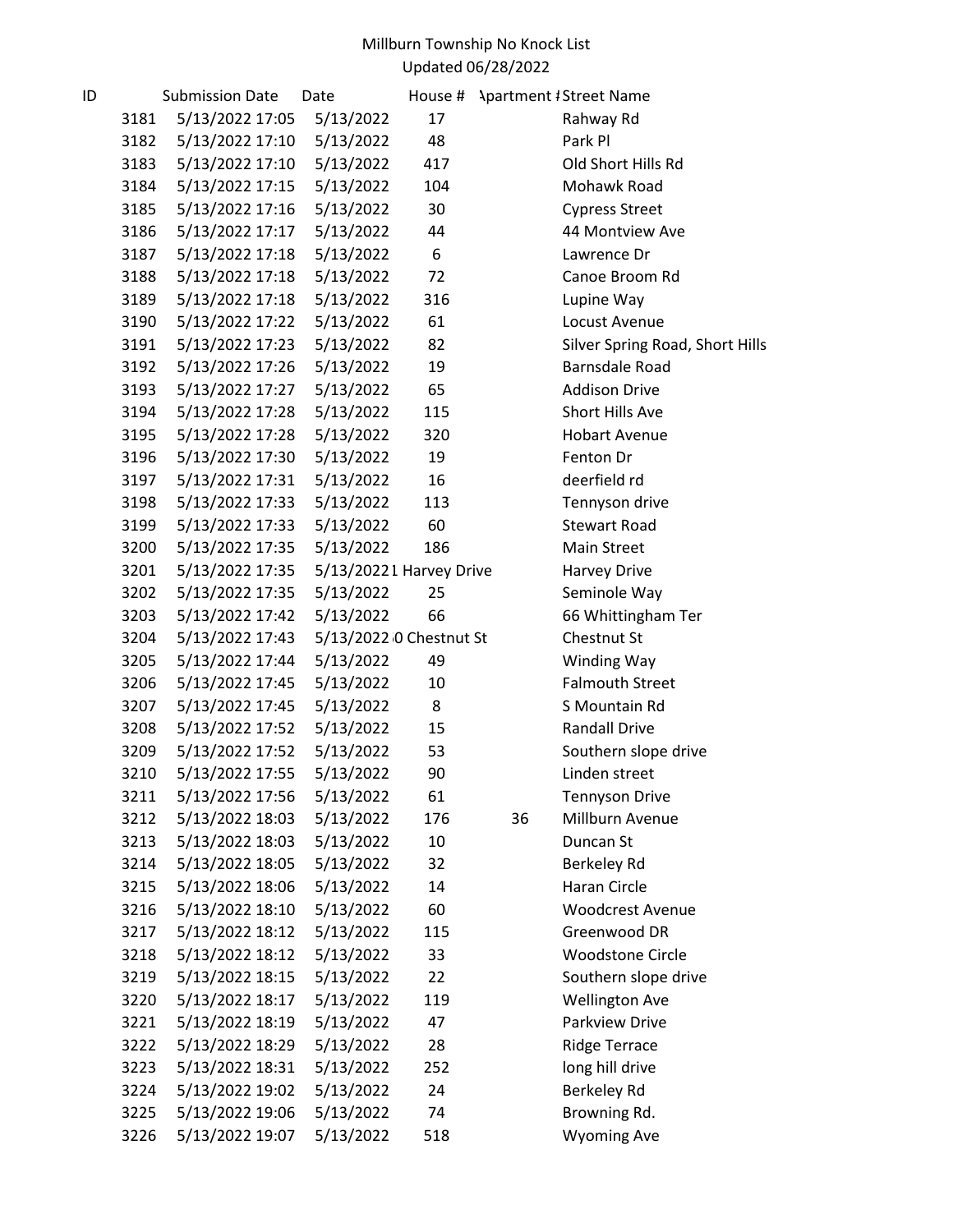| ID |      | <b>Submission Date</b> | Date      | House # | <b>Apartment / Street Name</b> |
|----|------|------------------------|-----------|---------|--------------------------------|
|    | 3227 | 5/13/2022 19:35        | 5/13/2022 | 64      | <b>Cypress St</b>              |
|    | 3228 | 5/13/2022 19:39        | 5/13/2022 | 18      | Birchwood Dr                   |
|    | 3229 | 5/13/2022 19:40        | 5/13/2022 | 10      | <b>Robbins Lane</b>            |
|    | 3230 | 5/13/2022 19:44        | 5/13/2022 | 529     | Wyoming avenue                 |
|    | 3231 | 5/13/2022 19:52        | 5/13/2022 | 30      | Haran Circle                   |
|    | 3232 | 5/13/2022 20:00        | 5/13/2022 | 109     | <b>Forest Drive</b>            |
|    | 3233 | 5/13/2022 20:03        | 5/14/2022 | 158     | Long Hill Drive                |
|    | 3234 | 5/13/2022 20:05        | 5/13/2022 | 47      | <b>Crescent Place</b>          |
|    | 3235 | 5/13/2022 20:06        | 5/13/2022 | 16      | Undercliff Rd.                 |
|    | 3236 | 5/13/2022 20:09        | 5/13/2022 | 10      | <b>Bodwell Terrace</b>         |
|    | 3237 | 5/13/2022 20:17        | 5/13/2022 | 16      | <b>Sunset Drive</b>            |
|    | 3238 | 5/13/2022 20:19        | 5/13/2022 | 24      | <b>Brooklawn Drive</b>         |
|    | 3239 | 5/13/2022 20:21        | 5/13/2022 | 20      | <b>Birchwood Drive</b>         |
|    | 3240 | 5/13/2022 20:42        | 5/13/2022 | 16      | <b>Kilmer Drive</b>            |
|    | 3241 | 5/13/2022 21:01        | 5/13/2022 | 28      | <b>Farbrook Drive</b>          |
|    | 3242 | 5/13/2022 21:06        | 5/13/2022 | 70      | slope                          |
|    | 3243 | 5/13/2022 21:16        | 5/13/2022 | 35      | Kenilworth Drive               |
|    | 3244 | 5/13/2022 21:36        | 5/13/2022 | 26      | Southern Slope Drive           |
|    | 3245 | 5/13/2022 21:47        | 5/13/2022 | 66      | Slope Drive                    |
|    | 3246 | 5/13/2022 21:58        | 5/13/2022 | 49      | Farbrook Dr                    |
|    | 3247 | 5/13/2022 22:24        | 5/13/2022 | 34      | Athens Rd                      |
|    | 3248 | 5/13/2022 22:28        | 5/13/2022 | 27      | Talbot court                   |
|    | 3249 | 5/13/2022 22:28        | 5/13/2022 | 14      | Hawthorne rd                   |
|    | 3250 | 5/13/2022 22:30        | 5/13/2022 | 110     | <b>Silver Spring Road</b>      |
|    | 3251 | 5/13/2022 22:33        | 5/13/2022 | 39      | Knollwood Road                 |
|    | 3252 | 5/13/2022 22:33        | 5/13/2022 | 25      | Pine Terrace East              |
|    | 3253 | 5/13/2022 22:37        | 5/13/2022 | 27      | Southern Slope Drive           |
|    | 3254 | 5/13/2022 23:08        | 5/13/2022 | 136     | OLD SHORT HILLS RD             |
|    | 3255 | 5/13/2022 23:31        | 5/13/2022 | 74      | <b>Westview Rd</b>             |
|    | 3256 | 5/14/2022 0:08         | 5/14/2022 | 9       | Oval Road                      |
|    | 3257 | 5/14/2022 0:22         | 5/14/2022 | 10      | Ridge terrace                  |
|    | 3258 | 5/14/2022 4:19         | 5/14/2022 | 926     | Ridgewood Road                 |
|    | 3259 | 5/14/2022 5:19         | 5/14/2022 | 100     | Whitney Rd                     |
|    | 3260 | 5/14/2022 5:29         | 5/14/2022 | 9       | <b>Orchard Street</b><br>Α     |
|    | 3261 | 5/14/2022 5:37         | 5/14/2022 | 35      | <b>Woodfield Drive</b>         |
|    | 3262 | 5/14/2022 6:10         | 5/14/2022 | 32      | <b>Hillside Ave</b>            |
|    | 3263 | 5/14/2022 7:09         | 5/14/2022 | 29      | <b>Elmwood Place</b>           |
|    | 3264 | 5/14/2022 7:12         | 5/14/2002 | 118     | Sagamore                       |
|    | 3265 | 5/14/2022 7:15         | 5/14/2022 | 5       | N Pond Dr                      |
|    | 3266 | 5/14/2022 7:41         | 5/14/2022 | 156     | Tennyson                       |
|    | 3267 | 5/14/2022 7:46         | 5/14/2022 | 25      | Cayuga Way                     |
|    | 3268 | 5/14/2022 7:54         | 5/14/2022 | 38      | <b>Sinclair Terrace</b>        |
|    | 3269 | 5/14/2022 8:09         | 5/14/2022 | 43      | <b>Athens Road</b>             |
|    | 3270 | 5/14/2022 8:11         | 5/14/2022 | 74      | Old Short Hills Road           |
|    | 3271 | 5/14/2022 8:19         | 5/14/2022 | 68      | <b>Baltusrol Way</b>           |
|    | 3272 | 5/14/2022 8:29         | 5/14/2022 | 29      | <b>Tioga Pass</b>              |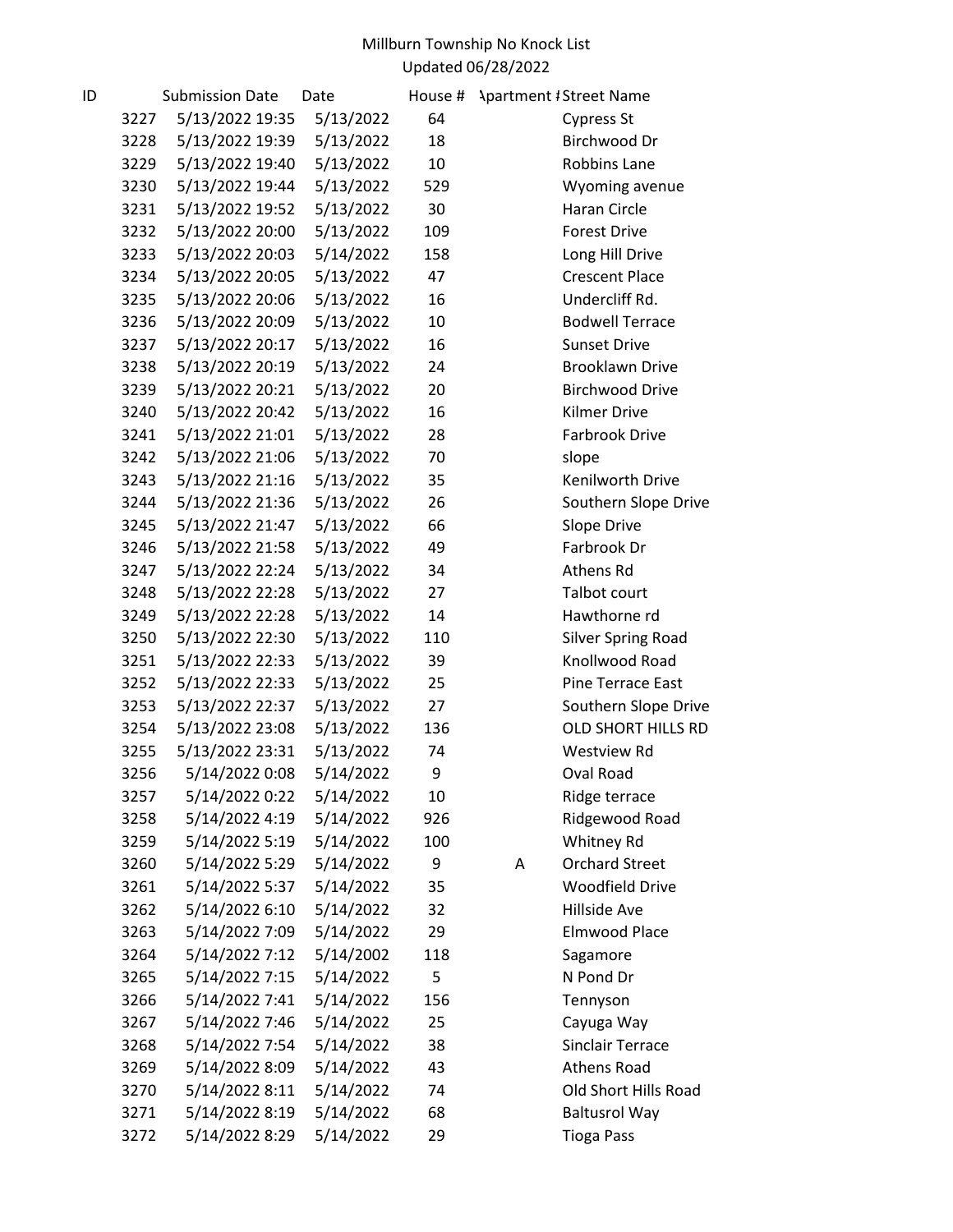| ID |      | <b>Submission Date</b> | Date                      | House # | <b>Apartment #Street Name</b>       |
|----|------|------------------------|---------------------------|---------|-------------------------------------|
|    | 3273 | 5/14/2022 8:33         | 5/14/2022                 | 42      | <b>Woodland Road</b>                |
|    | 3274 | 5/14/2022 8:35         | 5/14/2022                 | 174     | <b>Highland Avenue</b>              |
|    | 3275 | 5/14/2022 8:41         | 5/14/2022                 | 16      | Haran Circle                        |
|    | 3276 | 5/14/2022 8:44         | 5/14/2022                 | 16      | Haran Circle                        |
|    | 3277 | 5/14/2022 8:51         | 5/14/2022                 | 25      | <b>Barnsdale Road</b>               |
|    | 3278 | 5/14/2022 9:00         | 5/14/2022                 | 6       | Northern Drive                      |
|    | 3279 | 5/14/2022 9:38         | 5/14/2022                 | 249     | Long Hill Drive                     |
|    | 3280 | 5/14/2022 9:40         | 5/14/2022                 | 28      | Montview Ave                        |
|    | 3281 | 5/14/2022 9:55         | 5/14/2022                 | 31      | <b>Forest Drive</b>                 |
|    | 3282 | 5/14/2022 10:04        | 5/14/2022                 | 32      | Pine Terrace East                   |
|    | 3283 | 5/14/2022 10:06        | 5/14/2015                 | 23      | Slope drive                         |
|    | 3284 | 5/14/2022 10:14        | 5/14/2022                 | 426     | Millburn Ave.                       |
|    | 3285 | 5/14/2022 10:41        | 5/14/2022                 | 198     | sagamore rd                         |
|    | 3286 | 5/14/2022 10:52        | 5/14/2022                 | 55      | Great Oak Dr.                       |
|    | 3287 | 5/14/2022 10:53        | 5/14/2022                 | 24      | Glen Ave                            |
|    | 3288 | 5/14/2022 11:02        | 5/14/2022                 | 92      | <b>Pine Street</b>                  |
|    | 3289 | 5/14/2022 11:10        | 5/14/2022                 | 17      | Midhurst Road                       |
|    | 3290 | 5/14/2022 11:22        | 5/14/2022                 | 16      | <b>Undercliff Road</b>              |
|    | 3291 | 5/14/2022 11:30        | 5/14/2022                 | 6       | <b>Forest Drive</b>                 |
|    | 3292 | 5/14/2022 12:15        | 5/14/2022                 | 9       | Sheridan Drive                      |
|    | 3293 | 5/14/2022 13:09        | 5/14/2022                 | 8       | north Beechcroft                    |
|    | 3294 | 5/14/2022 13:41        | 5/14/2022                 | 8       | Cape Ct.                            |
|    | 3295 | 5/14/2022 14:06        | 5/14/2022                 | 97      | <b>Addison Drive</b>                |
|    | 3296 | 5/14/2022 15:38        | 5/14/2022                 | 4       | <b>Evergreen Terrace</b>            |
|    | 3297 | 5/14/2022 15:58        | 5/14/2022                 | 35      | Canoe Brook Road                    |
|    | 3298 | 5/14/2022 16:09        | 5/14/2022                 | 93      | <b>Browning Road</b>                |
|    | 3299 | 5/14/2022 16:56        | 5/16/2022                 | 35      | <b>Silver Spring Road</b>           |
|    | 3300 | 5/14/2022 17:43        | 5/14/2022                 | 22      | Campbell Rd                         |
|    | 3301 | 5/14/2022 18:11        | 5/14/2022                 | 85      | <b>LOCUST AVENUE</b>                |
|    | 3302 | 5/14/2022 20:18        | 5/14/2022                 | 101     | Myrtle Ave                          |
|    | 3303 | 5/14/2022 23:21        | 5/14/2022                 | 112     | Greenwood Dr                        |
|    | 3304 | 5/15/2022 1:58         | 5/15/2022                 | 71      | Kean Road                           |
|    | 3305 | 5/15/2022 9:02         | 5/15/2022                 | 21      | Deer Path                           |
|    | 3306 | 5/15/2022 9:55         | 5/15/2022                 | 11      | 11 Shawnee Road                     |
|    | 3307 | 5/15/2022 10:34        | 5/15/2022                 | 5       | Holly drive                         |
|    | 3308 | 5/15/2022 11:20        | 5/15/2022                 | 10      | Pond View Court                     |
|    | 3309 | 5/15/2022 14:06        | 5/15/2022                 | 15      | Morningside Ct Short Hills NJ 07078 |
|    | 3310 | 5/15/2022 16:37        | 5/15/2022 Fairfield Drive |         | <b>Fairfield Drive</b>              |
|    | 3311 | 5/15/2022 16:47        | 5/15/2022                 | 18      | East Lane                           |
|    | 3312 | 5/15/2022 17:19        | 5/15/2022                 | 11      | Cape Court                          |
|    | 3313 | 5/15/2022 18:09        | 5/22/2022                 | 28      | <b>Fairfield Drive</b>              |
|    | 3314 | 5/15/2022 18:19        | 5/15/2022L Ridgewood Rd   |         | Ridgewood                           |
|    | 3315 | 5/15/2022 19:57        | 5/15/2022                 | 186     | Sagamore Road                       |
|    | 3316 | 5/15/2022 20:54        | 5/15/2022                 | 919     | Ridgewood Road                      |
|    | 3317 | 5/15/2022 22:00        | 5/15/2022                 | 10      | Glenwood Drive                      |
|    | 3318 | 5/15/2022 22:09        | 5/15/2022                 | 6       | Delwick Lane                        |